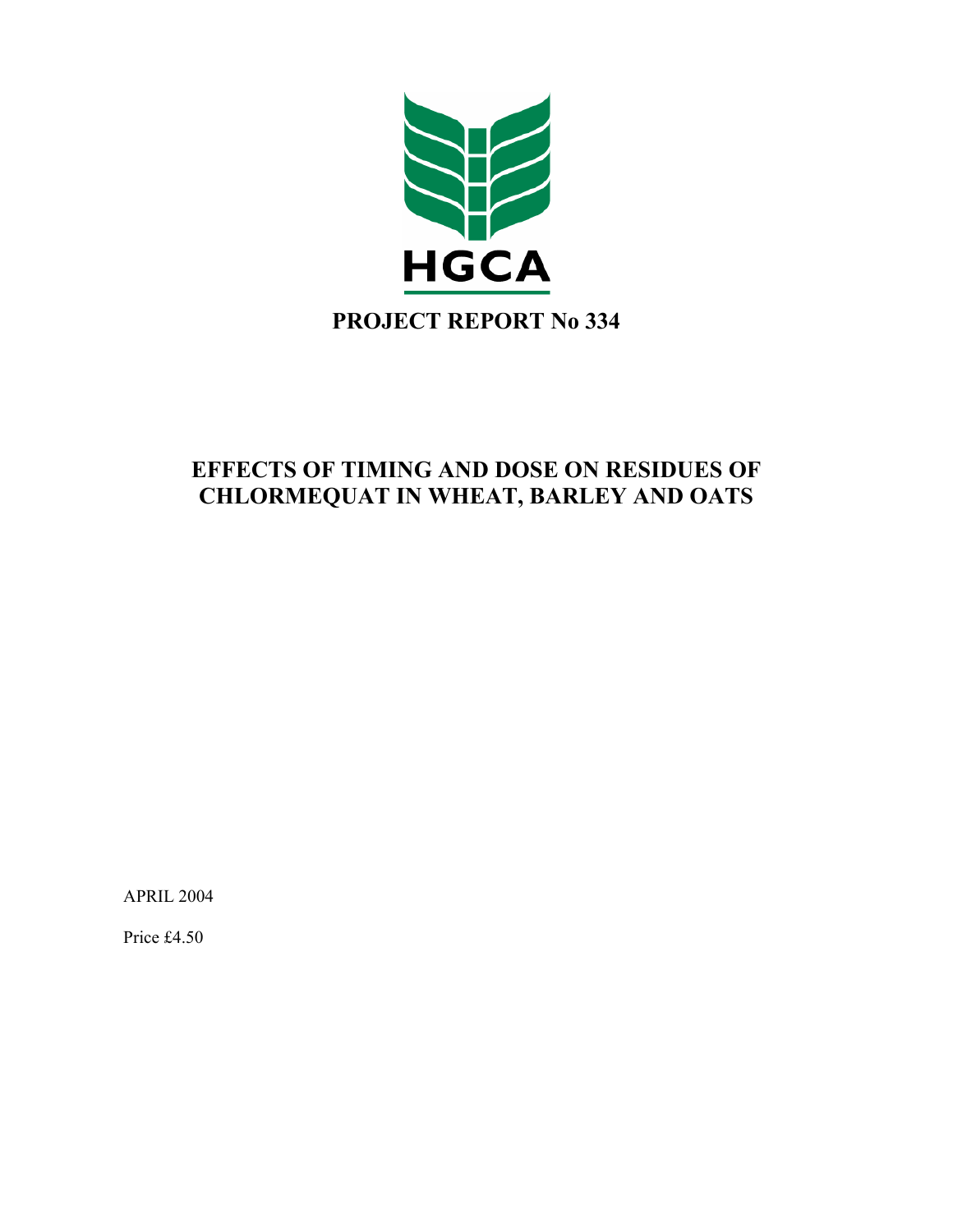# **PROJECT REPORT No 334**

# **EFFECTS OF TIMING AND DOSE ON RESIDUES OF CHLORMEQUAT IN WHEAT, BARLEY AND OATS**

by

J. SPINK<sup>1</sup>, P.M. BERRY<sup>2</sup>, A.P. WADE<sup>1</sup> and E.M. WHITE<sup>3</sup>

<sup>1</sup> ADAS Rosemaund, Preston Wynne, Hereford HR1 3PG.

<sup>2</sup> ADAS High Mowthorpe, Duggleby, Malton, North Yorks, YO17 8BP.

<sup>3</sup> Department of Agriculture for Northern Ireland, Applied Plant Science Division, Plant Testing Station, Crossnacreevy, Belfast, BT6 9SH.

This is the final report of a 15-month project that started in October 2002. This work was funded by the HGCA with a grant of £69,998 (Project 2737).

The Home-Grown Cereals Authority (HGCA) has provided funding for this project but has not conducted the research or written this report. While the authors have worked on the best information available to them, neither HGCA nor the authors shall in any event be liable for any loss, damage or injury howsoever suffered directly or indirectly in relation to the report or the research on which it is based.

Reference herein to trade names and proprietary products without stating that they are protected does not imply that they may be regarded as unprotected and thus free for general use. No endorsement of named products is intended nor is it any criticism implied of other alternative, but unnamed, products.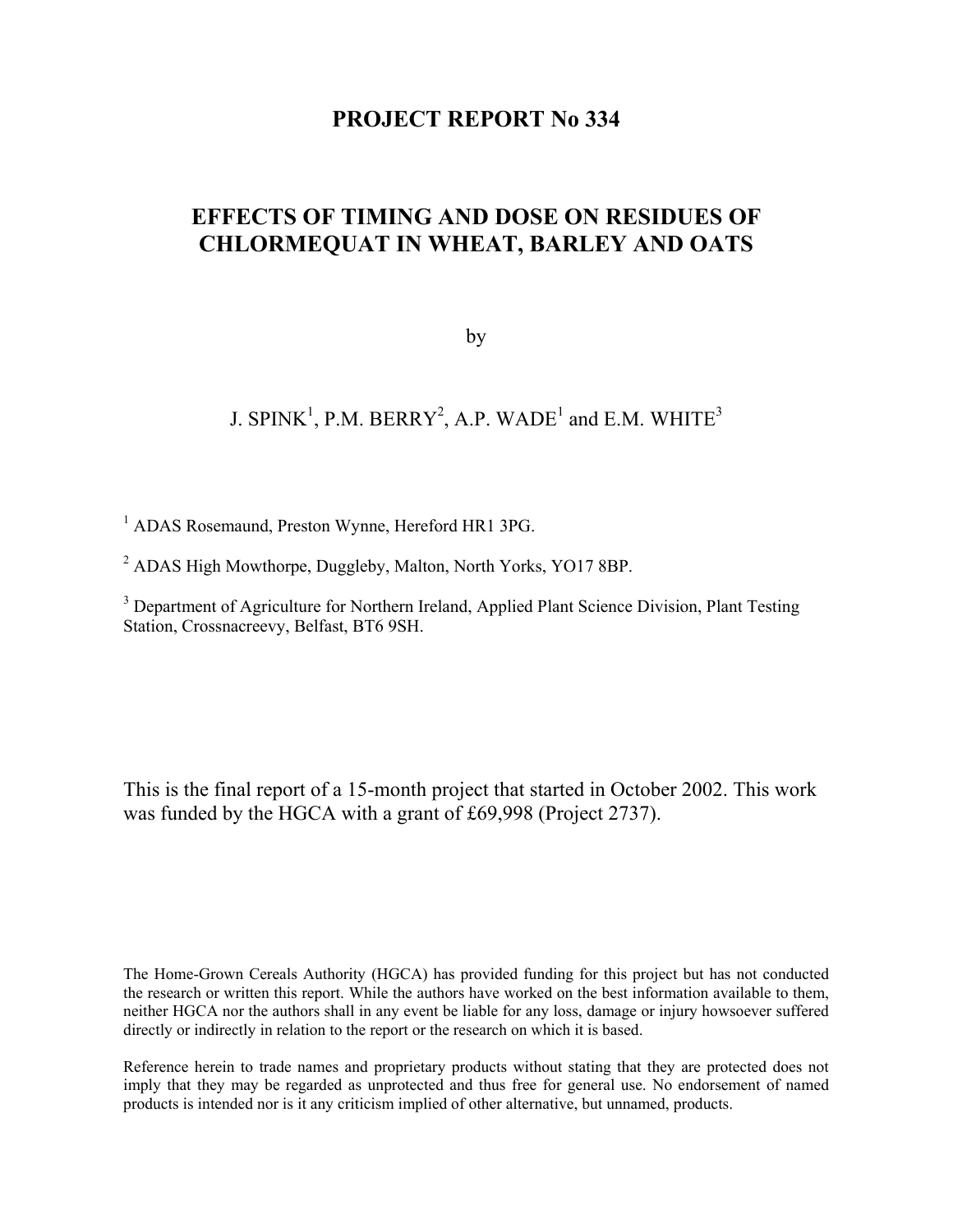# **CONTENTS**

| <b>ABSTRACT</b>                                                                       | PAGE                                                    |
|---------------------------------------------------------------------------------------|---------------------------------------------------------|
| <b>SUMMARY</b>                                                                        | $\overline{2}$                                          |
| Introduction<br>Materials and Methods<br><b>Results and Discussion</b><br>Conclusions | $\overline{c}$<br>$\overline{2}$<br>$\overline{4}$<br>9 |
| <b>TECHNICAL DETAIL</b>                                                               | 10                                                      |
| <b>APPENDIX 1</b><br>Minimising chlormequat residues in harvested grain               |                                                         |
| Introduction<br>Materials and Methods<br>Results<br>Discussion<br>References          | 10<br>14<br>19<br>28<br>33                              |
| <b>APPENDIX 2</b><br>Measurements of lodging associated characters on winter wheat    | 37                                                      |
| <b>APPENDIX 3</b><br>Measurements of lodging associated characters on winter oats     | 42                                                      |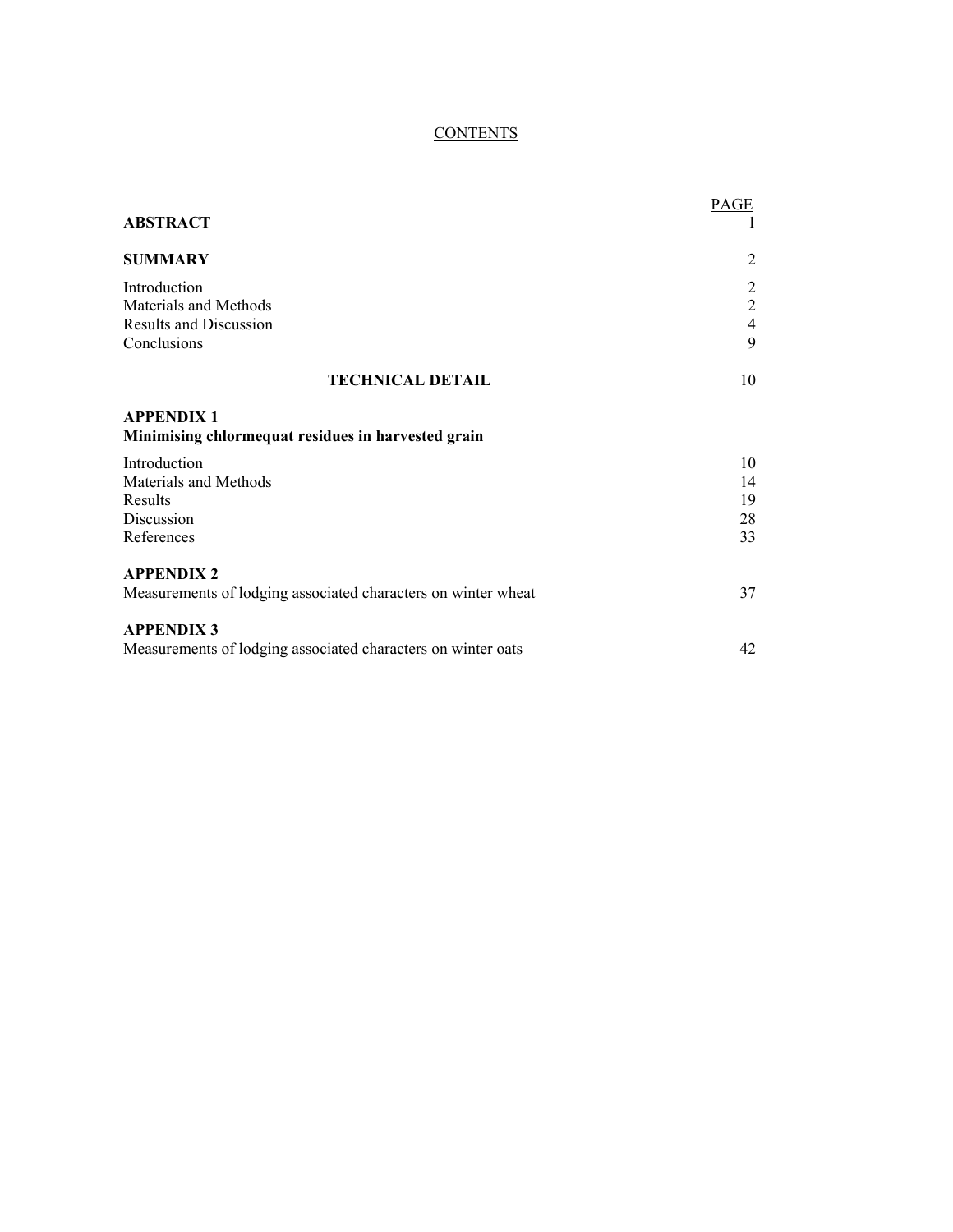# **ABSTRACT**

Chlormequat is a very effective lodging control agent in winter wheat. It has been shown to reduce lodging risk by the same amount as improving varietal standing power by 1-2 units, delaying sowing by 2-4 weeks and establishing about 100 plants  $m<sup>2</sup>$  fewer. In the UK, plant growth regulator products containing chlormequat are applied to about 65% of the winter wheat area and almost 50% of the winter barley and oat areas.

Previous surveys have recorded chlormequat residues in the harvested grain of most cereal crops that have been treated with chlormequat. Whilst the residues found in cereal grains are almost always below the maximum residue limit (MRL), pressure may be exerted in the future to further reduce residues due to the Food Standard Agency's aim to minimise pesticide residues in food irrespective of the MRL. Published literature has shown that the level of chlormequat residues may be determined by the time of PGR application and dose rate, and possibly by the crop's growing conditions. This study aimed to quantify the impact of management practices and crop conditions that affect chlormequat residues in wheat, barley and oat grain, whilst maintaining the ability of chlormequat to reduce lodging.

The experiments in this study were carried out at three UK sites during the 2002-03 growing season. Chlormequat residues were found in the grain of all of the wheat, barley and oat crops that were treated with a range of timings and rates of chlormequat. Residues ranged from 0.01 to 0.34 mg  $kg<sup>-1</sup>$  for wheat, 0.01 to 0.46 mg kg<sup>-1</sup> for barley and 0.01 to 0.77 mg kg<sup>-1</sup> for oats. None of the residues exceeded the MRL set for chlormequat in wheat and barley of 2 mg  $kg^{-1}$ , or oats of 5 mg  $kg^{-1}$ . In winter wheat, the most effective method of reducing chlormequat residues, without significantly reducing lodging control, was achieved by applying chlormequat earlier in the plant's life-cycle. The effect of changing the application timing from GS31 to tillering was to reduce the chlormequat residues in the grain by 60% and only cause a small and non-significant reduction in efficacy. In oats, the trials in this single season study indicated that chlormequat residues could not be reduced by changing the time of application or reducing the dose rate without greatly reducing the efficacy of lodging control. In winter barley, chlormequat did not reduce lodging or crop height, therefore the effectiveness of chlormequat as a lodging control agent for this species must be considered carefully. Applying chlormequat at late tillering reduced residues by 33% compared with applications at GS30. Reducing the dose rate to  $\frac{1}{4}$  only reduced the residues by 36%.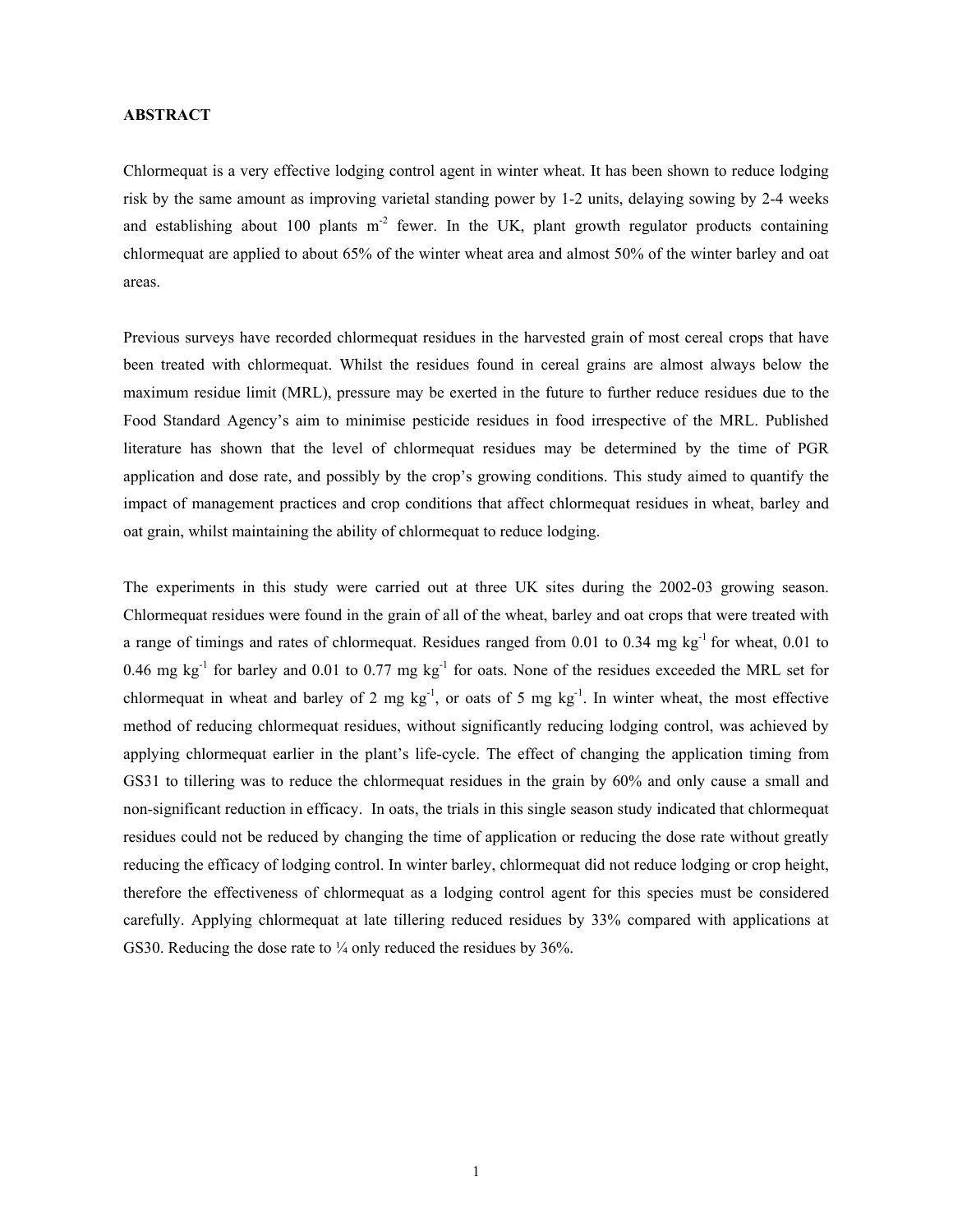#### **SUMMARY**

#### INTRODUCTION

In the UK, plant growth regulators (PGRs) are applied to 84% of the winter wheat area, 73% of winter barley and 65% of winter oats. About 79% of the PGRs applied to winter wheat and about 65% of the PGRs applied to winter barley and oats contain chlormequat. By far the most common chlormequat containing PGR product is 3C chlormequat. Other chlormequat containing products include New 5C Cycocel, Meteor, Stronghold and Upgrade. Chlormequat regulates growth by inhibiting the biosynthesis of gibberellic acid. This growth regulating property is used primarily to reduce lodging in cereals. Chlormequat is a very effective lodging control agent in winter wheat and has been shown to reduce lodging risk by the same amount as improving varietal standing power by 1-2 units, delaying sowing by 2-4 weeks and establishing about 100 plants  $m<sup>-2</sup>$  fewer.

A review of literature has shown that chlormequat applications usually result in residues of chlormequat in cereal grains. In 2002, a HGCA survey of chlormequat residues in UK-produced wheat grain showed that 44 of the 48 samples contained chlormequat at levels of between 0.02 and 0.50 mg kg<sup>-1</sup>. These levels are significantly below the maximum residue limits (MRL) of 2 mg of chlormequat per kg of wheat or barley. The MRL for oats is 5 mg  $kg^{-1}$ . Whilst this survey and other European surveys have shown that chlormequat residues in cereal grains are almost always below the MRL, there may be pressure to further reduce them due to the Food Standard Agency's aim to minimise pesticide residues in food irrespective of the MRL. Published literature indicates that chlormequat residues of wheat and oats are reduced when chlormequat is applied in smaller amounts or earlier on in the plant's life-cycle. The duration of the interval between applying the PGR and harvesting the grain has been shown to be negatively related to the size of chlormequat residues. There is also some evidence that chlormequat residues are increased when the supply of water to the plant is limiting.

This study investigated the scope for minimising chlormequat residues in cereal grains, whilst maintaining the ability of chlormequat to reduce lodging, through the use of earlier and smaller applications of chlormequat. Sites with different rainfall and soil types were used to investigate the effect of water supply on chlormequat residues. A further experiment investigated the scope for minimising lodging in oats without recourse to PGRs through the manipulation of seed rate and nitrogen supply.

# MATERIALS & METHODS

**Experiments.** The experiments were carried out at three UK sites during the 2002-03 season: ADAS Rosemaund has a silt clay loam, ADAS Gleadthorpe has a loamy medium sand and Queens University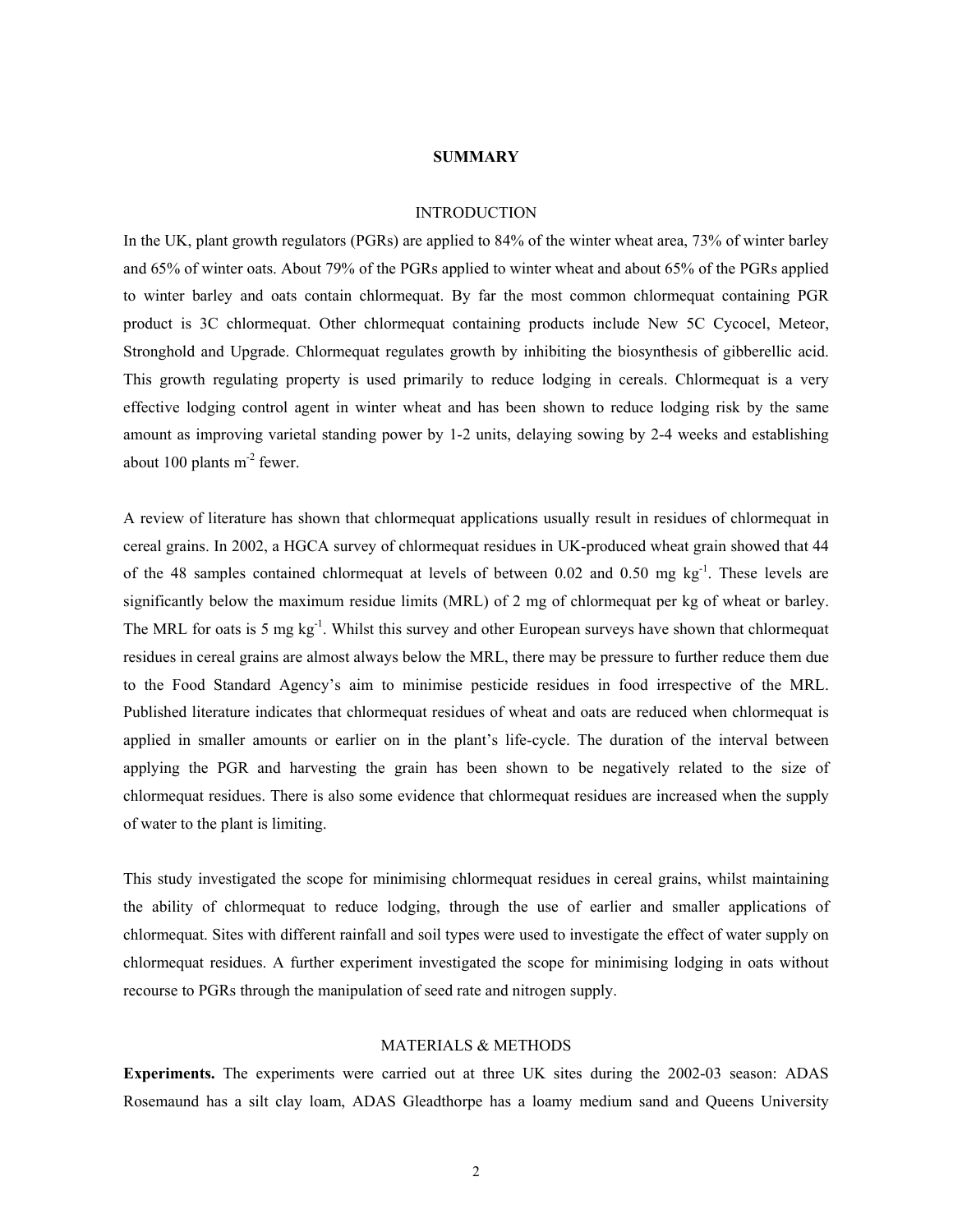Belfast has a loamy sand. A winter wheat and a winter barley trial were carried out at both ADAS Rosemaund and ADAS Gleadthorpe. Winter oat trials were carried out at ADAS Rosemaund and Queens University Belfast. The winter wheat trials used cv. Option and cv. Equinox, the winter barley trials used cv. Sumo and cv. Pearl and the winter oat trials used cv. Millenium and cv. Gerald. Within each experiment, the chlormequat treatments were applied to plots with an area of at least 30  $m^2$ , and the plots were arranged in a randomised block design with three replicates per treatment. Chlormequat was applied as New 5C Cycocel  $(645 \text{ g l}^{-1})$  chlormequat chloride). The New 5C Cycocel treatments for each of the cereal species are described in Table 1.

Table 1. New 5C Cycocel treatments

| Winter wheat and winter barley     | Winter oats.                             |
|------------------------------------|------------------------------------------|
| Nil                                | Nil                                      |
| $2.51$ ha <sup>-1</sup> at GS24    | 2.5 $1$ ha <sup>-1</sup> at GS30         |
| $2.51$ ha <sup>-1</sup> at GS30    | $2.51$ ha <sup>-1</sup> at GS31          |
| $2.51$ ha <sup>-1</sup> at GS31    | $2.5$ l ha <sup>-1</sup> at GS32         |
| $2.5$ l ha <sup>-1</sup> at GS32   | $2.5$ l ha <sup>-1</sup> at GS33         |
| 2.5 $1$ ha <sup>-1</sup> at GS37   | 1.25 $1$ ha <sup>-1</sup> at GS30 $*$    |
| $0.625$ 1 ha <sup>-1</sup> at GS31 | 1.25 $1$ ha <sup>-1</sup> at GS31 $*$    |
| 1.251 $1$ ha <sup>-1</sup> at GS31 | $1.25$ l ha <sup>-1</sup> at GS32        |
| 1.875 l ha <sup>-1</sup> at GS31   | 1.25 $1$ ha <sup>-1</sup> at GS33 $*$    |
|                                    | 1.25 l ha <sup>-1</sup> at GS30 & GS32 * |

\* Queens University Belfast only.

An additional experiment was set up at ADAS Rosemaund to investigate the influence of crop management on the lodging risk and yield of winter oats. The experimental treatments included variety (Buffalo and Gerald), 250 and 400 seeds  $m<sup>2</sup>$  and six nitrogen treatments with different timings and amounts of nitrogen fertiliser.

**Measurements.** Field measurements included plot yield and specific weight, and the incidence of lodging was recorded throughout the season. Additionally, during grain filling a large number of lodging associated plant measurements were measured on both wheat trials and the oat trial at ADAS Rosemaund. These measurements included height, natural frequency, height at centre of gravity, number and ear area of the shoots; the spread and depth of the root plate; together with the length, diameter, wall width and breaking strength of the bottom two internodes. These were used to calculate the leverage of the shoots, the strength of the stem base, the strength of the anchorage system and the overall lodging resistance in terms of the wind speed required to cause lodging. Chlormequat residues were estimated from a 500 g sub-sample that was representative of the whole plot. Chlormequat residue analysis was carried out by the Central Science Laboratory and had a reporting limit for chlormequat residues of 0.01 mg  $kg^{-1}$ .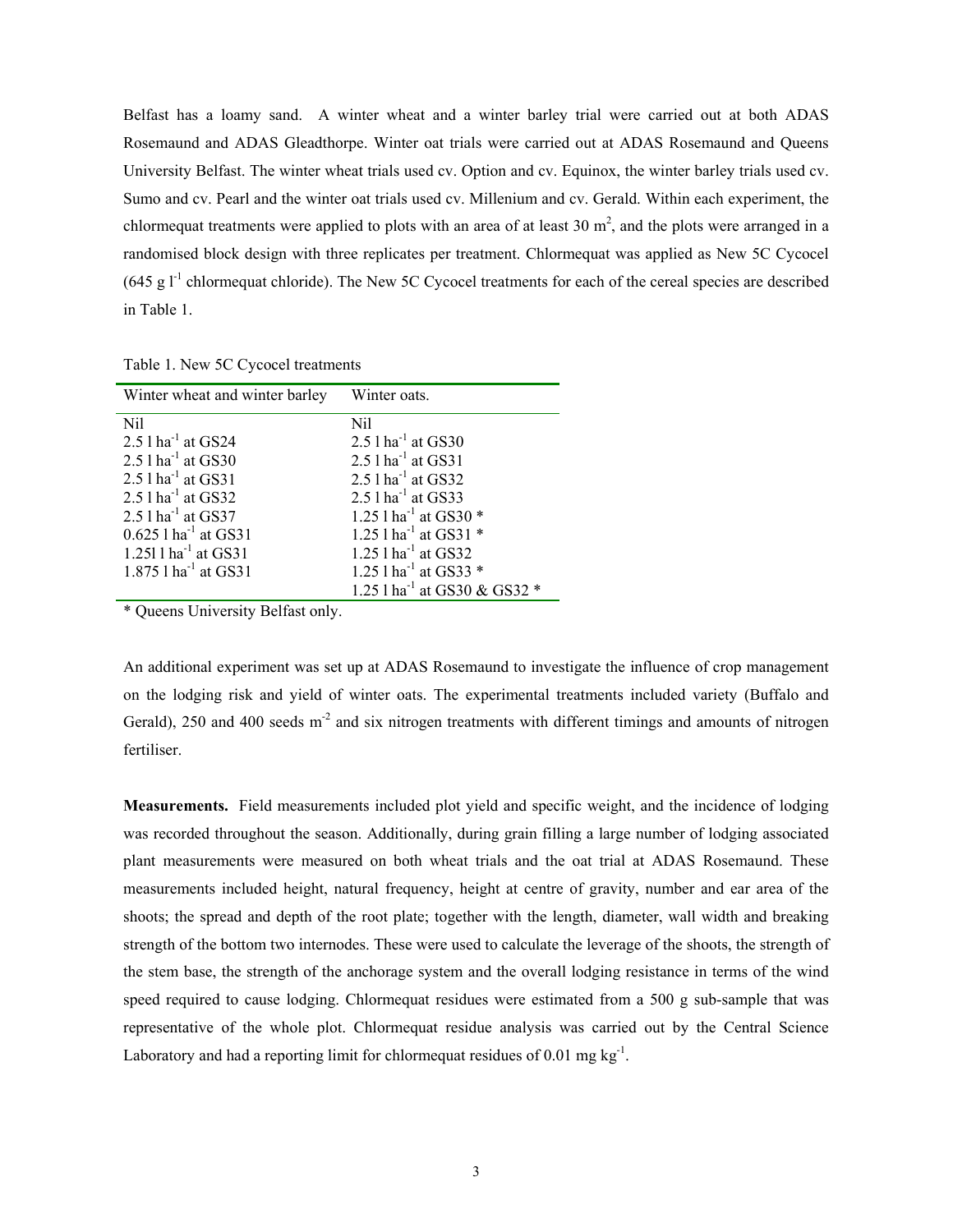# RESULTS & DISCUSSION

Chlormequat residues were detected in all of the cereal crops that were treated with New 5C Cycocel (range 0.01 to 0.77 mg per kg of grain). None of the residues exceeded the MRL set for chlormequat in wheat and barley of 2 mg  $kg^{-1}$  or oats of 5 mg  $kg^{-1}$ .

Large differences in the level of chlormequat were found between the cereal species and sites (Figure 1). Across the treatments applied at GS30, 31 and 32, winter wheat had the lowest residues at 0.10 mg kg<sup>-1</sup>, followed by winter barley (0.27 mg kg<sup>-1</sup>) and winter oats (0.28 mg kg<sup>-1</sup>). For each species, large differences were observed between the sites, e.g. winter wheat residues averaged 0.05 mg kg<sup>-1</sup>at ADAS Rosemaund and 0.15 mg kg<sup>-1</sup>at ADAS Gleadthorpe (Figure 1). None of the factors measured in this study explain the large differences between sites and species. The site and species differences for the interval between applying the chlormequat and harvest appear to be too small to explain the variation in residues. Similarly the yield differences are not large enough for the residue differences to be caused by a dilution effect. It is difficult to draw conclusions about the effect of water availability because the site with the drought prone soil type experienced greater rainfall than the site with the water retentive soil type between the dates of treatment application and harvest. Other possible reasons for the site differences include the use of different cultivars and different levels of nitrogen fertiliser. Some existing literature shows that cultivar affects chlormequat residues and high nitrogen fertiliser can increase chlormequat residues in straw. However, other literature contradicts these findings. A much more detailed study taking into account chlormequat uptake, climatic conditions at the time of treatment application, cultivar, fertiliser use and late season drought would be required to fully explain site differences in the absolute residues.



Figure 1. Mean chlormequat residues for the 2.5 l ha<sup>-1</sup> of New 5C Cycocel treatments at GS30, GS31 and GS32 combined. ADAS Rosemaund (closed columns), ADAS Gleadthorpe (hatched) and Belfast (open).  $S.E.D. = 0.050, 11 df$ .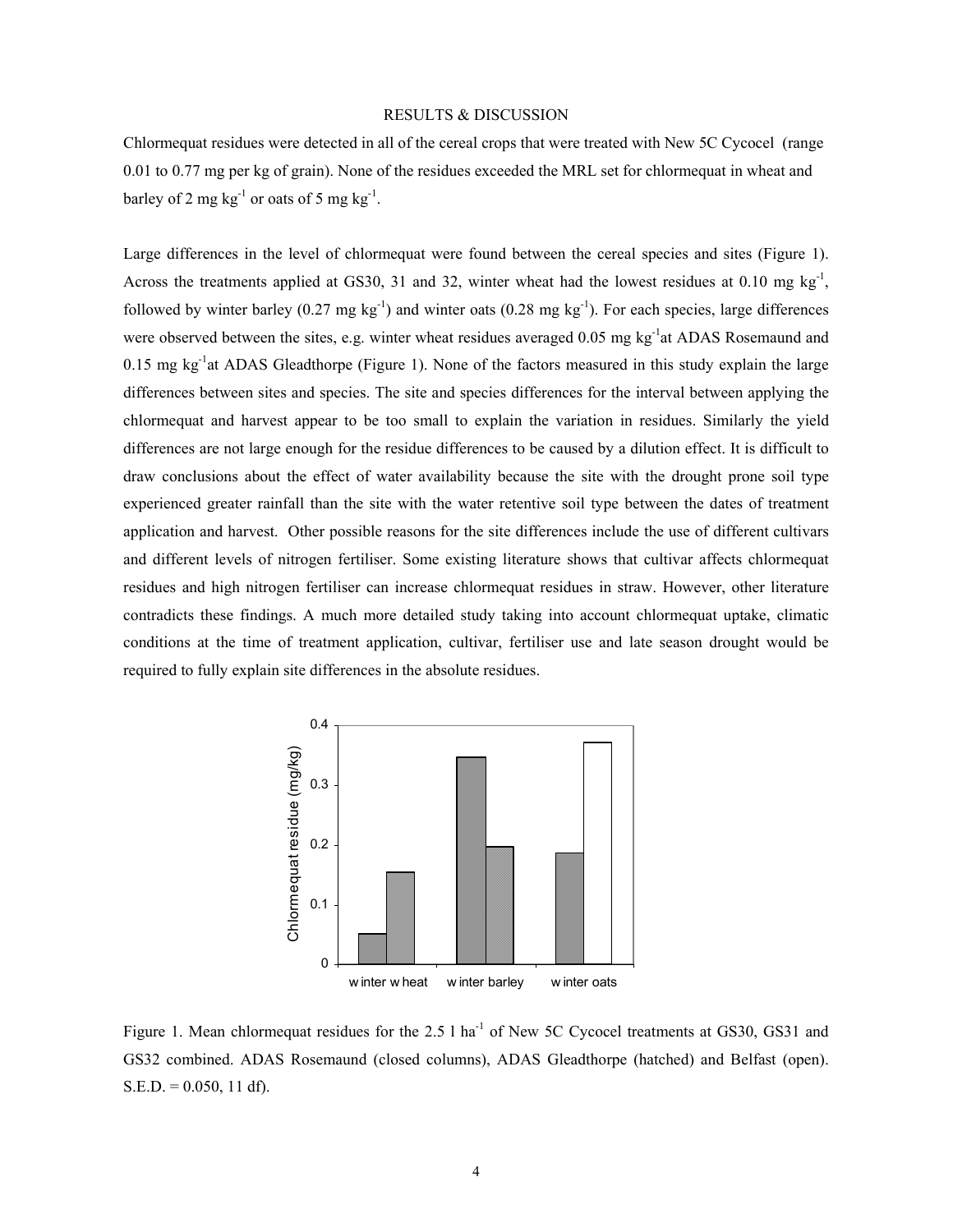Each cereal species had a similar pattern of New 5C Cycocel treatment effects on the level of chlormequat residues across both sites at which they were tested. This was despite the large variation in chlormequat residues between sites described above. Statistically significant interactions occurred between the site and New 5C Cycocel treatments for wheat and oats, but these interactions were usually due to changes in the size of the differences rather than a change in ranking of the chlormequat treatments between the sites. Also the level of statistical significance for the interaction was always smaller than the level of significance for the treatment effects. For these reasons the mean chlormequat residues across sites are presented for each cereal species. The following sections describe how the chlormequat treatments affect the level of chlormequat residues in the grain and lodging resistance for winter wheat, winter oats, and winter barley.

# Wheat

Chlormequat was shown to reduce lodging risk by increasing natural frequency and reducing height. These effects can be summarised in terms of the effect on shoot leverage, with a smaller shoot leverage equating to a smaller lodging risk. The results show that 2.5 l ha<sup>-1</sup> New 5C Cycocel significantly reduced shoot leverage when applied during tillering, GS30, GS31, GS32 and GS37, with the largest reduction at GS31 (Figure 2). Applying a  $\frac{3}{4}$  rate at GS31 also significantly reduced shoot leverage (Figure 3). Earlier applications and lower rates of chlormequat also reduced the chlormequat residues in wheat grain (Figure  $2 \& 3$ ). Changing the time of application from GS31 to tillering reduced the chlormequat residues by 60% and only caused a small reduction in the treatment's ability to control lodging. These results indicate that chlormequat residues can be reduced, whilst maintaining efficacy of lodging, by applying chlormequat earlier in the plant's lifecycle. The dose rate had to be reduced to  $\frac{1}{4}$  to achieve a statistically significant reduction in chlormequat residues. Therefore, the effectiveness of reducing the dose rate to minimise chlormequat residues appears to be limited because lodging control is greatly reduced when dose rates below  $\frac{3}{4}$  are used (Figure 3).

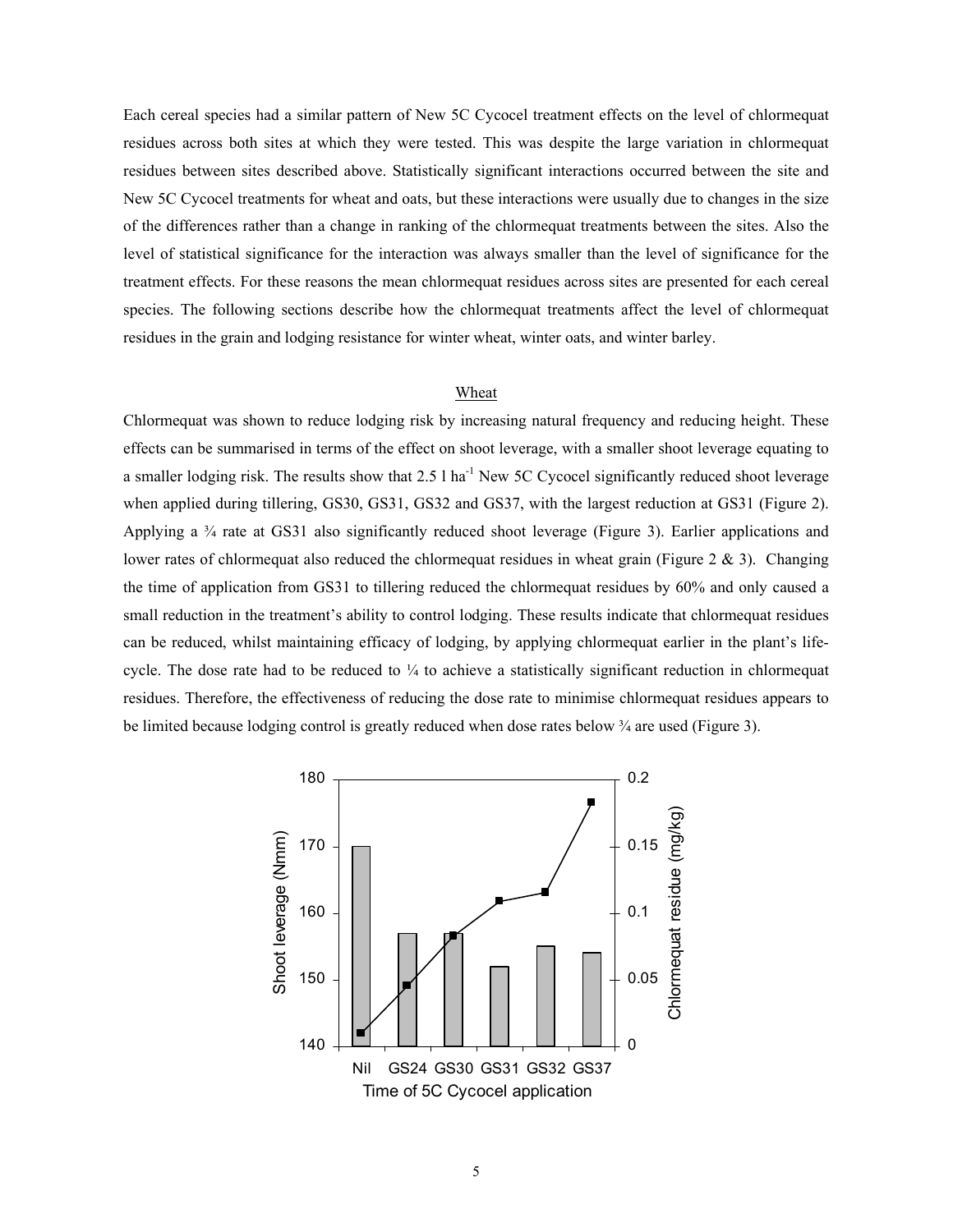Figure 2. Effect of application timing of New 5C Cycocel ( $@$  2.5 l ha<sup>-1</sup>) on shoot leverage (columns) (s.e. $d =$ 5.77, 32 df) and chlormequat grain residues  $(-\blacksquare)$  (s.e.d. = 0.034, 32 df).



Figure 3. Effect of New 5C Cycocel rate ( $\omega$  GS31) on shoot leverage (columns) (s.e.d. = 5.77, 32 df) and chlormequat grain residues  $(\_\_\_\_\_)$  (s.e.d. = 0.034, 32 df).

# **Oats**

Across both sites, chlormequat significantly reduced height when applied at GS32 or GS33 (Figure 4). Calculations of shoot leverage at ADAS Rosemaund showed that the application at GS32 reduced shoot leverage the most, but this effect was not statistically significant. These results indicate that the best lodging control occur when chlormequat is applied at around GS32, in agreement with recommendations for applying chlormequat to oats. Chlormequat residues increased significantly from 0.14 mg kg<sup>-1</sup> to 0.44 mg kg<sup>-1</sup> <sup>1</sup> as the time of application was delayed from GS30 to GS32 (Figure 4). These results suggest that there is limited scope for minimising chlormequat residues in oats by applying chlormequat at earlier growth stages without reducing lodging control. There also seems to be little scope for minimising residues by reducing dose rate without reducing efficacy since crop height was not significantly reduced by a half dose of chlormequat applied at GS32. Of high importance to the grower were the yield reductions of about  $0.5$  t ha<sup>-1</sup> that resulted from chlormequat applications at GS30, 31 and 32 compared with the nil treatment. Similar results have been observed in some other studies and they may be more common in modern short varieties. Therefore, further studies must investigate the effect of chlormequat on the yield and lodging risk of modern short oat varieties.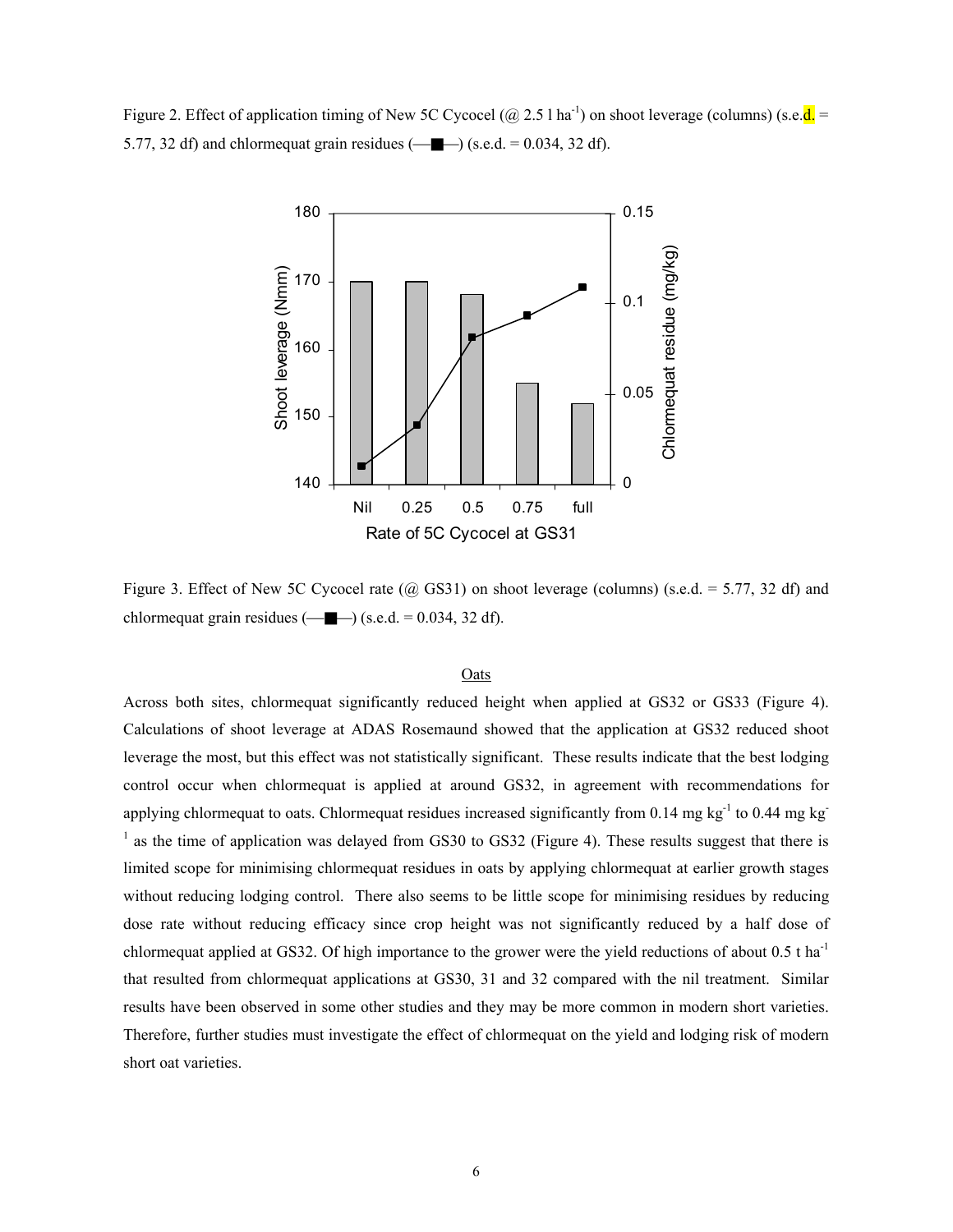In the experiment to investigate lodging control in the absence of PGRs, cv. Gerald experienced moderate lodging, whereas negligible lodging was recorded in the Buffalo plots. The amount of lodging was related to the quantity of N fertilizer. Applying 100 or 120 kg N ha<sup>-1</sup> resulted in 10% or less of the plot area lodged. Applications of 140 kg N ha<sup>-1</sup> resulted in 38% area lodged and 160 kg N ha<sup>-1</sup> resulted in 51-56% area lodged. The amount of lodging was not affected by either the time of nitrogen application or seed rate and yield was not affected by any of the treatments.



Figure 4. Effect of application timing of New 5C Cycocel ( $@$  2.5 l ha<sup>-1</sup>) on crop height (columns) (s.e.d. = 23.4, 19 df) and chlormequat grain residues  $(\_\_\_\_\_)$  (s.e.d. = 0.057, 19 df).

# Barley

This study showed that, in agreement with several previous studies, chlormequat neither reduced plant height, nor reduced brackling. In fact, chlormequat applied during late tillering significantly increased brackling (P<0.05). This small effect that chlormequat has on lodging and height of barley appears to be caused by less efficient translocation of chlormequat to its biochemical targets (Alcock and Morgan, 1968; Lord and Wheeler, 1981), and possibly less uptake into the leaves compared with other cereal species (Hunt and Baker, 1982). Across the two sites, applying a full rate of New 5C Cycocel at GS30, 31 or 32 resulted in the greatest residues of about 0.27 mg kg<sup>-1</sup>. Applying at either tillering or GS37, or reducing the application rate to  $\frac{1}{4}$ , significantly reduced the level of residues to between 0.17 and 0.19 mg kg<sup>-1</sup>. Halving the dose rate reduced the residues from 0.27 to 0.20 mg  $kg^{-1}$ , but this reduction was not statistically significant. Previous studies have not investigated the effect of chlormequat timing on residues in barley, so it is impossible to comment on whether the absence of a trend for increased residues in response to delaying applications is unusual.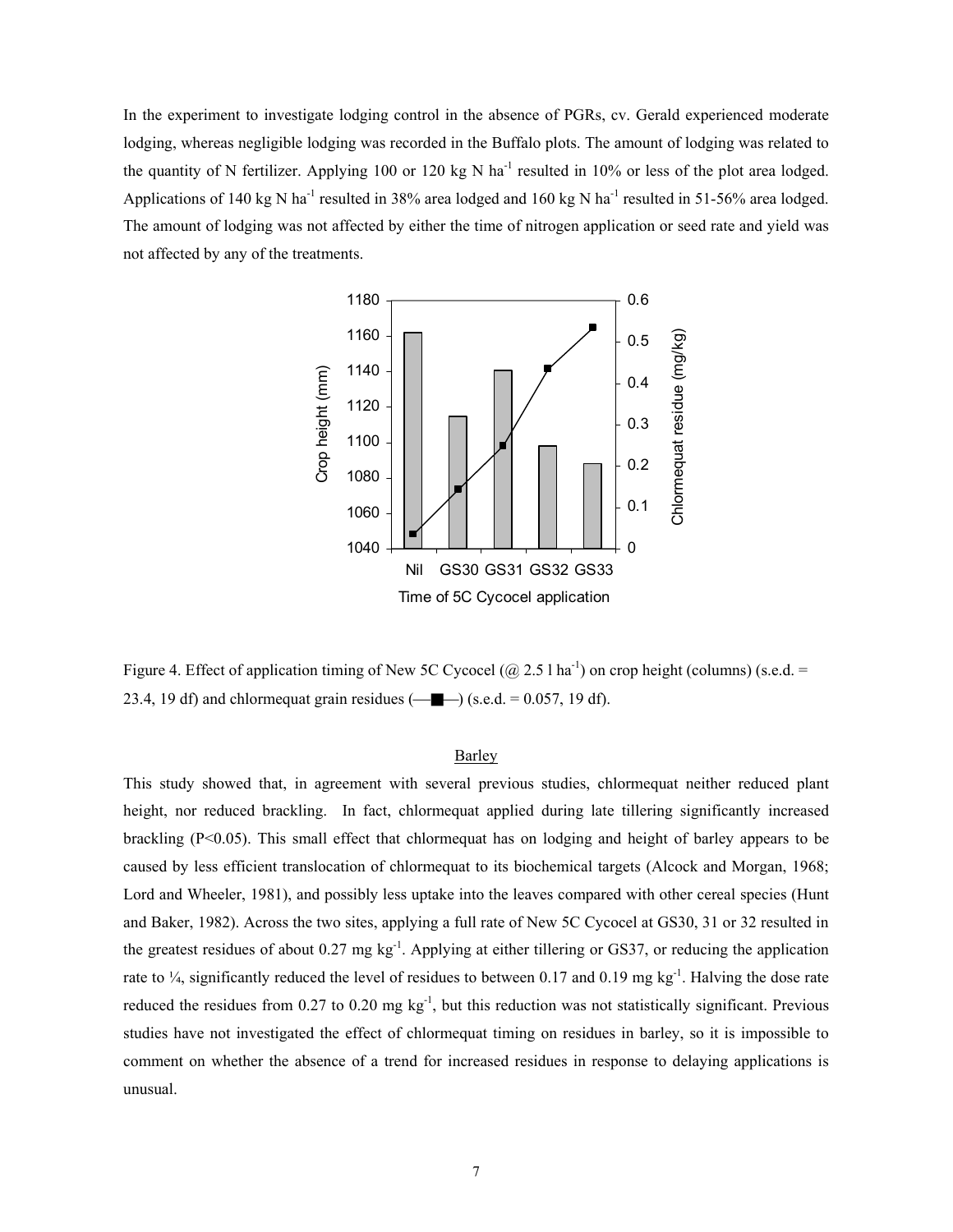Results from this study and published literature indicate that chlormequat is not as effective at reducing lodging in barley as it is in wheat and oats. Nonetheless, it is still applied to almost 50% of the winter barley grown in the UK. This may be due to the possibility that it can increase yield in the absence of lodging. This study observed a non-significant yield increase of about  $0.25$  t ha<sup>-1</sup> (4%) in response to most of the chlormequat treatments in the absence of lodging. Previous studies have shown that chlormequat can improve yield in the absence of lodging by 10-26%. Many of these studies also observed an increase in ear number in response to chlormequat. However, many studies also report no yield improvement and some negative effects have been reported, such as a reduction in grain size. Also, it has been shown that the increase in ear number can be caused by improving tiller survival rather than greater tillering, which is often desired by farmers with a poor crop. It therefore appears that small yield improvements in response to chlormequat are possible in the absence of lodging, but the response is very inconsistent.

Chlormequat is recommended for barley prior to GS31. If we assume that applications during tillering or GS30 are equally likely to produce positive effects in the absence of lodging then there appears to be some scope for minimising residues in barley by applying before GS30. This project showed that applications during late tillering resulted in residues that were 33% less than from applications at GS30-32. There seems to be limited scope for minimising residues by reducing the dose rate since the dose had to be reduced to a quarter to reduce residues by only 36%, and it seems unlikely that the treatment will be as effective at such low rates.



Figure 5. Effect of different treatments of New 5C Cycocel on the level of chlormequat residues in barley grain (s.e.d. =  $0.034$ , 29 df).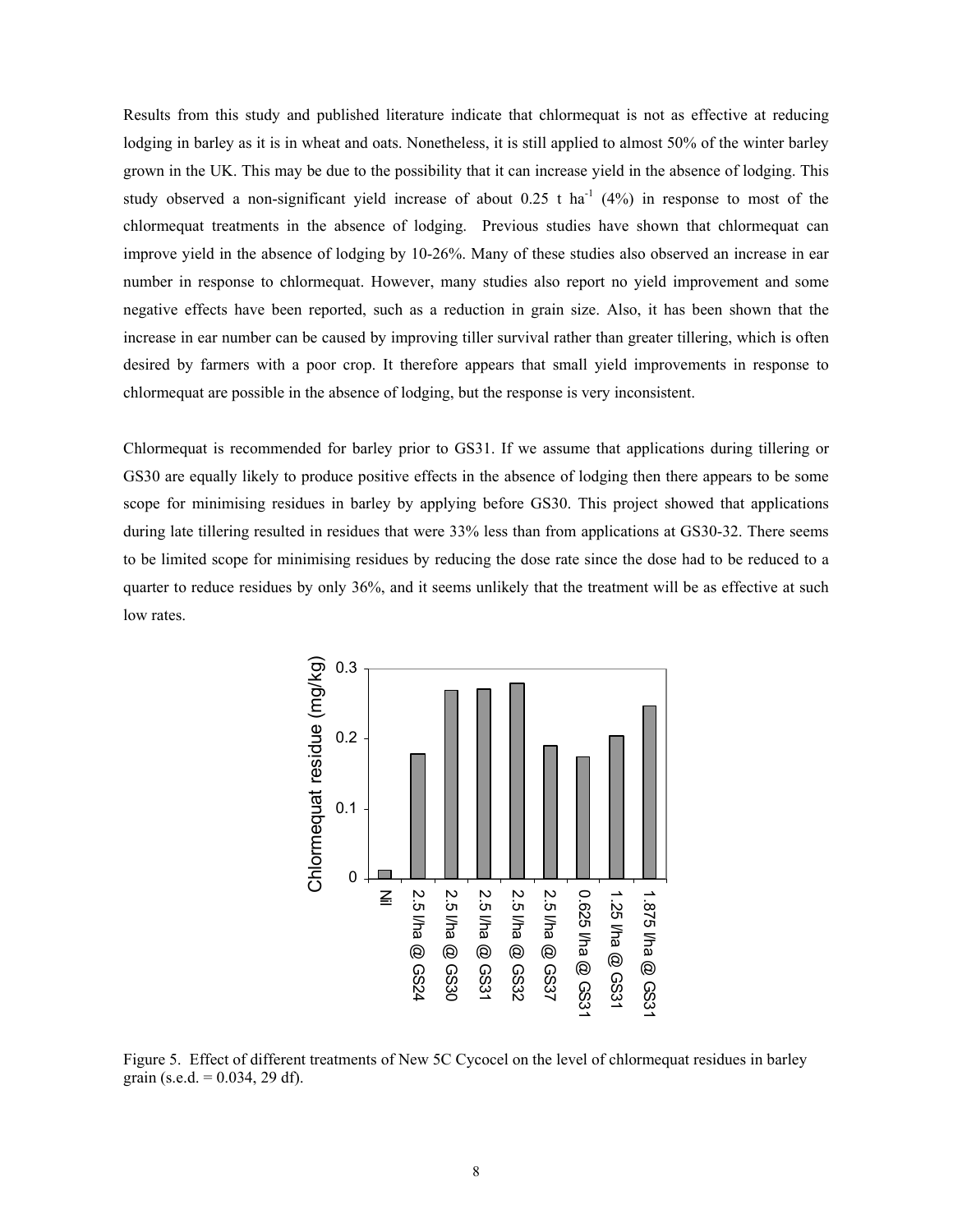# **CONCLUSIONS**

- A recent survey showed that 44 out of 48 wheat samples contained chlormequat with a range of 0.01 to 0.50 mg kg<sup>-1</sup>. In this study, experiments were carried out at three UK sites during the 2002-03 growing season. Chlormequat residues were found in the grain of all of the cereals treated with New 5C Cycocel. Residues ranged from 0.01 to 0.34 mg kg<sup>-1</sup> for wheat, 0.01 to 0.46 mg kg<sup>-1</sup> for barley and 0.01 to 0.77 mg  $kg<sup>-1</sup>$  for oats. None of the residues exceeded the MRL set for chlormequat in wheat and barley of 2 mg  $kg^{-1}$ , or oats of 5 mg kg<sup>-1</sup>.
- In winter wheat, the most effective method of reducing chlormequat residues, without significantly reducing lodging control, would be to apply chlormequat earlier. In this study, changing the application timing from GS31 to late tillering reduced the chlormequat residues by 60% and only caused a small and non-significant reduction in efficacy. There did not appear to be any scope for minimising residues by reducing the dose rate without reducing lodging control.
- In winter oats, the trials in this single season study indicated that chlormequat residues could not be reduced by changing the time of application or reducing the dose rate without greatly reducing the efficacy of lodging control.
- In winter barley, chlormequat did not reduce lodging or crop height, therefore the effectiveness of chlormequat as a lodging control agent for this species must be considered carefully. Applying chlormequat at late tillering reduced residues by 33% compared with applications at GS30. Reducing the dose rate to  $\frac{1}{4}$  only reduced the residues by 36%.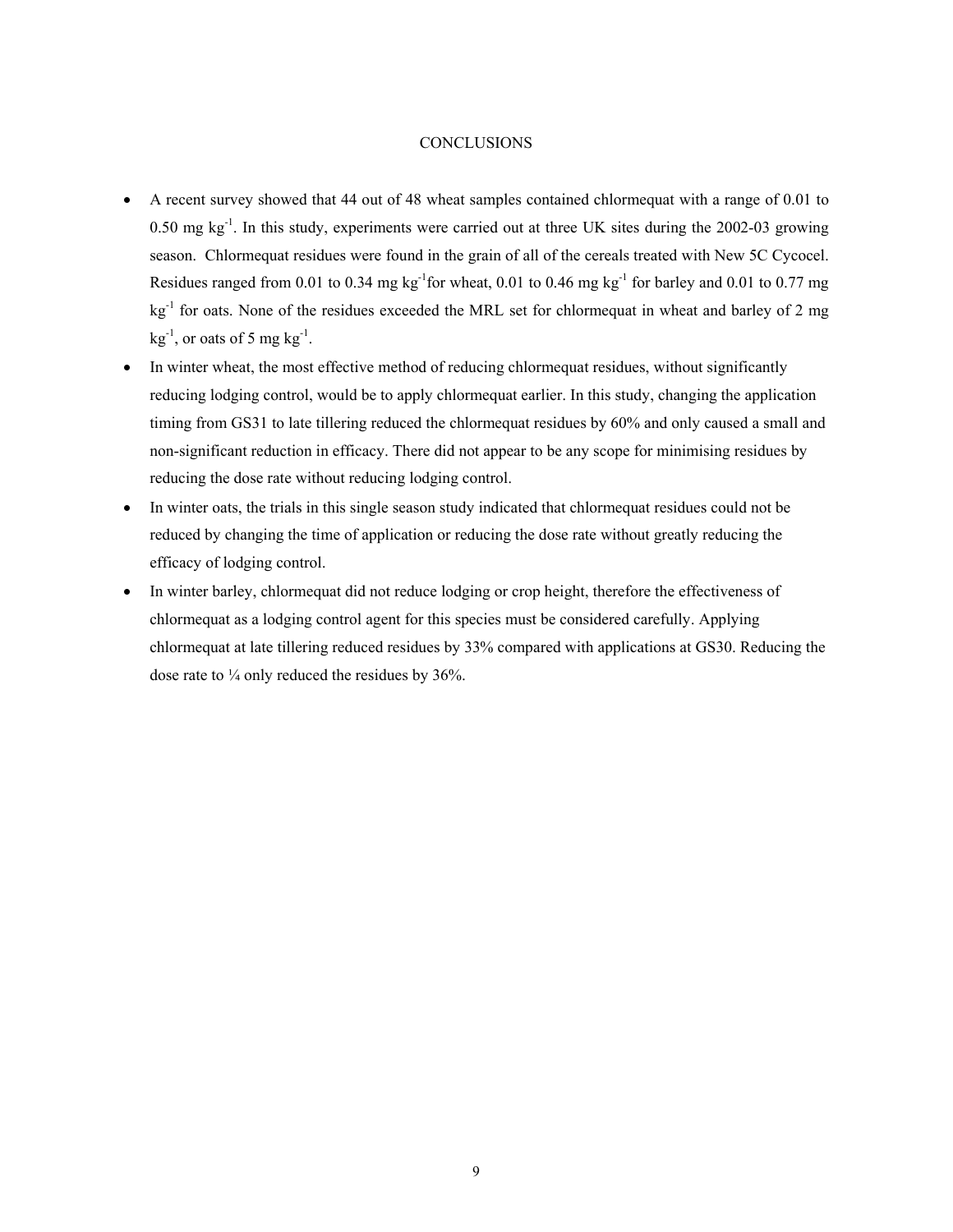# **TECHNICAL DETAIL**

# **APPENDIX 1**

## **MINIMISING CHLORMEQUAT RESIDUES IN HARVESTED GRAIN**

## INTRODUCTION

## *Chlormequat use in the UK*

Chlormequat (2-chloroethyltrimethylammonium) is a plant growth regulator typically applied as the chloride salt (chlormequat chloride). Chlormequat chloride is often referred to as chlorocholine chloride or CCC. It was discovered by N.E. Tolbert of Michigan State University in the United States and its plant growth regulating properties were first reported by Tolbert (1960). Chlormequat regulates plant growth by blocking the biosynthesis of gibberellic acid (Rademacher, 2000). This growth regulating property is used to reduce cereal lodging throughout North West Europe. In the UK, about  $\frac{3}{4}$  of the plant growth regulator (PGR) products used on cereals contain chlormequat (Table 1.1). By far the most widely used chlormequat product is 3C chlormequat, which makes up 55% of all PGR usage on cereals. On average, winter wheat receives 1.2 spray rounds containing a chlormequat product, winter barley receives 0.8 spray rounds and oats receive 0.7 spray rounds.

Table 1.1. Usage of plant growth regulators in Great Britain 2000 (Spray hectares) (Garthwaite and Thomas, 2000)

| Chemical                                   | Chlormequat          | Winter    | Winter  | oats                     | Other   |
|--------------------------------------------|----------------------|-----------|---------|--------------------------|---------|
|                                            | content $(g l^{-1})$ | wheat     | barley  |                          | cereals |
| Chlormequat                                | $460 - 700$          | 1,713,934 | 336,555 | 56,767                   | 31,394  |
| Chlormequat / choline chloride             | $640 - 645$          | 218,578   | 40,710  | 18,577                   | 2,216   |
| Chlormequat / imazaquin                    | 368                  | 306,889   | 2,093   | $\overline{\phantom{a}}$ | 497     |
| Chlormequat / 2-chloroethylphosphonic acid | $305 - 360$          | 49,784    | 26,393  |                          | 4,103   |
| Chlormequat chloride / mepiquat chloride   | 345                  | 93,149    | 11,502  | $\blacksquare$           |         |
| Chlormequat chloride / 2-chloroethyl-      | 230                  | 27,549    | 23,380  | $\overline{\phantom{a}}$ | 3,790   |
| phophonic acid / mepiquat chloride         |                      |           |         |                          |         |
| Total chlormequat containing PGRs          |                      | 2,409,883 | 440,633 | 75,344                   | 48,000  |
| Other PGRs                                 |                      | 622,947   | 244,191 | 37,126                   | 18,851  |
| All PGRs                                   |                      | 3,032,830 | 684,824 | 112,470                  | 66,851  |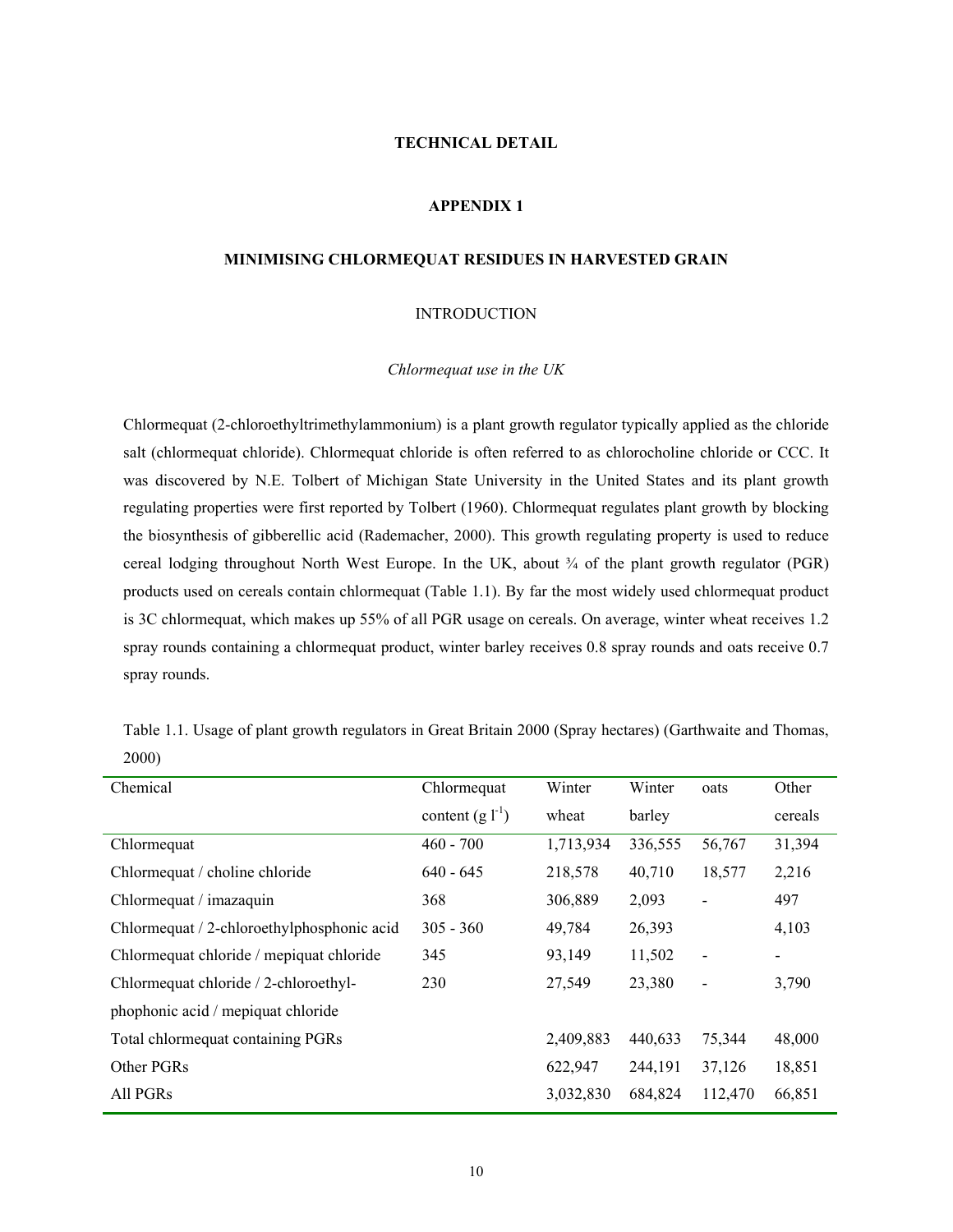## *Role of chlormequat*

Most studies show that chlormequat is very effective at reducing lodging in winter wheat. For example, a full rate application of chlormequat has been shown to reduce lodging risk by the same amount as improving standing power by 1 to 2 units, delaying drilling by 2 to 4 weeks and establishing 100 plants m<sup>-2</sup> fewer (Spink *et al*., 2003). Evidence indicates that chlormequat is able to control lodging in oats, but not as consistently as in wheat (Kust, 1986; Leitch and Hayes, 1990; White, 2003). The majority of previous studies show that chlormequat is not very effective at controlling lodging in barley (Humphries, 1968; Matthews and Thompson, 1983). The most likely mechanism by which lodging is reduced is by shortening plants. Chlormequat is usually effective at reducing crop height in wheat and oats, for which height reductions of 12 to 24% have been observed in winter wheat (Gill *et al*., 1974, Page, 1973) and reductions of 10 to 30% have been observed in winter oats (Leitch and Hayes, 1990; White *et al*., 2003). Chlormequat shortens wheat when applied during tillering or stem extension (Bragg *et al*., 1984; Berry *et al*., 1998) and shortens winter oats most when applied at GS32 (Leitch and Hayes, 1990). However, there are some reports of chlormequat having a negligible effect on the height of wheat crops (Matthews and Caldicott, 1981). Chlormequat is much less effective at reducing height in barley, with reductions of 2-3% observed by Green *et al*. (1985) and Koranteng and Matthews (1982). It has been observed that chlormequat causes early shortening of barley, but final heights are not decreased (Kust, 1986).

Only a few studies have investigated whether chlormequat reduces lodging by manipulating traits other than height. In general, these have shown that chlormequat does not consistently affect the stem strength and anchorage properties of cereals. For example, no consistent PGR effects have been found on the diameter and wall width of the stem of oats or wheat (Gendy and Hofner, 1989; Crook and Ennos, 1995; Berry *et al*., 2000). Berry *et al*. (2000) showed that chlormequat actually reduced the material strength of the stem slightly. Crook and Ennos (1995) observed an increase in crown root number after chlormequat was applied at the beginning of stem extension. However, neither Crook and Ennos (1995) nor Berry *et al*. (2000) observed any effects of this treatment on the spread of the root plate and rigidity of the surface roots. These root observations were supported by Easson *et al*. (1995) who found no effect on the breaking load, cross sectional area or Young's modulus of the top few centimetres of individual winter wheat roots following separate applications of chlormequat at GS30 and ethephon with mepiquat chloride at GS32.

Several studies report that chlormequat can increase yield in the absence of lodging. In a review of literature Berry *et al.* (2004) found that chlormequat has been shown to increase yield in 10 studies, decrease yield in 2 studies and have no effect in 23 studies. The reports of yield increases exist for almost all of the major cereal species and can occur in response to PGR applications before or after the onset of stem elongation. Winter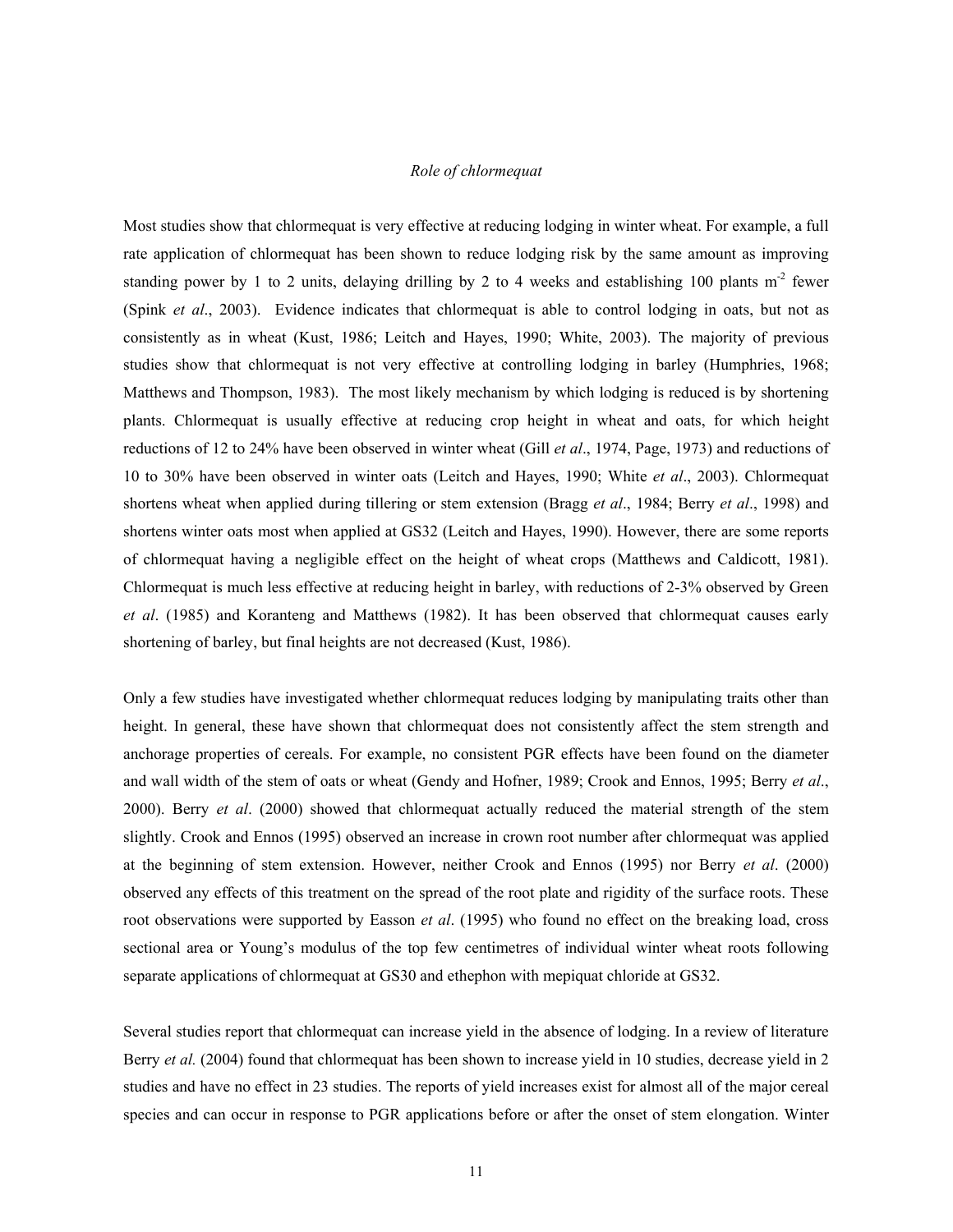barley had the greatest proportion of studies showing a yield increase, with four out of seven. Three of these studies also reported an increase in ear number.

#### *Chlormequat residues in grain*

Almost all studies show that the application of chlormequat to wheat, oats and barley, as a foliar spray, results in chlormequat residues within the grain and other plant parts (Teittinen, 1975; Mach-Hansmann and Rexilius, 1991; Zmrahl and Machackova, 1981; Kuhbauch and Amberger, 1971; El-Fouly and Fawzi, 1972; Gans *et al.*, 2000). Only two of these studies found residues above the maximum residue limits (MRL) of 2 mg of chlormequat per kg of wheat or barley or 5 mg  $kg^{-1}$  for oats. Teittinen (1975) found 4 out of 31 spring wheat grain samples contained more than 2 mg  $kg^{-1}$ , two of which resulted from using greater than recommended rates of chlormequat. Zmrahl and Machackova (1981) observed 1 out of 16 wheat samples to exceed the MRL, which appeared to be associated with a very late application of chlormequat. Surveys of chlormequat residues in commercially grown wheat grain (Table 1.2) show that the majority of grain samples contain chlormequat residues, but all at levels below the MRL. A survey of pesticide residues in cereal products between 2000 and 2002 showed that 71% of flour and 41% of bread products sampled contained chlormequat at levels below the MRL (Table 1.2). All but 2% of these samples were known to be produced in the UK.

| Country        | Product | Number of samples | Residue range  | Reference                                            |
|----------------|---------|-------------------|----------------|------------------------------------------------------|
|                |         | analysed / with   | $(mg kg^{-1})$ |                                                      |
|                |         | chlormequat       |                |                                                      |
| UK.            | grain   | $n=48/44$         | $0.02 - 0.50$  | Griffiths and Mason (2002)                           |
| <b>Denmark</b> | grain   | $n=50/42$         | $0.004 - 0.62$ | Granby and Vahl (2001)                               |
| Norway         | grain   | $n=39/16$         | $0.05 - 0.33$  | Varran <i>et al.</i> (2000)                          |
| Germany        | grain   | $n=285/187$       | $0.05 - 1.14$  | Bruggemann and Ocker (1986)                          |
| UK             | flour   | $n=72/51$         | $0.05 - 0.30$  | $\underline{\text{www.pesticides.gov.uk}}$ (2000-02) |
| UK             | bread   | $n=499/206$       | $0.05 - 0.20$  | www.pesticides.gov.uk (2000-02)                      |

Table 1.2. Chlormequat residue surveys for commercially grown wheat grain.

The most important factors that determine the level of the residues are the amount of chlormequat applied and the timing of application. Increasing the amount of chlormequat applied was shown to increase the residue levels in the grain (Jung, 1964; El-Fouly and Fawzi, 1972; Gans *et al*., 2000; Zmrhal and Machackova, 1981). The residues did not always increase linearly with the amount of chlormequat applied.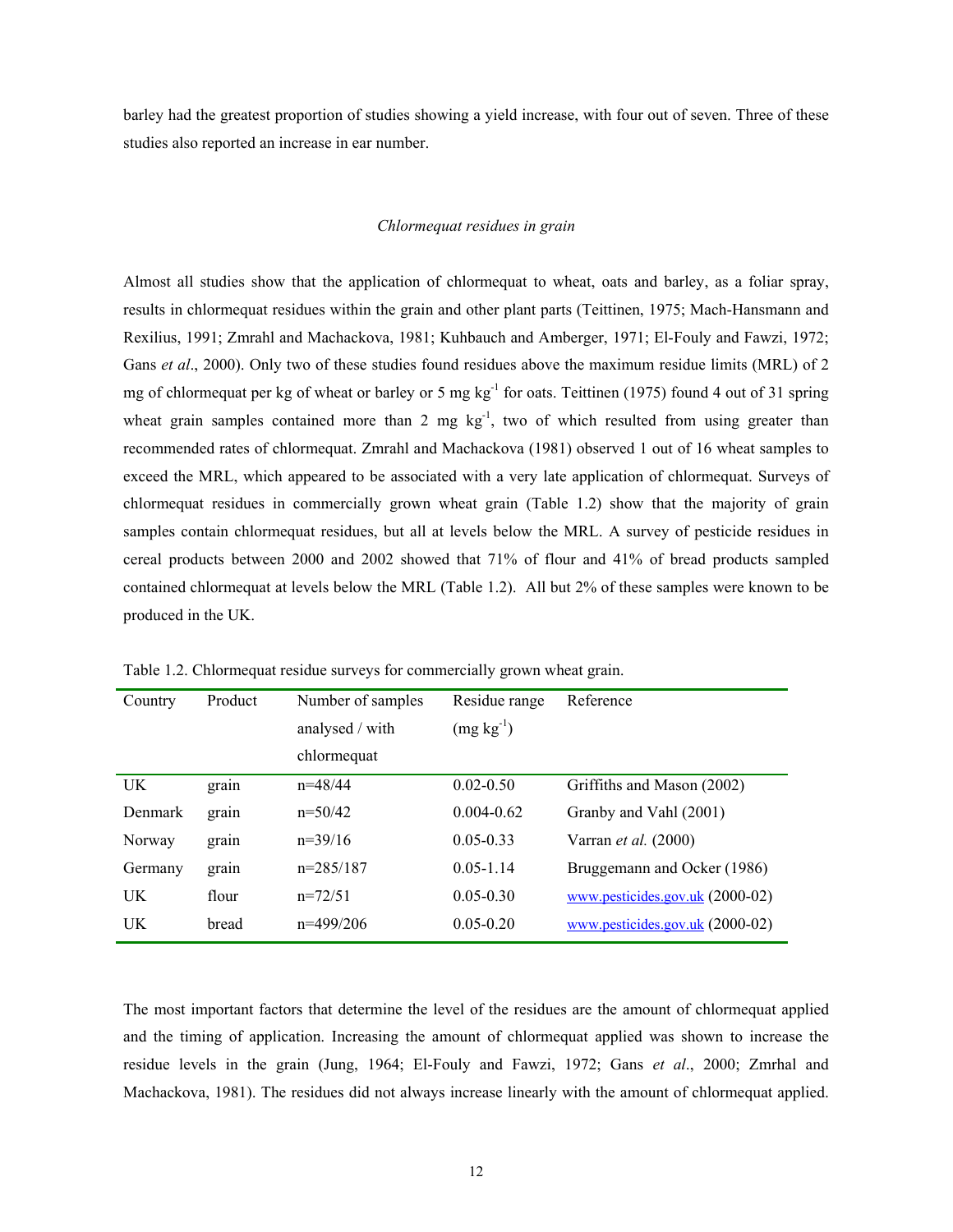Gans *et al.* (2000) discovered that doubling the rate of chlormequat only increased the residues from 1.7 to 2.0 mg kg<sup>-1</sup>. Teittinen (1975) observed that decreasing the pre-harvest interval (PHI) for applying 2.5 kg ha<sup>-1</sup> chlormequat from 98 to 65 days increased the residues in wheat grain from 0.16 to 3.2 mg kg<sup>-1</sup>. Zmrhal and Machackova (1981) and Jung (1964) also found that later applications to wheat resulted in larger residues. In oats, delaying the application of 1.38 kg ha<sup>-1</sup> of chlormequat from GS31/32 to GS45 increased the residues from 0.23-0.33 to 2 mg kg-1 (Gans *et al*., 2000). Jung, (1968; 1969) found greater chlormequat residues in oats than wheat and attributed these differences to the later application for oats. No studies have directly compared the chlormequat residues of barley with other cereal species, nor can we find any studies that have investigated the effect of chlormequat timing and dose on the residues in barley grain. The level of residues in straw have consistently been shown to be greater than those in the grain (Zmrhal and Machackova, 1981; Jung and El-Fouly, 1969; Bohring, 1982).

The majority of studies have shown that the rate at which chlormequat is metabolised in higher plants is negligible (Blinn, 1967; Schilling and Bergman, 1971; Faust and Bier, 1967; Jung and E-Fouly, 1969; Keller, 1990; Bohring, 1982; Muller and Schuphan, 1975) and that chlormequat residues are stable during storage (Bohring, 1982; Muller and Schuphan, 1975). In contrast to this, two studies have indicated that chlormequat may be metabolized in wheat (Dekhuijzen and Vonk, 1974; Stephan and Schutte, 1970), and Jung and El-Fouly (1969) observed chlormequat levels in grain to decline during 12 months of storage. The balance of the evidence indicates that chlormequat is relatively stable in cereal plants (only 0-10% metablolized) and this would explain why later applications result in large residues in the grain. Chlormequat behaves very differently in the soil, where it was deactivated within four weeks at 20  $\rm{°C}$  (Jung, 1965).

High rainfall or irrigation during cereal growth have been associated with lower chlormequat residues (Jung and El-Fouly; Kuhbauch and Amberger, 1971; Gans *et al*., 2000). This may be caused by the dilution effect that results from more dry matter accumulating when the supply of water is adequate. Alternatively, Gans *et al.* (2000) postulated that increased water supplies may affect the transportation of chlormequat around the plant. No other factors have been shown to consistently affect the level of chlormequat residues. Teittinen (1975) observed differences between spring wheat varieties, but Gans *et al.* (2000) did not observe differences between three oat varieties. Zmrhal and Machackova observed greater residues in wheat straw after larger applications of nitrogen fertilizer, but Teittinen (1975) observed no effect of nitrogen fertilization.

The current literature shows that chlormequat residues in winter wheat, oats and barley grain are common, but they seldom exceed the MRL. It is also clear that chlormequat residues in wheat and oats can be reduced by reducing the dose and making earlier applications. We hypothesize that there is scope to further reduce chlormequat residues in cereal grains, whilst maintaining good lodging control, by optimising the dose and application time. However, quantitative information about the effect of dose and application timing on both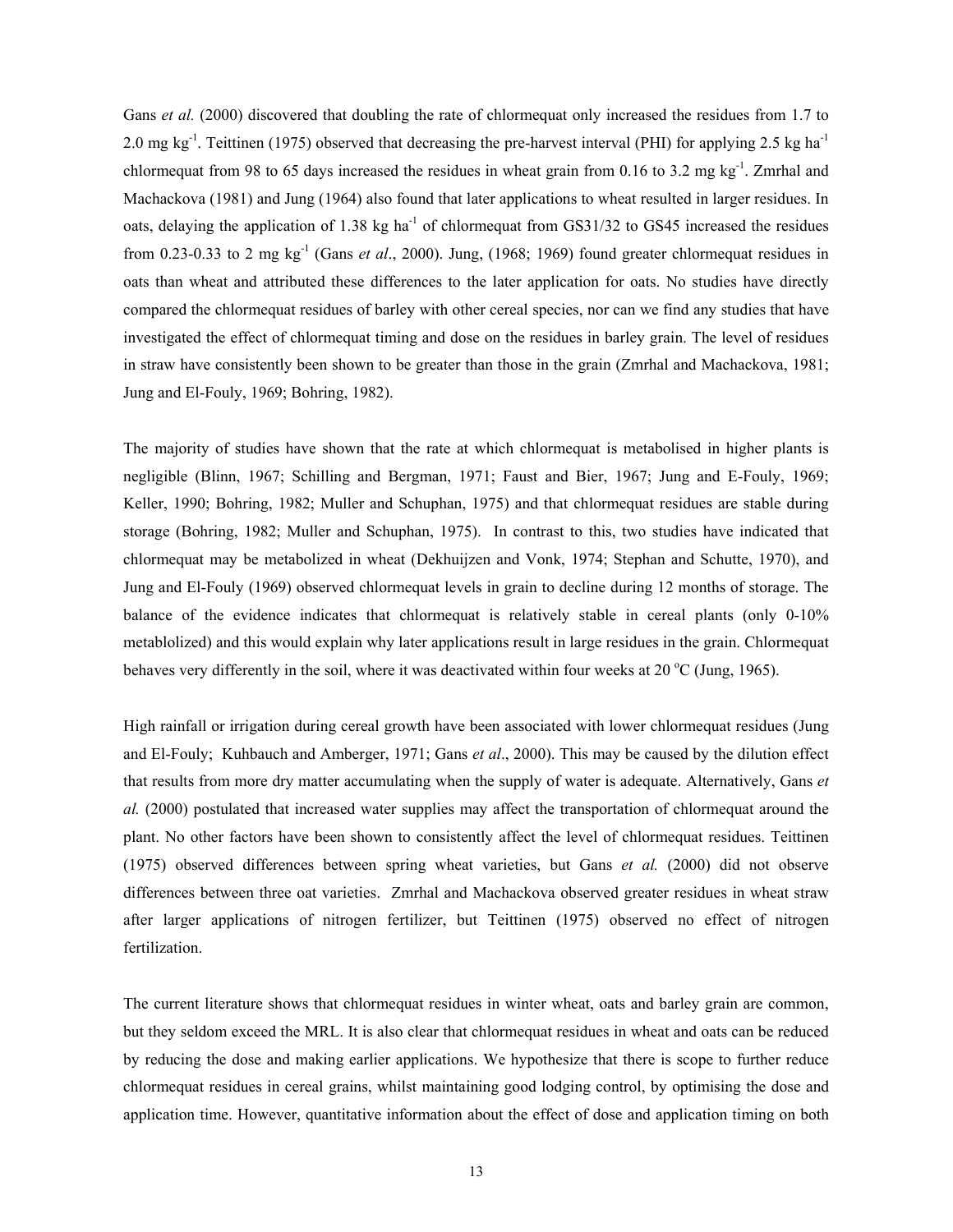the residue levels and the reduction in lodging risk is not available. This project aimed to test the hypothesis by investigating the effect of chlormequat dose rate and timing on 1) the level of residues in the grain and 2) the change in lodging resistance for winter wheat, winter barley and winter oats. Soil types that varied in their water retentiveness were included in the study to investigate the effect of water availability on chlormequat residues. A model of the lodging process in wheat (Berry *et al*., 2003) was used to quantify the effect of chlormequat on the lodging resistance of wheat and of oats at one site. Observations of lodging and crop height were used to estimate changes in lodging resistance for barley and oats grown at the second site.

## MATERIALS AND METHODS

# *Field experiments*

The experiments were carried out at three UK sites during the 2002-03 season: ADAS Rosemaund (52.1°N, 2.5°W) has a silt clay loam (Bromyard series), ADAS Gleadthorpe (55.1°N, 1.6°W) has a loamy medium sand (Cuckney series) and Queens University Belfast (54.7 °N, 6.0 °W) has a loamy sand (surface water gley over limestone till). Winter wheat and winter barley trials were carried out at ADAS Rosemaund and ADAS Gleadthorpe. Winter oat trials were carried out at ADAS Rosemaund and Queens University Belfast. All crops were managed following standard farm practice, such that fungicides were applied to minimise disease impact on grain yield, weeds were controlled to remove any competition with the crop and micronutrients, molluscicides and insecticides were applied where deemed necessary. Table 1.3 describes the cultivar used, its date of drilling, seed rate, the amount of nitrogen applied and the harvest date for each experiment.

Within each experiment, the chlormequat treatments were applied to plots with an area of at least  $30 \text{ m}^2$ , and the plots were arranged in a randomised block design with three replicates per treatment. Chlormequat was applied as New 5C Cycocel (645 g  $I<sup>-1</sup>$  chlormequat chloride). The New 5C Cycocel treatments for each of the cereal species are described in Table 1.4. Treatments were applied using a Knapsack Sprayer in 225 litres of water and with a medium spray quality. The appropriate nozzle to achieve this spray quality was used. At the time of application, the wind speed at boom height was between 2 and 6 mph (3.2 - 9.6 kph) (Force 1-3 Beaufort Scale at a height of 10 m) and the crop foliage was either dry or only slightly damp. The date of applying each PGR treatment is described in Table 1.5.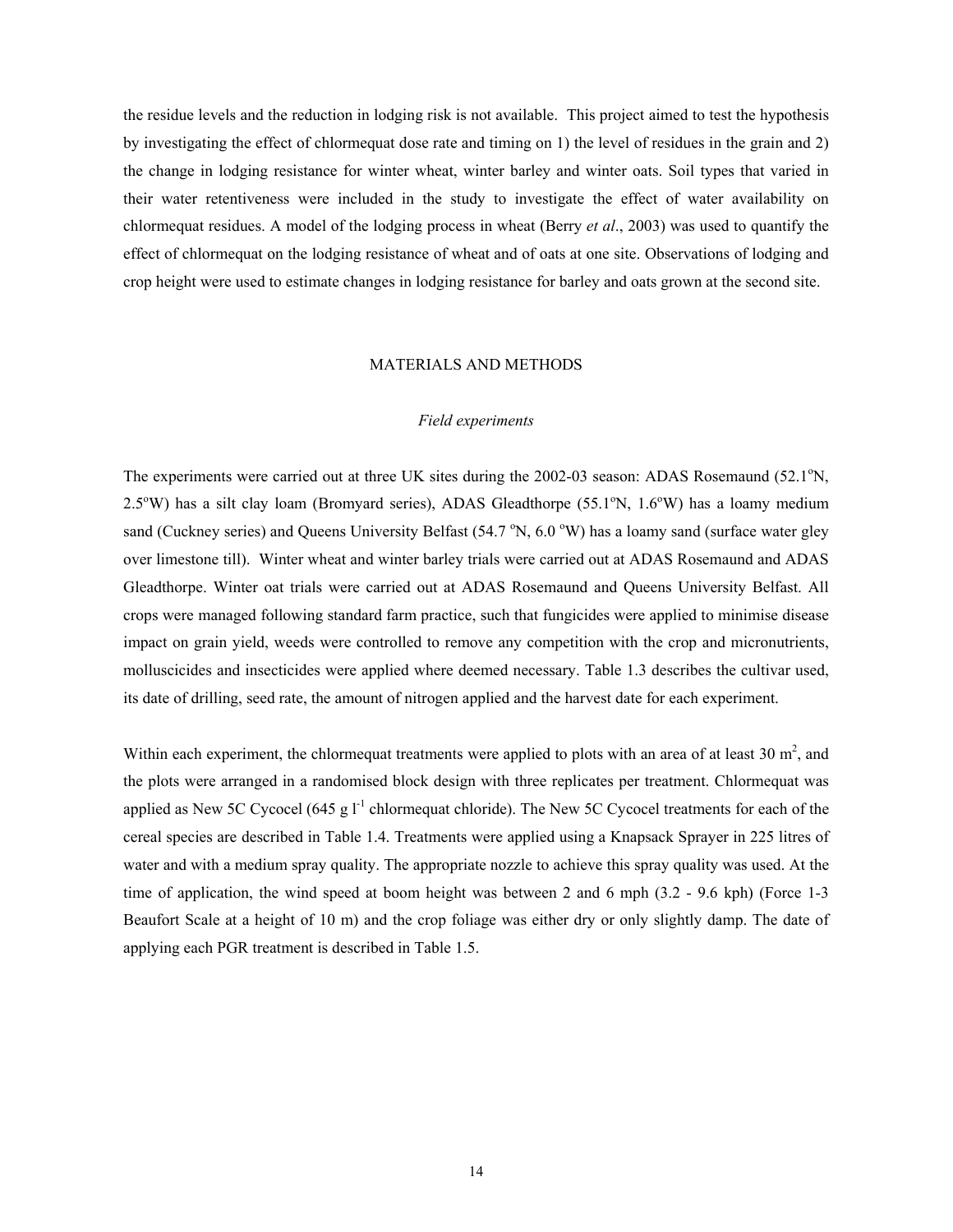|                          | <b>ADAS</b> Rosemaund  |                        | <b>ADAS</b> Gleadthorpe |                                  | <b>Belfast</b>                   |                         |
|--------------------------|------------------------|------------------------|-------------------------|----------------------------------|----------------------------------|-------------------------|
| Species                  | W wheat                | W barley               | W oats                  | W wheat                          | W barley                         | W oats                  |
| Cultivar                 | Option                 | Sumo                   | Millenium               | Equinox                          | Pearl                            | Gerald                  |
| 1999-2000 crop           | W wheat                | W wheat                | W wheat                 | carrots                          | W wheat                          | W oats                  |
| 2000-01 crop             | W barley               | W OSR                  | W oats                  | W wheat                          | onions                           | S barley                |
| 2001-02 crop             | W OSR                  | W wheat                | W wheat                 | W OSR                            | W wheat                          | peas                    |
| Date of sowing           | 2/10/02                | 2/10/02                | 18/10/02                | 5/11/02                          | 20/9/02                          | 7/10/02                 |
| Seed rate                | $350 \text{ s m}^{-2}$ | $250 \text{ s m}^{-2}$ | $300 \text{ s m}^{-2}$  | $250 \text{ kg} \text{ ha}^{-1}$ | $156 \text{ kg} \text{ ha}^{-1}$ | 155 kg ha <sup>-1</sup> |
| N applied $(kg ha^{-1})$ | 118                    | 110                    | 127                     | 205                              | 118                              | $*81$                   |
| Harvest date             | 14/8/03                | 21/7/03                | 6/8/03                  | 7/8/03                           | 21/7/03                          | 15/8/03                 |

Table 1.3. Description of each experimental crop.

\* Broiler manure also applied pre-sowing at 50t ha-1.

Table 1.4. New 5C Cycocel treatments

| Winter wheat and winter barley     | Winter oats.                             |
|------------------------------------|------------------------------------------|
| Nil                                | Nil                                      |
| 2.5 $1$ ha <sup>-1</sup> at GS24   | $2.51$ ha <sup>-1</sup> at GS30          |
| 2.5 $1$ ha <sup>-1</sup> at GS30   | 2.5 $1$ ha <sup>-1</sup> at GS31         |
| 2.5 $1$ ha <sup>-1</sup> at GS31   | $2.5$ l ha <sup>-1</sup> at GS32         |
| $2.5$ l ha <sup>-1</sup> at GS32   | $2.5$ l ha <sup>-1</sup> at GS33         |
| 2.5 $1$ ha <sup>-1</sup> at GS37   | 1.25 $1$ ha <sup>-1</sup> at GS30 $*$    |
| $0.625$ 1 ha <sup>-1</sup> at GS31 | 1.25 $1$ ha <sup>-1</sup> at GS31 $*$    |
| 1.251 $1$ ha <sup>-1</sup> at GS31 | $1.25$ l ha <sup>-1</sup> at GS32        |
| $1.875$ 1 ha <sup>-1</sup> at GS31 | 1.25 $1$ ha <sup>-1</sup> at GS33 $*$    |
|                                    | 1.25 l ha <sup>-1</sup> at GS30 & GS32 * |

\* Queens University Belfast only.

Table 1.5. Date of growth stages that correspond to the New 5C Cycocel application dates

|             | <b>ADAS</b> Rosemaund    |          | <b>ADAS</b> Gleadthorpe  |                          | <b>Belfast</b>           |                          |
|-------------|--------------------------|----------|--------------------------|--------------------------|--------------------------|--------------------------|
|             | wheat                    | barley   | oats                     | wheat                    | barley                   | oats                     |
| GS24        | 18 Mar                   | 18 Mar   | $\overline{\phantom{a}}$ | 18 Mar                   | $\overline{\phantom{0}}$ | $\overline{\phantom{a}}$ |
| <b>GS30</b> | 8 Apr                    | 8 Apr    | 8 Apr                    | 31 Mar                   | 18 Mar                   | 30 Apr                   |
| GS31        | 24 Apr                   | $16$ Apr | 24 Apr                   | 16 Apr                   | 26 Mar                   | 7 May                    |
| GS32        | 30 Apr                   | 23 Apr   | 30 Apr                   | 24 Apr                   | $10$ Apr                 | 14 May                   |
| GS33        | $\overline{\phantom{a}}$ |          | 14 May                   | $\overline{\phantom{a}}$ | $\overline{\phantom{0}}$ | 30 May                   |
| GS37        | 14 May                   | 29 Apr   | -                        | 9 May                    | 24 Apr                   | $\overline{\phantom{a}}$ |

In addition to the experiments to investigate the residues and efficacy of chlormequat, an experiment was set up at ADAS Rosemaund to investigate the influence of crop management on the lodging risk and yield of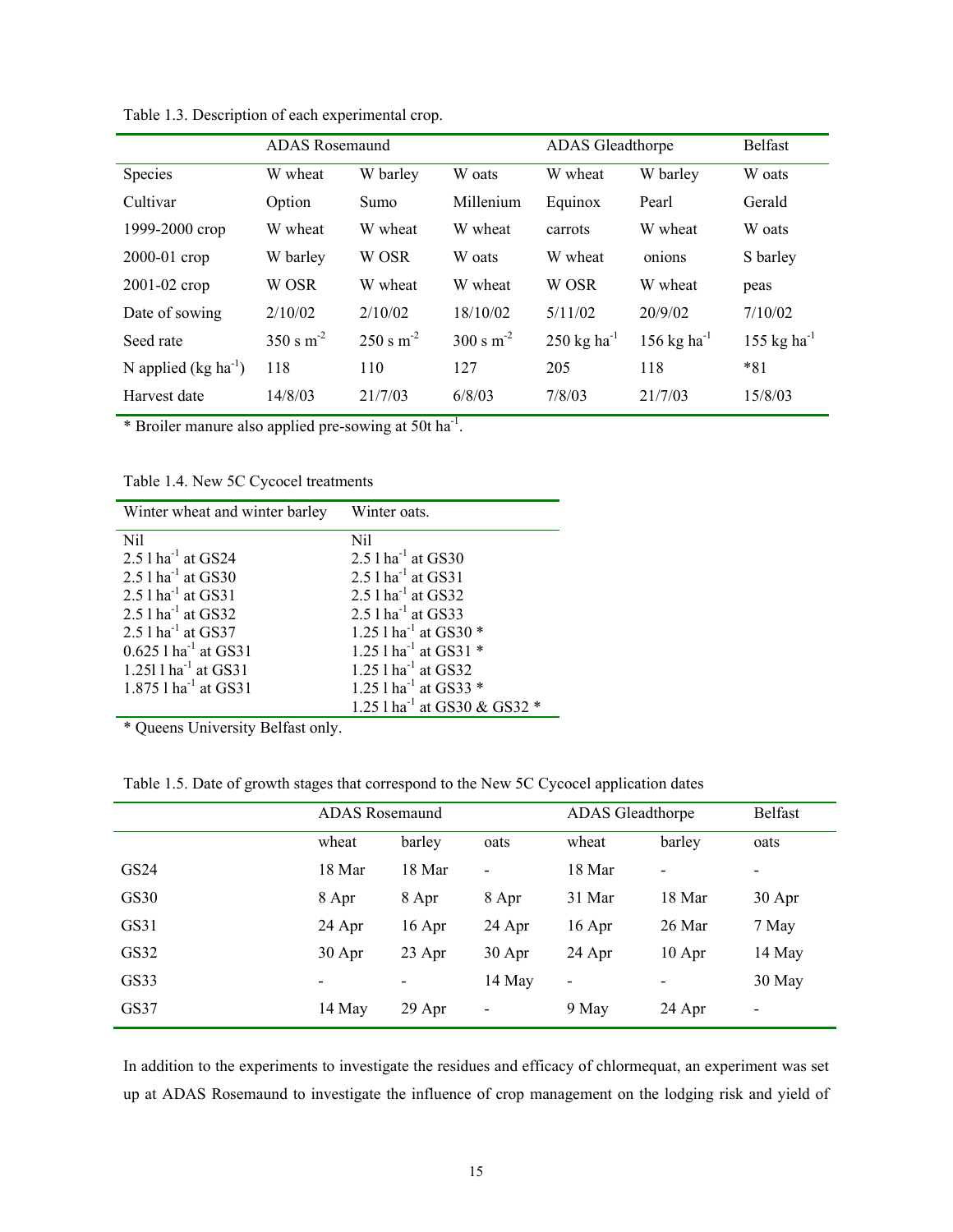winter oats. The experiment was a split plot design with three replicates in which the cultivars Buffalo and Gerald formed the main plots and seed rate and nitrogen treatments formed the sub-plots. The seed rate treatments were 250 and 400 seeds  $m<sup>2</sup>$ . Six nitrogen treatments were used to investigate the effects of timing and amount of nitrogen fertiliser (Table 1.6). Each plot measured 2m by 24m.

| Treatment      | March | GS30/31  | GS37-39 | Total |
|----------------|-------|----------|---------|-------|
| 1              | 40    | 40       | 20      | 100   |
| $\overline{2}$ | 40    | 40       | 40      | 120   |
| 3              | 40    | 40       | 60      | 140   |
| 4              | 40    | 40       | 80      | 160   |
| 5              | 40    | 60       | 60      | 160   |
| 6              | 40    | $\theta$ | 60      | 100   |

Table 1.6. Nitrogen treatments (kg ha<sup>-1</sup>) for the non PGR winter oat experiment at ADAS Rosemaund

#### *Measurements*

# Chlormequat residues

A single sub-sample of each grain sample (20 g of milled cereal) was extracted with methanol : water (1 : 1, v/v), filtered and analysed by HPLC-MS/MS with electrospray ionisation. Collisionally induced dissociated product ions at m/z 122>58 and 124>58 were monitored. For the purposes of recovery, chlormequat was added to samples of 'chlormequat free' cereal at  $0.1 \text{ mg kg}^{-1}$ . Any residues were quantified using five point bracketed standard calibration curves, prepared in 'chlormequat free' cereal extract. Matrix-matched calibration solutions in the range of 0.002  $\mu$ g ml<sup>-1</sup> and 0.2  $\mu$ g ml<sup>-1</sup> (equating to 0.01 mg kg<sup>-1</sup> to 1.0 mg kg<sup>-1</sup>) were used for quantification of residues. The reporting limit for chlormequat residues was 0.01 mg kg<sup>-1</sup>. For further details of the method of analysis see Startin *et al*. (1999).

#### Lodging

A visual assessment of the percentage area of crop that was lodged at  $5^\circ$  to  $45^\circ$  (from the vertical), lodged at 45 $\degree$  to 85 $\degree$  and lodged flat at 85 $\degree$  to 90 $\degree$  was made within the unsampled half of each plot (10m x 2m), including its edges. During lodging assessments, the dominant mechanism and point of failure was identified i.e. whether by stem failure or anchorage failure. Assessments were done after each rain event and preharvest.

#### Lodging associated plant characters

Plant height (to the ear tip) was measured for all experiments by measuring five plants per plot just prior to harvest. In addition, plant characters that have been associated with lodging by a recently developed model of wheat lodging (Berry *et al.,* 2003) were measured for both wheat experiments and the oat experiment at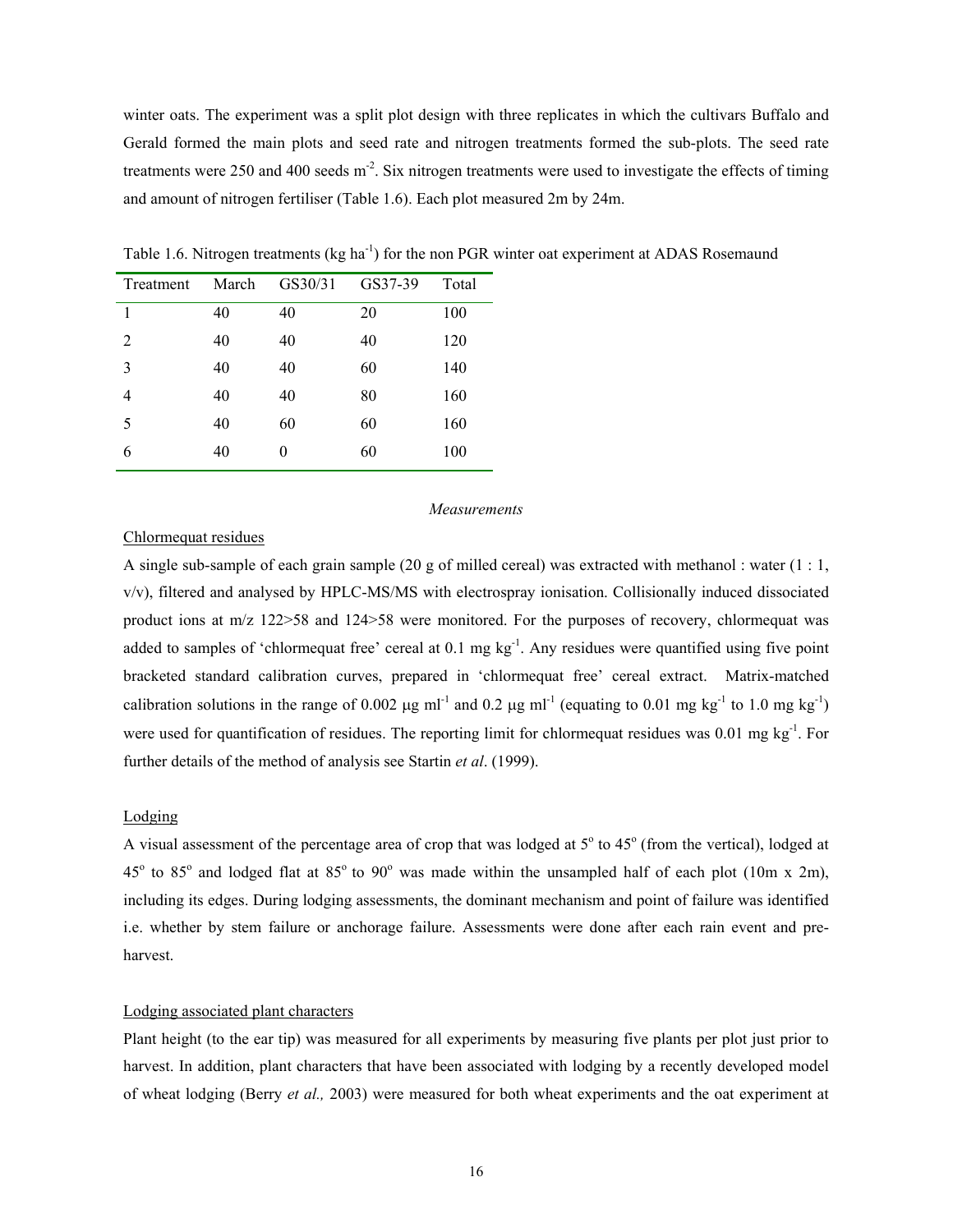ADAS Rosemaund. These measurements were made during grain filling (GS71 to GS79). Ten plants were selected randomly from one half of each plot, avoiding the outer three rows, and the natural frequency was measured on each main shoot before the plants were excavated with a hand fork to a depth of about 100mm. The intention at sampling was to ensure that the structural crown roots were completely recovered. Laboratory measurements included the spread and depth of the root plate; the number of shoots per plant; the height at centre of gravity and ear area of each main shoot; together with the length, diameter, wall width and breaking strength of the bottom two internodes (internodes 1 and 2). The methods for these measurements are described in detail by Berry *et al.* (2000).

#### Grain

A plot combine harvester was used to measure the grain yield on at least 20  $m<sup>2</sup>$  of each plot. A minimum of 1 kg of grain was sampled from each plot using 'a little and often' technique to ensure the sample was representative. After cleaning, part of this sample was used for determination of the moisture content and specific weight using a Dickey John grain analysis meter. The remainder of the sample (at least 500g) was analysed for chlormequat residues.

### *Calculations*

The failure yield stress of the stem wall  $(\sigma)$  was calculated for internodes 1 and 2 using from the breaking strength of the internode  $(F_s)$ , its length  $(h)$ , radius  $(a)$  and wall width  $(t)$ .

$$
\sigma = \frac{F_s h a}{\pi \left(a^4 - \left(a - t\right)^4\right)}\tag{1.1}
$$

The stem failure moment  $(B<sub>S</sub>)$  is calculated from:

$$
B_s = \frac{F_s h}{4} \tag{1.2}
$$

The shoot base bending moment (*B*) was obtained from the following expression (Baker *et al.* 1998):

$$
B = \frac{1}{2} \rho A C_d X V_g^2 \left( 1 + \frac{g}{(2\pi n)^2 X} \right) \left( 1 + e^{-\pi \xi} \frac{\sin(\pi / 4)}{\pi / 4} \right) \tag{1.3}
$$

where  $\rho$  is the density of air (1.2 kg m<sup>-2</sup>), *A* is the projected ear area, *X* is the shoot's height at centre of gravity,  $Vg$  is the gust speed (ms<sup>-1</sup>), *n* is the shoot's natural frequency, *g* is the acceleration due to gravity (9.81 ms<sup>-2</sup>),  $\xi$  is the shoot's damping ratio (0.08),  $C_d$  is the drag coefficient of the ear (1.0) and the remaining symbols take their usual meanings.

The anchorage failure moment  $(B_R)$  is calculated from: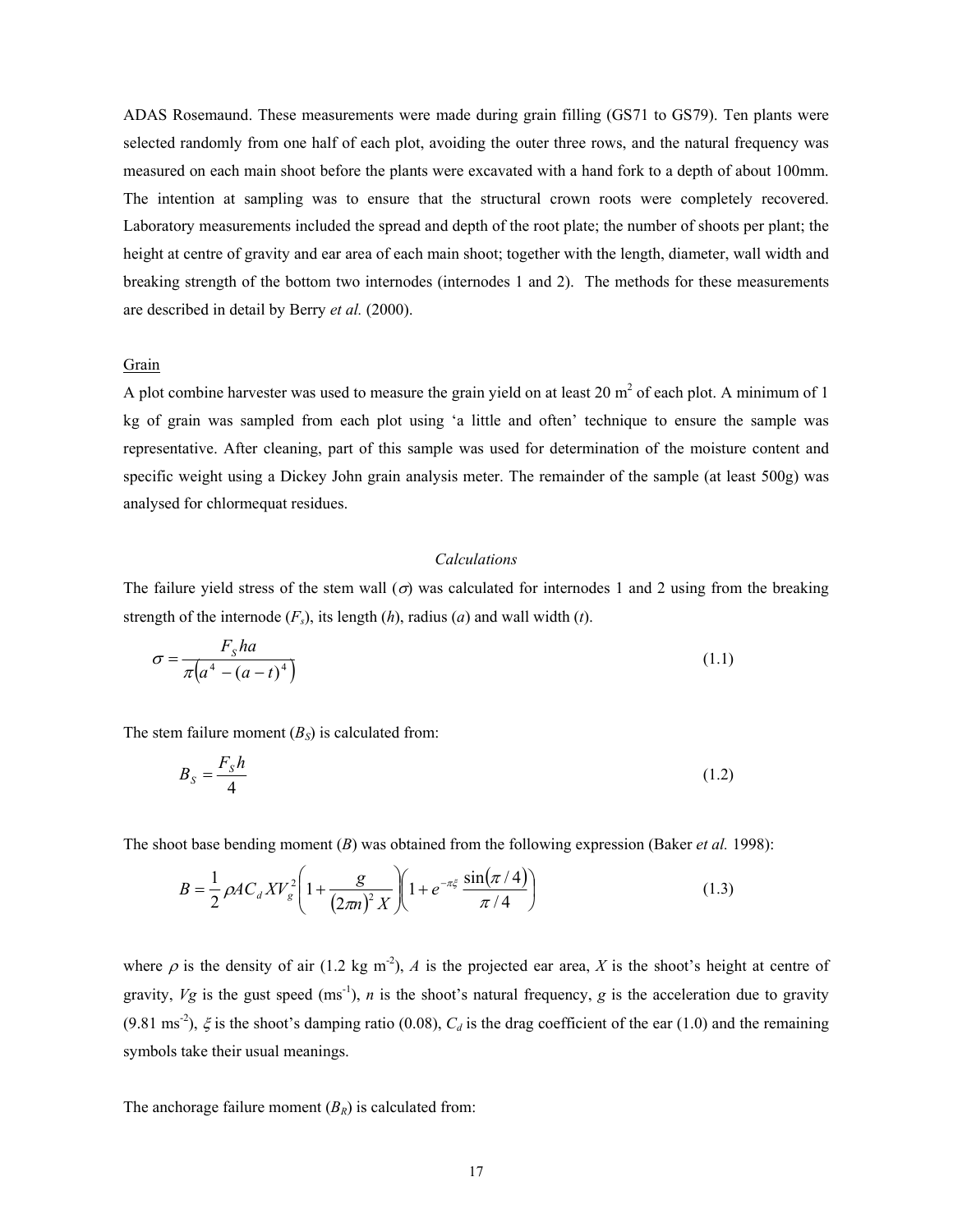$$
B_R = k_3 s d^3 \tag{1.4}
$$

where  $k_3$  is taken as 0.43, *s* is the soil shear strength and *d* is the root cone diameter. Soil shear strength was calculated using equation 1.5, in which  $i$  is the daily rainfall,  $l$  is the structural rooting depth,  $f$  is the soil moisture content at field capacity, *w* is the soil moisture content at permanent wilting point,  $\rho_s$  is the density of soil and  $\rho_w$  is the density of water. *S<sub>D</sub>* and *S<sub>W</sub>* are values for soil shear strength at permanent wilting point and field capacity for which methods of calculation are described in Baker *et al.* (1998).

$$
s = s_D - \frac{i}{\frac{\rho_s}{\rho_w}(f - w)l} (s_D - s_w)
$$
\n(1.5)

The wind speeds required to buckle internodes 1 ( $V_{gS1}$ ) and 2 ( $V_{gS2}$ ) and cause anchorage failure ( $V_{gR}$ ) were calculated by combining and rearranging equations (1.2) and (1.4), with equation (1.3) (Berry *et al.* 2000):

$$
V_{gS1} = \sqrt{\frac{2B_{S1}}{\left(\rho AC_D X \right) \left(1 + \frac{g}{(2\pi n)^2 X}\right) \left(1 + e^{-\pi \delta} \frac{\sin(\pi/4)}{\pi/4}\right)}}
$$
\n
$$
V_{gS2} = \sqrt{\frac{2B_{S2}}{\left(\frac{X - h_1}{X}\right) \left(\rho AC_D X \right) \left(1 + \frac{g}{(2\pi n)^2 X}\right) \left(1 + e^{-\pi \delta} \frac{\sin(\pi/4)}{\pi/4}\right)}}
$$
\n
$$
V_{S1} = \sqrt{\frac{2B_{S1}}{\pi/4}}
$$
\n(1.7)

$$
V_{gR} = \sqrt{\frac{2D_R}{N(\rho A C_D X) \left(1 + \frac{g}{(2\pi n)^2 X}\right) \left(1 + e^{-\pi \delta} \frac{\sin(\pi/4)}{\pi/4}\right)}}\tag{1.8}
$$

where  $B_{SI}$  and  $B_{SI}$  represent the failure moments of internodes 1 and 2 respectively,  $h_I$  represents the length of internode 1 and *N* represents the number of shoots per plant.

#### *Statistical analysis*

Analysis of variance procedures within Genstat 6 (Payne 2002) for fully randomised and split plot designs were used to test for differences among treatments and calculate standard errors of differences between means. Each cereal species was analysed separately with site treated as a main plot and the chlormequat treatments treated as sub-plots.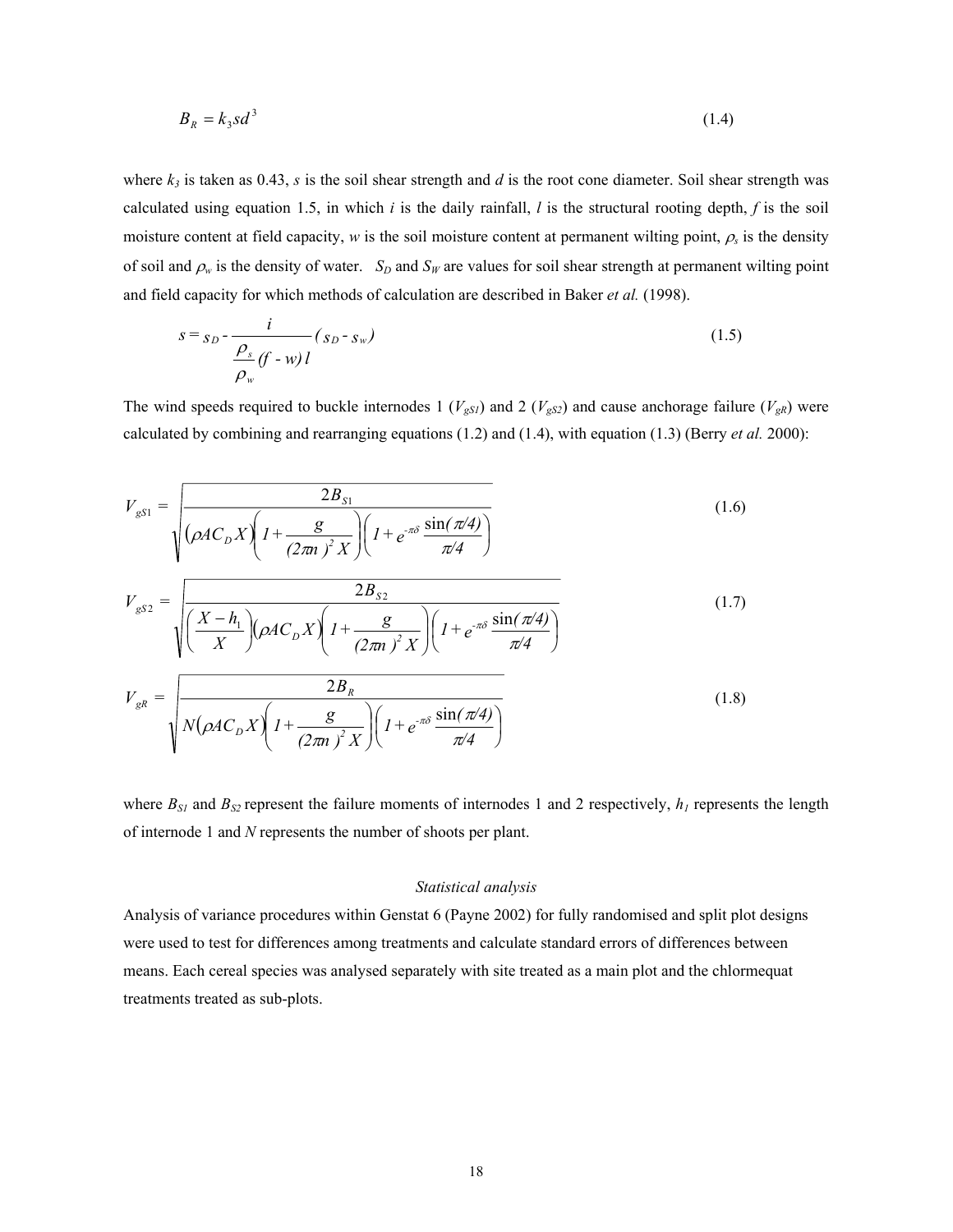# RESULTS

# *Weather*

ADAS Rosemaund and ADAS Gleadthorpe experienced a similar amount of spring rainfall, which was below the long-term average for both sites (Figure 1.1). The soil type at ADAS Gleadthorpe is much less water retentive than the soil at ADAS Rosemaund, which indicates that the wheat and barley crops at ADAS Gleadthorpe were under greater water stress than at ADAS Rosemaund during the spring months. ADAS Gleadthorpe experienced heavy rain (94 mm) between the 22 and 30 June, which is likely to have provided an adequate water supply to the crops at this site for the rest of the growing season, whilst the crops at ADAS Rosemaund are likely to have continued under water stress.



Figure 1.1. Site rainfall between October 2002 and August 2003 for ADAS Gleadthorpe (black columns) and ADAS Rosemaund (open columns).

#### *Chlormequat residues*

Chlormequat residues were detected in all of the cereal crops that were treated with New 5C Cycocel (range 0.01 to 0.77 mg per kg of grain). None of the residues exceeded the MRL set for chlormequat in barley and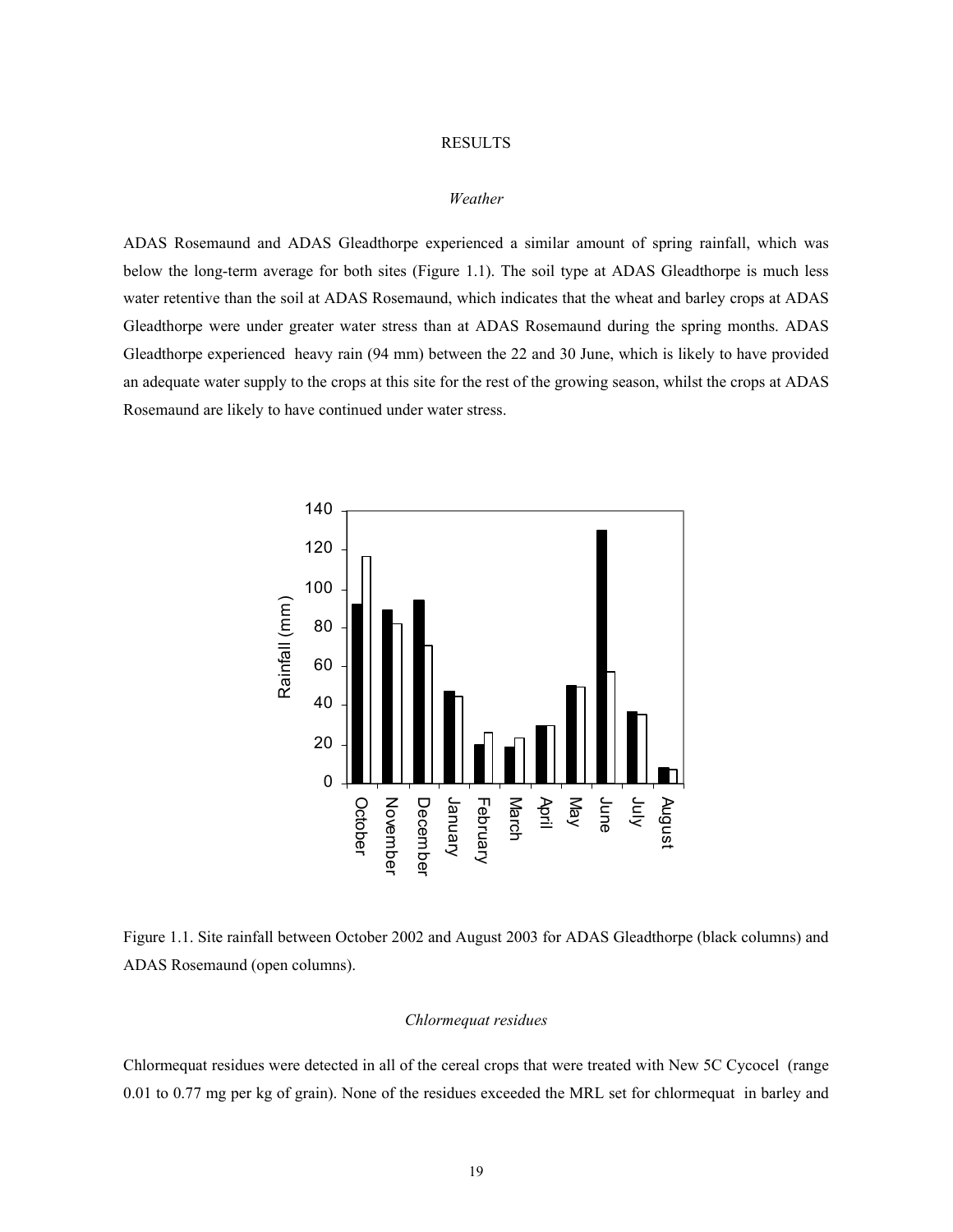wheat of 2 mg kg<sup>-1</sup> and 5 mg kg<sup>-1</sup> for oats. Four of the untreated grain samples had chlormequat residues of between  $0.02$  and  $0.05$  mg kg<sup>-1</sup>. These small residues may have arisen from several sources such as chlormequat residues persisting from the previous crop or grain contamination within the combine.

In winter wheat, chlormequat residues were reduced by applying New 5C Cycocel earlier (Table 1.7). At ADAS Gleadthorpe, applying 2.5 l ha<sup>-1</sup> of New 5C Cycocel during tillering (March) resulted in residues of 0.072 mg kg<sup>-1</sup>. Residues increased to 0.173 mg kg<sup>-1</sup> after applications at GS31 (P<0.01) and to 0.264 mg kg<sup>-1</sup> after applications at GS37 (P<0.001). At ADAS Rosemaund, the same dose at tillering, GS31 and GS37 produced residues of 0.019, 0.045 and 0.101 mg kg<sup>-1</sup> respectively. Chlormequat residues were also reduced by applying lower rates of New 5C Cycocel (Table 1.7). Reducing the rate from 2.5 l ha<sup>-1</sup> to 0.625 l ha<sup>-1</sup> reduced the chlormequat residues from 0.173 to 0.047 mg kg<sup>-1</sup> at ADAS Gleadthorpe and from 0.045 to 0.019 mg kg<sup>-1</sup> at ADAS Rosemaund. Reducing the rate to 1.25 l ha<sup>-1</sup> brought the residues down to 0.134 and 0.029 mg kg<sup>-1</sup> at ADAS Gleadthorpe and Rosemaund respectively, but this was not a statistically significant reduction. Large differences in the size of the chlormequat residues were observed between the sites, with ADAS Gleadthorpe averaging  $0.125 \text{ mg kg}^{-1}$  and ADAS Rosemaund averaging  $0.043 \text{ mg kg}^{-1}$ . Reasons for this difference are considered in the discussion.

| New 5C Cycocel treatment           | ADAS        | <b>ADAS</b> | Mean  |
|------------------------------------|-------------|-------------|-------|
|                                    | Gleadthorpe | Rosemaund   |       |
| Nil                                | 0.010       | 0.010       | 0.010 |
| 2.5 $1 \text{ ha}^{-1}$ at GS24    | 0.072       | 0.019       | 0.045 |
| $2.5$ 1 ha <sup>-1</sup> at GS30   | 0.119       | 0.048       | 0.083 |
| 2.5 $1$ ha <sup>-1</sup> at GS31   | 0.173       | 0.045       | 0.109 |
| $2.5$ l ha <sup>-1</sup> at GS32   | 0.171       | 0.058       | 0.115 |
| 2.5 $1 \text{ ha}^{-1}$ at GS37    | 0.264       | 0.101       | 0.183 |
| $0.625$ 1 ha <sup>-1</sup> at GS31 | 0.047       | 0.019       | 0.033 |
| 1.25 $1$ ha <sup>-1</sup> at GS31  | 0.134       | 0.029       | 0.081 |
| 1.875 $1$ ha <sup>-1</sup> at GS31 | 0.140       | 0.057       | 0.098 |
| Mean                               | 0.125       | 0.043       | 0.084 |
| Site P-Value                       | 0.001       |             |       |
| Site s.e.d. $(4 df)$               | 0.0072      |             |       |
| <b>Treatment P-Value</b>           | < 0.001     |             |       |
| Treatment s.e.d. (32 df)           | 0.0187      |             |       |
| Site * Treatment P-value           | 0.006       |             |       |
| Site * Treatment s.e.d (32)        | 0.0259      |             |       |

Table 1.7. Winter wheat chlormequat residues (mg  $kg^{-1}$ )

In winter barley, the greatest residues of about  $0.196$  mg kg<sup>-1</sup> at ADAS Gleadthorpe and  $0.352$  mg kg<sup>-1</sup>at ADAS Rosemaund resulted from applications of 2.5 l ha<sup>-1</sup> at GS30, 31 or 32 (Table 1.8). These were greater  $(P<0.05)$  than the residues after applications during tillering or GS37, which averaged 0.100 mg kg<sup>-1</sup> at ADAS Gleadthorpe and 0.263 mg kg<sup>-1</sup>at ADAS Rosemaund. Reducing the rate of application at GS31 from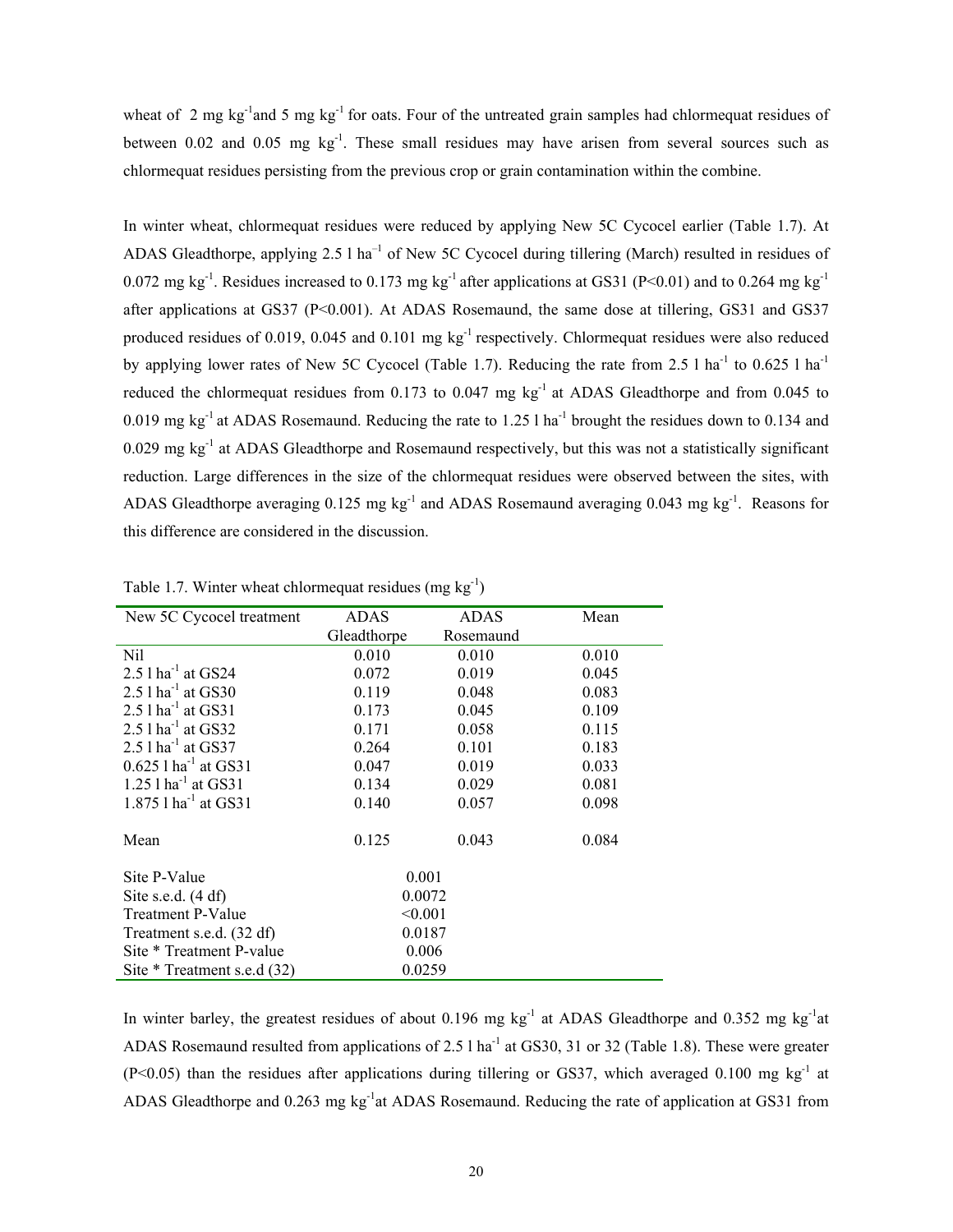2.5 l ha<sup>-1</sup> to 0.625 l ha<sup>-1</sup> reduced the chlormequat residues from an average over both sites of 0.272 mg kg<sup>-1</sup> to 0.175 mg  $kg^{-1}$  (P<0.05). Halving the application rate of chlormequat reduced the residues from 0.272 to  $0.204$  mg kg<sup>-1</sup>, but this reduction was not statistically significant.

| New 5C Cycocel treatment           | <b>ADAS</b> | <b>ADAS</b> | Mean  |
|------------------------------------|-------------|-------------|-------|
|                                    | Gleadthorpe | Rosemaund   |       |
| Nil                                | 0.011       | 0.013       | 0.012 |
| 2.5 $1$ ha <sup>-1</sup> at GS24   |             | 0.247       |       |
| 2.5 $1 \text{ ha}^{-1}$ at GS30    | 0.218       | 0.321       | 0.269 |
| $2.51$ ha <sup>-1</sup> at GS31    | 0.191       | 0.353       | 0.272 |
| $2.5$ l ha <sup>-1</sup> at GS32   | 0.178       | 0.381       | 0.280 |
| 2.5 $1$ ha <sup>-1</sup> at GS37   | 0.100       | 0.279       | 0.190 |
| $0.625$ 1 ha <sup>-1</sup> at GS31 | 0.103       | 0.247       | 0.175 |
| $1.25$ l ha <sup>-1</sup> at GS31  | 0.154       | 0.254       | 0.204 |
| 1.875 $1$ ha <sup>-1</sup> at GS31 | 0.144       | 0.351       | 0.248 |
|                                    |             |             |       |
| Mean                               | 0.134       | 0.272       | 0.203 |
|                                    |             |             |       |
| Site P-Value                       |             | 0.001       |       |
| Site s.e.d. $(4 df)$               |             | 0.0172      |       |
| Treatment P-Value                  | < 0.001     |             |       |
| Treatment s.e.d. (29 df)           |             | 0.0338      |       |
| Site * Treatment P-value           |             | <b>NS</b>   |       |
| Site * Treatment s.e.d (29 df)     |             | 0.0482      |       |

Table 1.8. Winter barley chlormequat residues (mg  $kg^{-1}$ )

In winter oats, the chlormequat residues were reduced by applying New 5C Cycocel earlier (Table 1.9). At ADAS Rosemaund, applications of 2.5 l ha<sup>-1</sup> of chlormequat at GS30 produced a residue of 0.151 mg kg<sup>-1</sup> <sup>1</sup> and this increased to 0.246 mg kg<sup>-1</sup> at GS32. At Belfast, the same treatment at GS30 and GS32 caused the residues to increase from 0.133 to 0.623 mg  $kg^{-1}$ . The site x treatment interaction appears to be mainly caused by the magnitude of the effects produced by the half dose treatment. The rankings of the other treatments were similar at both sites. Table 1.10 shows the effect of a greater range of chlormequat rates and timings that were carried out at Belfast. This shows that halving the rate of New 5C Cycocel reduced the chlormequat residues at all the timings that were investigated (GS30, 31, 32 or 33) to on average 64% of the full rate residue levels. This also demonstrates that the effect of two half rate applications at different timings on the amount of residue are additive.

Wheat, barley and oats were grown at the ADAS Rosemaund site and each species had common treatments of 2.5 l ha<sup>-1</sup> of New 5C Cycocel at GS30, 31 and 32. This enabled the effect of species to be analysed at this site. This showed that barley had significantly greater residues at GS30, 31 and 32 than oats or wheat (P<0.05). On average, barley accumulated  $0.351$  mg kg<sup>-1</sup>, oats accumulated  $0.188$  mg kg<sup>-1</sup>and wheat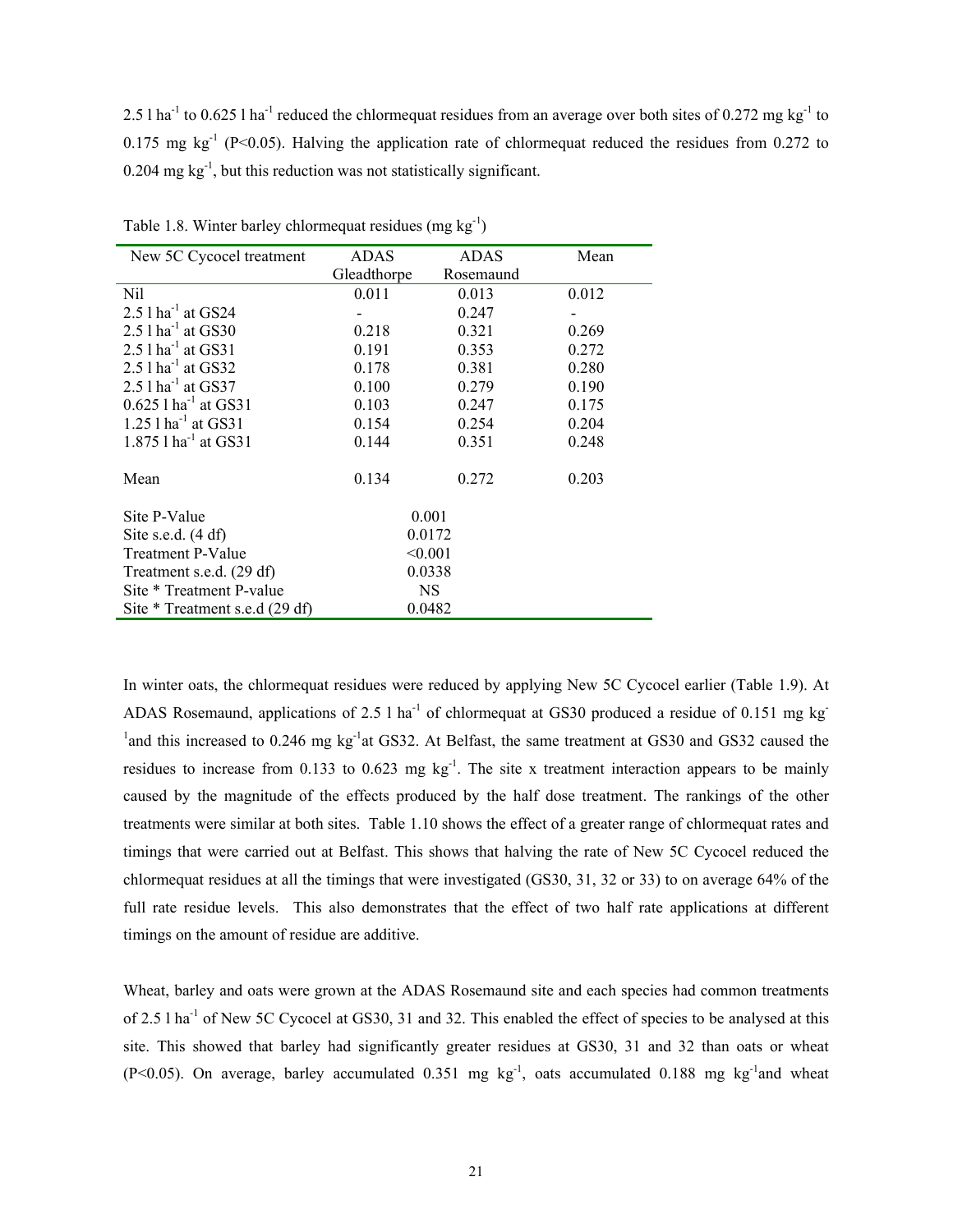accumulated 0.050 mg kg-1. However, at ADAS Gleadthorpe the residues for wheat and barley were not significantly different at 0.150 and 0.155 mg kg<sup>-1</sup> for wheat and barley respectively.

| New 5C Cycocel treatment          | <b>Belfast</b> | <b>ADAS</b> | Mean  |
|-----------------------------------|----------------|-------------|-------|
|                                   |                | Rosemaund   |       |
| Nil                               | 0.030          | 0.039       | 0.034 |
| $2.51$ ha <sup>-1</sup> at GS30   | 0.133          | 0.151       | 0.142 |
| $2.51$ ha <sup>-1</sup> at GS31   | 0.357          | 0.144       | 0.250 |
| 2.5 $1$ ha <sup>-1</sup> at GS32  | 0.623          | 0.246       | 0.435 |
| $2.5$ l ha <sup>-1</sup> at GS33  | 0.640          | 0.425       | 0.533 |
| $1.25$ l ha <sup>-1</sup> at GS32 | 0.373          | 0.085       | 0.229 |
|                                   |                |             |       |
| Mean                              | 0.359          | 0.182       | 0.270 |
|                                   |                |             |       |
| Site P-Value                      |                | 0.017       |       |
| Site s.e.d. $(4 df)$              | 0.0454         |             |       |
| <b>Treatment P-Value</b>          | < 0.001        |             |       |
| Treatment s.e.d. (19 df)          |                | 0.0574      |       |
| Site * Treatment P-value          | 0.014          |             |       |
| Site * Treatment s.e.d (19 df)    |                | 0.0870      |       |

Table 1.9. Winter oat chlormequat residues  $(mg kg<sup>-1</sup>)$ 

Table 1.10. Winter oat chlormequat residues (mg kg-1) at Belfast

| New 5C Cycocel treatment                 | <b>Belfast</b> |
|------------------------------------------|----------------|
| Nil                                      | 0.030          |
| $2.5$ 1 ha <sup>-1</sup> at GS30         | 0.133          |
| 2.5 $1$ ha <sup>-1</sup> at GS31         | 0.357          |
| 2.5 $1$ ha <sup>-1</sup> at GS32         | 0.623          |
| 2.5 $1$ ha <sup>-1</sup> at GS33         | 0.640          |
| 1.25 $1$ ha <sup>-1</sup> at GS30        | 0.082          |
| 1.25 $1 \text{ ha}^{-1}$ at GS31         | 0.260          |
| 1.25 $1$ ha <sup>-1</sup> at GS32        | 0.373          |
| 1.25 $1$ ha <sup>-1</sup> at GS33        | 0.413          |
| 1.25 $1$ ha <sup>-1</sup> at GS30 & GS32 | 0.443          |
| Mean                                     | 0.336          |
| <b>Treatment P-Value</b>                 | < 0.001        |
| Treatment s.e.d. (18 df)                 | 0.0479         |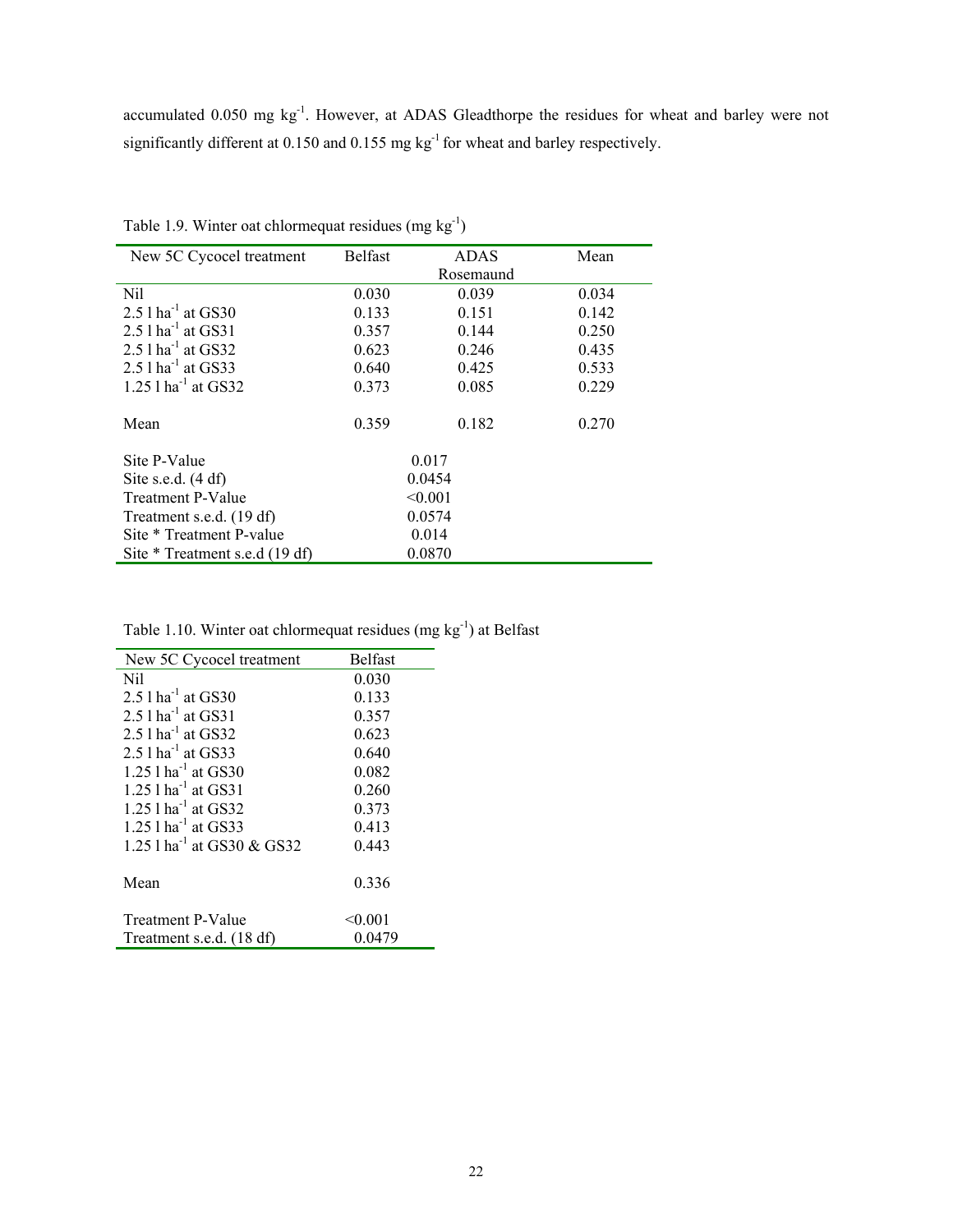#### Wheat

In wheat, the rate at which shoots oscillate, known as the natural frequency, has been identified as a key determinant of lodging risk (Berry *et al*., 2003). A higher natural frequency results in a smaller leverage force being exerted by the shoot on its base and consequently a lower risk to both stem and root lodging. This study showed that the natural frequency of the shoots was significantly increased by 2.5 l ha<sup>-1</sup> of New 5C Cycocel applied at GS30, 31 and 32, and by 1.875 l ha<sup>-1</sup> applied at GS31 (Table 1.11). New 5C Cycocel applied during tillering, GS37 or at half or quarter rates at GS31 did not significantly increase natural frequency. Height at centre of gravity is also an important determinant of lodging risk. New 5C Cycocel applied at GS30, 31 and 37 reduced the height at centre of gravity the most, but this was not statistically significant due to an unusually large SED for this parameter. Crop height was significantly reduced by the same treatments that significantly affected natural frequency (Table 1.11), with  $2.5$  l ha<sup>-1</sup> New 5C Cycocel applied at GS31 reducing height the most with a 6 cm reduction.

New 5C Cycocel did not significantly affect any of the other plant characters that were measured including; shoot number per plant, ear area, internode length, stem diameter, stem wall width, stem material strength, failure moment of the bottom two internodes, root number per plant, root plate spread and the structural rooting depth (see Appendix 2 for this data). The lack of statistically significant effects on the length of the bottom two internodes was a surprise. In fact, 2.5 l ha<sup>-1</sup> New 5C Cycocel at GS31 reduced the length of internode 1 from about 54mm to 44mm at ADAS Gleadthorpe. At GS32, 2.5 l ha<sup>-1</sup> New 5C Cycocel reduced the length of internode 2 from 88 to 81 mm at ADAS Gleadthorpe and from 94 to 85 mm at ADAS Rosemaund. A large SED for the lengths of internodes 1 and 2 meant that these differences were not statistically significant at the 5% level. The lack of effects on the plant characters that determine the strength of the stem base and anchorage system is almost entirely consistent with other chlormequat studies on winter wheat (Crook and Ennos, 1995; Easson *et al*., 1995**;** Berry *et al*., 2000). The only difference being that Crook and Ennos (1995) observed an increase in crown root number from 9 to 11 per plant after chlormequat was applied during early stem extension.

Table 1.11 Effect of New 5C Cycocel on the characters that determine shoot leverage in wheat

| New 5C Cycocel | Natural frequency |      |      | Height at centre of |     |      | Crop height |     |      |  |
|----------------|-------------------|------|------|---------------------|-----|------|-------------|-----|------|--|
| application    |                   | (Hz) |      | gravity (mm)        |     |      |             | (mm |      |  |
|                | <b>GT</b>         | RM   | mean | GT                  | RM  | mean | GT          | RM  | Mean |  |
| Nil            | 0.92              | 0.73 | 0.83 | 428                 | 420 | 424  | 781         | 641 | 711  |  |
| 2.50l/ha @GS24 | 1.01              | 0.80 | 0.90 | 411                 | 418 | 415  | 763         | 628 | 695  |  |
| 2.50l/ha @GS30 | 1.04              | 0.77 | 0.91 | 403                 | 412 | 408  | 737         | 608 | 673  |  |
| 2.50l/ha @GS31 | 1.04              | 0.80 | 0.92 | 407                 | 398 | 403  | 718         | 582 | 650  |  |
| 2.50l/ha @GS32 | 1.03              | 0.78 | 0.91 | 414                 | 411 | 413  | 733         | 627 | 680  |  |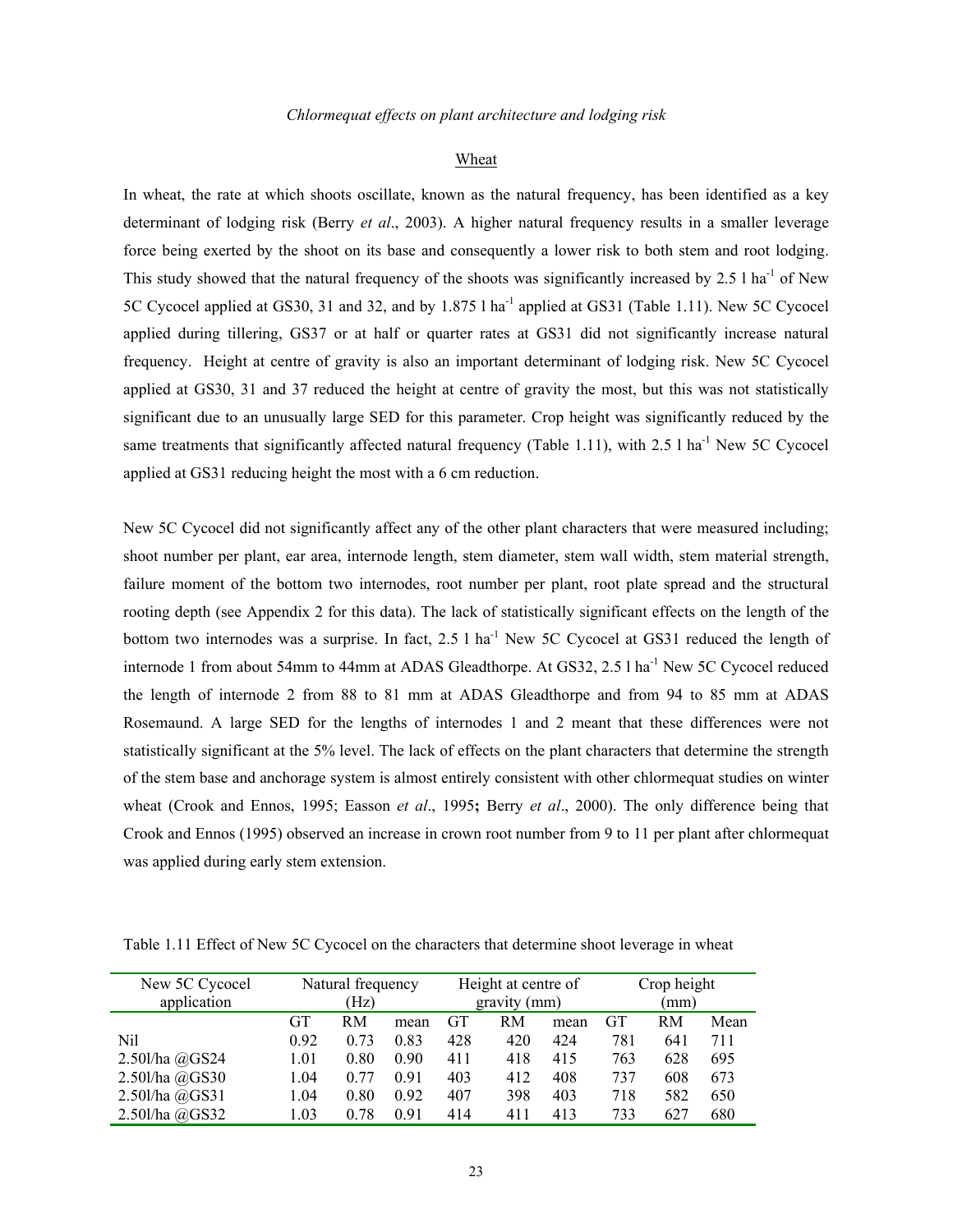| $2.50$ l/ha $@G$ S37     | 1.00 | 0.80      | 0.90 | 421 | 389       | 405 | 746 | 635       | 690 |
|--------------------------|------|-----------|------|-----|-----------|-----|-----|-----------|-----|
| $0.6251$ /ha $@GS31$     | 0.95 | 0.73      | 0.84 | 426 | 423       | 425 | 785 | 656       | 721 |
| 1.251/ha @GS31           | 1.00 | 0.72      | 0.86 | 425 | 414       | 419 | 759 | 632       | 696 |
| 1.875l/ha @GS31          | 1.04 | 0.83      | 0.93 | 410 | 425       | 418 | 731 | 620       | 676 |
|                          |      |           |      |     |           |     |     |           |     |
| Mean                     | 1.00 | 0.77      | 0.89 | 416 | 412       | 414 | 750 | 626       | 688 |
| Site P-value             |      | 0.008     |      |     | <b>NS</b> |     |     | 0.017     |     |
|                          |      |           |      |     |           |     |     |           |     |
| Site SED (4 df)          |      | 0.0465    |      |     | 9.2       |     |     | 31.7      |     |
| <b>Treatment P-Value</b> |      | 0.039     |      |     | <b>NS</b> |     |     | 0.001     |     |
|                          |      |           |      |     |           |     |     |           |     |
| Treatment SED (32 df)    |      | 0.0332    |      |     | 10.2      |     |     | 14.2      |     |
| Interaction P-value      |      | <b>NS</b> |      |     | <b>NS</b> |     |     | <b>NS</b> |     |
|                          |      |           |      |     |           |     |     |           |     |
| Interaction SED (32 df)  |      | 0.0642    |      |     | 16.4      |     |     | 36.9      |     |

# **Barley**

The efficacy of the New 5C Cycocel treatments for reducing lodging risk was assessed in terms of differences in the percentage area lodged and crop height. At ADAS Rosemaund, New 5C Cycocel applied during tillering increased the percentage area brackled at harvest from 38% to 77% (P<0.05). New 5C Cycocel applied at GS30, 31 and 32 also increased the amount of brackling to between 48 and 57%, but these increases were not statistically significant. There was no lodging or brackling at ADAS Gleadthorpe, crop height was therefore used to indicate any effects of treatment on lodging risk. However, New 5C Cycocel did not shorten crops significantly (Table 1.12).

Table 1.12. Effect of New 5C Cycocel on brackling at ADAS Rosemaund and crop height at ADAS Gleadthorpe.

| New 5C Cycocel<br>application                     | <b>ADAS</b> Rosemaund<br>Percentage area<br>brackled on 16 July | <b>ADAS</b> Gleadthorpe<br>Crop height (mm) |
|---------------------------------------------------|-----------------------------------------------------------------|---------------------------------------------|
| Nil<br>2.50l/ha @GS24                             | 38<br>77                                                        | 773                                         |
| 2.50l/ha @GS30                                    | 57                                                              | 742                                         |
| 2.50l/ha @GS31<br>2.50l/ha @GS32                  | 48<br>50                                                        | 765<br>748                                  |
| 2.50l/ha @GS37                                    | 37                                                              | 765                                         |
| $0.6251$ /ha $@GS31$                              | 55                                                              | 733                                         |
| 1.251/ha @GS31                                    | 53                                                              | 744                                         |
| 1.875l/ha @GS31                                   | 57                                                              | 772                                         |
| Mean                                              | 52                                                              | 755                                         |
| <b>Treatment P-Value</b><br>Treatment SED (13 df) | 0.013<br>8.7                                                    | NS.<br>28.1                                 |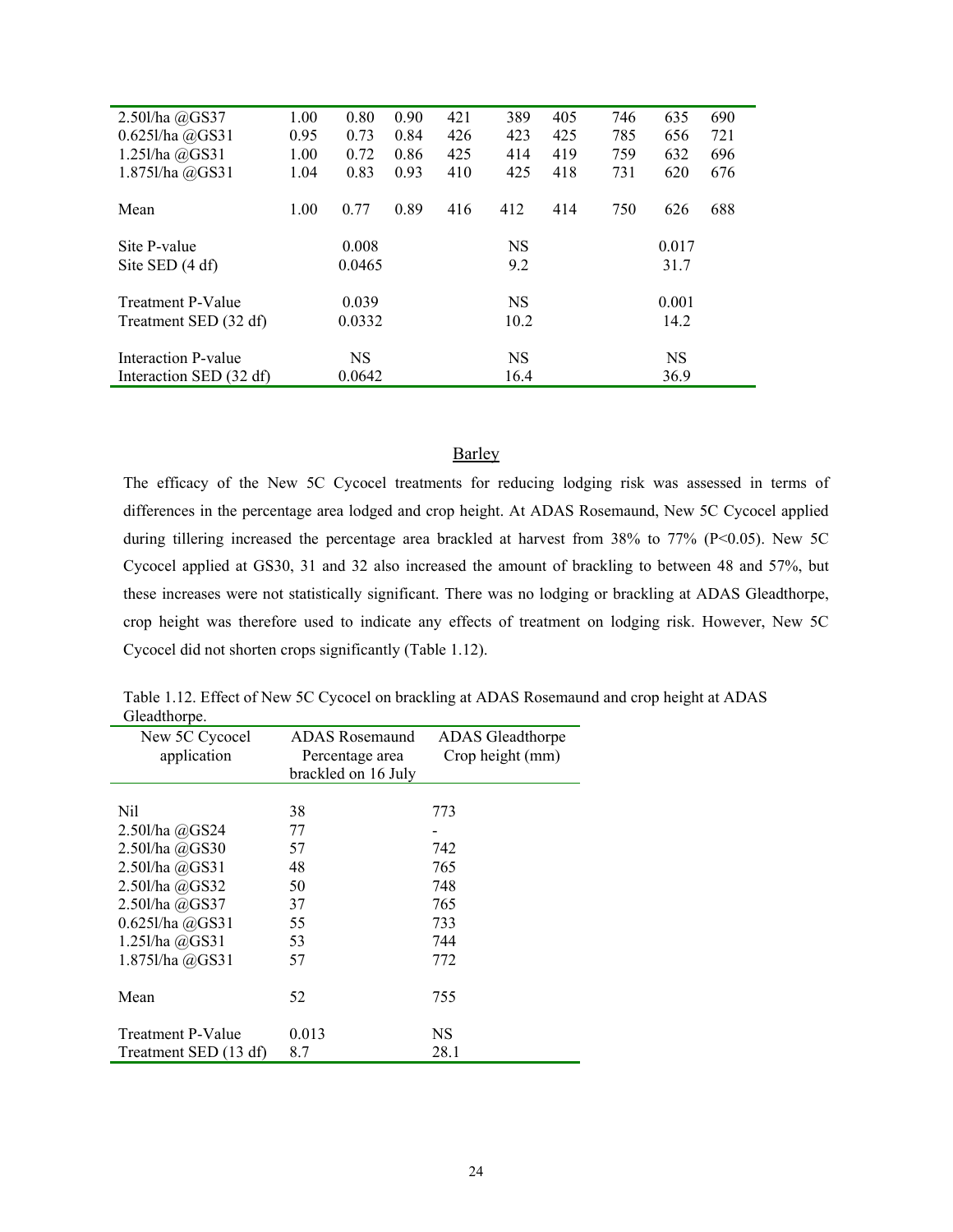# Oats

At ADAS Rosemaund, the efficacy of the New 5C Cycocel treatments for reducing lodging risk was assessed in terms of the changes made to the plant characters found to determine the lodging risk in wheat and the percentage area lodged. The reductions in height at centre of gravity and overall crop height, together with the increase in natural frequency, indicate that New 5C Cycocel at GS32 reduced lodging risk the most (Tables 1.13 and 1.14). The half rate dose at GS32 did not significantly change the plant characters associated with lodging. These results are supported by the lodging data (Table 1.13). The New 5C Cycocel treatments had no effect on the panicle area or shoot number, stem diameter, stem wall width, material strength of the stem wall, overall stem strength, root number, root plate spread or structural rooting depth (see Appendix 3 for this data). No lodging was observed at the Belfast site, however 2.5 ha<sup>-1</sup> New 5C Cycocel applied at GS30, 31, 32 or 33 reduced height by similar amounts (81 to 110 mm) (Table 1.14). Half rates of New 5C Cycocel reduced height by a similar amount to the full rate at GS31, 32 and 33, but did not reduce height at GS30.

Table 1.13 Winter oats at ADAS Rosemaund. Effect of New 5C Cycocel on lodging and plant characters that may determine shoot leverage.

| New 5C Cycocel<br>application | Percentage area<br>lodged (30 July) | Shoot height<br>at centre of<br>gravity (mm) | Shoot natural<br>frequency (Hz) |
|-------------------------------|-------------------------------------|----------------------------------------------|---------------------------------|
|                               |                                     |                                              |                                 |
| Nil                           | 16.7                                | 650                                          | 0.56                            |
| $2.50$ l/ha $@G$ S30          | 5.0                                 | 611                                          | 0.65                            |
| 2.50l/ha @GS31                | 8.3                                 | 605                                          | 0.64                            |
| 2.50l/ha @GS32                | 10.0                                | 577                                          | 0.66                            |
| 2.50l/ha @GS33                | 18.3                                | 649                                          | 0.54                            |
| 1.25l/ha @GS32                | 18.3                                | 635                                          | 0.58                            |
|                               |                                     |                                              |                                 |
| Mean                          | 12.8                                | 621                                          | 0.60                            |
|                               |                                     |                                              |                                 |
| <b>Treatment P-Value</b>      | NS                                  | 0.061                                        | <b>NS</b>                       |
| Treatment SED (10 df)         | 7.84                                | 23.1                                         | 0.059                           |

Table 1.14. Winter oats height (mm)

| New 5C Cycocel treatment          | <b>Belfast</b> | <b>ADAS</b> | Mean |
|-----------------------------------|----------------|-------------|------|
|                                   |                | Rosemaund   |      |
| Nil                               | 1077           | 1247        | 1162 |
| 2.5 $1$ ha <sup>-1</sup> at GS30  | 983            | 1246        | 1115 |
| 2.5 $1$ ha <sup>-1</sup> at GS31  | 983            | 1298        | 1141 |
| 2.5 $1$ ha <sup>-1</sup> at GS32  | 996            | 1207        | 1098 |
| 2.5 $1$ ha <sup>-1</sup> at GS33  | 967            | 1209        | 1088 |
| 1.25 $1$ ha <sup>-1</sup> at GS32 | 974            | 1257        | 1115 |
|                                   |                |             |      |
| Mean                              | 997            | 1243        | 1112 |
| Site P-Value                      |                | 0.001       |      |
|                                   |                |             |      |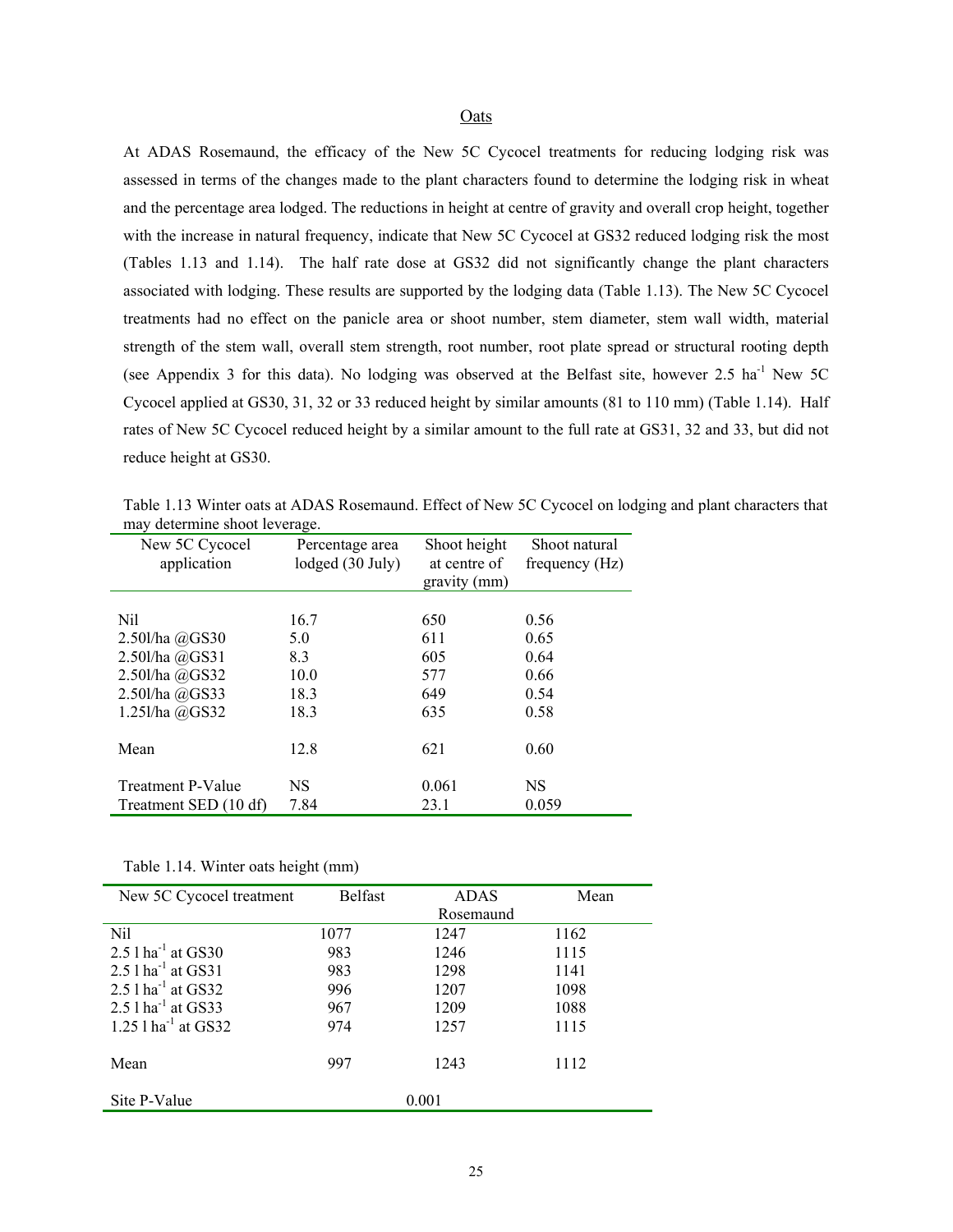| Site s.e.d. $(4 df)$           | 29.1  |  |
|--------------------------------|-------|--|
| <b>Treatment P-Value</b>       | 0.049 |  |
| Treatment s.e.d. (19 df)       | 23.4  |  |
| Site * Treatment P-value       | 0.062 |  |
| Site * Treatment s.e.d (df 19) | 42 O  |  |

# Grain yield and specific weight

Large differences were observed between sites for both grain yield and specific weight. On average, the winter wheat at ADAS Rosemaund yielded 2.5 t ha<sup>-1</sup> more than at ADAS Gleadthorpe (P<0.010) (Table 1.16) and the specific weight was 2.4 kg  $hl^{-1}$  greater than at ADAS Gleadthorpe (P<0.01). Across similar treatments, the winter barley at ADAS Rosemaund yielded 0.9 t ha<sup>-1</sup> more than at ADAS Gleadthorpe  $(P<0.05)$  (Table 1.17). However, the winter barley specific weight at ADAS Rosemaund was 1.4 kg hl<sup>-1</sup> less (P<0.05). On average, the oat yields at ADAS Rosemaund were 3.7 t ha<sup>-1</sup> more than at Belfast (Table 1.18).

Across both sites, the oat yield was reduced by  $0.62$  t ha<sup>-1</sup> when New 5C Cycocel was applied at GS30 (P<0.05; Table 1.17). At Belfast, a half rate application at GS30 approximately halved the size of this yield reduction. Later applications (GS31 to GS33) caused smaller yield losses. In general, the yields and specific weight of wheat and barley (Tables 1.15 and 1.16) were not affected by applications of New 5C Cycocel. The only statistically significant effect on yield was found in the barley trial at ADAS Rosemaund where the treatment during tillering reduced yield by  $0.53$  t ha<sup>-1</sup>.

| New 5C Cycocel treatment           | ADAS        | <b>ADAS</b> | Mean |
|------------------------------------|-------------|-------------|------|
|                                    | Gleadthorpe | Rosemaund   |      |
| Nil                                | 7.27        | 10.26       | 8.77 |
| $2.5$ l ha <sup>-1</sup> at GS24   | 7.71        | 10.06       | 8.89 |
| 2.5 $1$ ha <sup>-1</sup> at GS30   | 7.65        | 9.98        | 8.81 |
| $2.5$ 1 ha <sup>-1</sup> at GS31   | 7.82        | 10.06       | 8.94 |
| $2.5$ l ha <sup>-1</sup> at GS32   | 7.90        | 10.12       | 9.01 |
| 2.5 $1$ ha <sup>-1</sup> at GS37   | 7.52        | 10.12       | 8.82 |
| $0.625$ 1 ha <sup>-1</sup> at GS31 | 7.04        | 10.07       | 8.56 |
| 1.25 $1$ ha <sup>-1</sup> at GS31  | 7.90        | 10.20       | 9.05 |
| $1.875$ 1 ha <sup>-1</sup> at GS31 | 7.73        | 9.92        | 8.83 |
| Mean                               | 7.62        | 10.09       | 8.85 |
| Site P-Value                       | 0.010       |             |      |
| Site s.e.d. $(4 df)$               | 0.427       |             |      |
| Treatment P-Value                  | <b>NS</b>   |             |      |
| Treatment s.e.d. (32 df)           | 0.178       |             |      |
| Site * Treatment P-value           | <b>NS</b>   |             |      |
| Site * Treatment s.e.d (32)        |             | 0.489       |      |

Table 1.16. Winter wheat yield  $(t \text{ ha}^{-1})$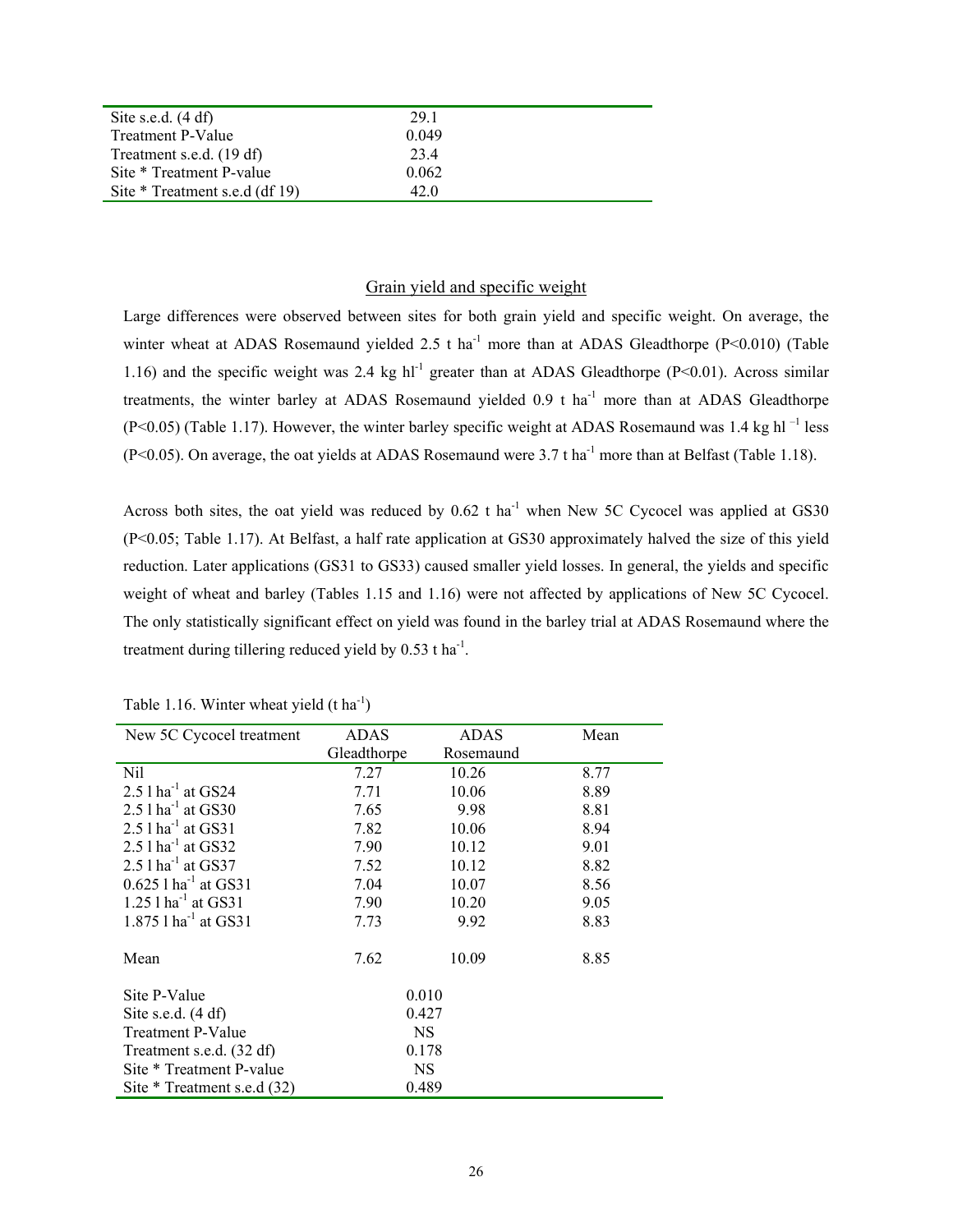| New 5C Cycocel treatment           | ADAS        | <b>ADAS</b> | Mean |
|------------------------------------|-------------|-------------|------|
|                                    | Gleadthorpe | Rosemaund   |      |
| Nil                                | 7.00        | 8.11        | 7.55 |
| $2.5$ l ha <sup>-1</sup> at GS2    |             | 7.47        |      |
| 2.5 $1$ ha <sup>-1</sup> at GS30   | 7.27        | 7.86        | 7.56 |
| $2.5$ l ha <sup>-1</sup> at GS31   | 7.27        | 8.08        | 7.68 |
| 2.5 $1$ ha <sup>-1</sup> at GS32   | 7.24        | 8.17        | 7.70 |
| 2.5 $1$ ha <sup>-1</sup> at GS37   | 7.12        | 8.30        | 7.71 |
| $0.625$ 1 ha <sup>-1</sup> at GS31 | 7.23        | 8.07        | 7.65 |
| 1.25 $1$ ha <sup>-1</sup> at GS31  | 7.20        | 8.12        | 7.66 |
| 1.875 $1$ ha <sup>-1</sup> at GS31 | 7.47        | 8.13        | 7.80 |
|                                    |             |             |      |
| Mean                               | 7.15        | 8.03        | 7.59 |
|                                    |             |             |      |
| Site P-Value                       |             | < 0.05      |      |
| Site s.e.d. $(4 df)$               |             | 0.225       |      |
| Treatment P-Value                  |             | < 0.01      |      |
| Treatment s.e.d. (29 df)           |             | 0.149       |      |
| Site * Treatment P-value           |             | NS.         |      |
| Site * Treatment s.e.d (29 df)     |             | 0.300       |      |

Table 1.17. Winter barley yield  $(t \text{ ha}^{-1})$ 

# Table 1.18. Winter oats yield  $(t \text{ ha}^{-1})$

| New 5C Cycocel treatment         | <b>Belfast</b> | <b>ADAS</b> | Mean |
|----------------------------------|----------------|-------------|------|
|                                  |                | Rosemaund   |      |
| Nil                              | 6.30           | 9.71        | 8.00 |
| 2.5 $1$ ha <sup>-1</sup> at GS30 | 5.58           | 9.18        | 7.38 |
| 2.5 $1$ ha <sup>-1</sup> at GS31 | 5.78           | 9.34        | 7.56 |
| $2.51$ ha <sup>-1</sup> at GS32  | 5.75           | 9.34        | 7.55 |
| $2.5$ l ha <sup>-1</sup> at GS33 | 5.86           | 9.62        | 7.74 |
| 1.25 $1 \text{ ha}^{-1}$ at GS32 | 5.90           | 10.03       | 7.97 |
| Mean                             | 5.86           | 9.54        | 7.70 |
| Site P-Value                     |                | < 0.001     |      |
| Site s.e.d. $(4 df)$             |                | 0.265       |      |
| Treatment P-Value                |                | 0.023       |      |
| Treatment s.e.d. (20 df)         |                | 0.191       |      |
| Site * Treatment P-value         |                | <b>NS</b>   |      |
| Site * Treatment s.e.d (20 df)   |                | 0.363       |      |

# *Non PGR winter oat experiment*

Most of the plots for cv. Gerald experienced some lodging, whereas negligible lodging was recorded in cv. Buffalo plots. For cv. Gerald, the nitrogen treatments significantly affected the amount of lodging (Table 1.19), whereas seed rate had no effect. The amount of lodging was related to the quantity of N fertilizer. Applying 100 or 120 kg N ha<sup>-1</sup> resulted in 10% or less of the plot lodged. Applications of 140 kg N ha<sup>-1</sup> resulted in 38% area lodged and 160 kg N ha<sup>-1</sup> resulted in 51-56% area lodged. The time of application appeared to have little effect on the amount of lodging. Yield was not affected by the variety, nitrogen or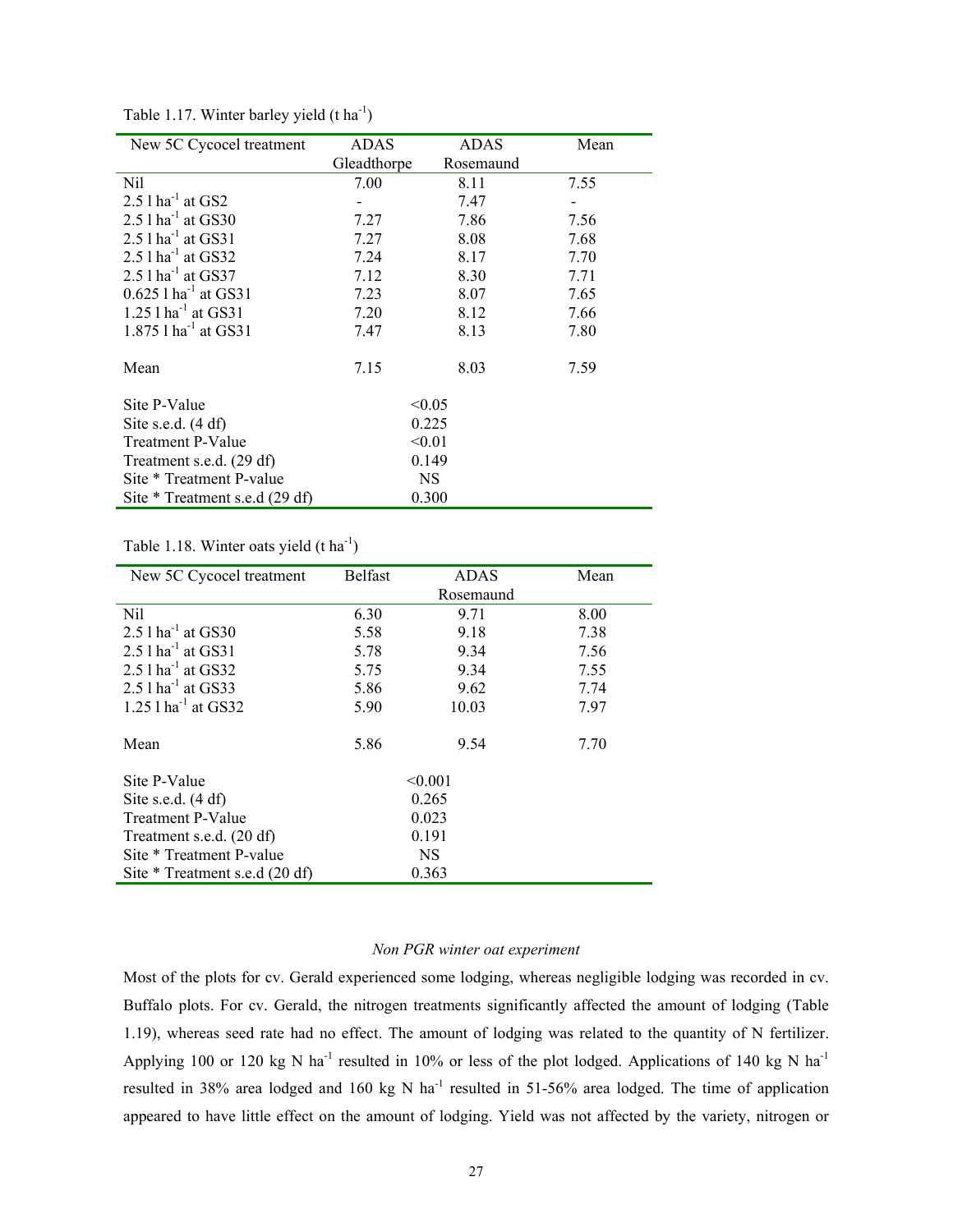seed rate treatments. The nitrogen treatment did affect the specific weight (P<0.001), with the 40, 40, 20 kg N ha<sup>-1</sup> treatment resulting in the greatest specific weight (50.8 kg hl<sup>-1</sup>) and the 40, 40, 60 kg N ha<sup>-1</sup> treatment having the smallest specific weight (49.0 hl<sup>-1</sup>). Ear number  $m<sup>-2</sup>$  appeared to be reduced in cv. Gerald by omitting the GS30-31 N application but was not affected by seed rate.

Table 1.19. Effect of nitrogen treatments on lodging

|           | Nitrogen treatment $(kg N ha^{-1})$ |         | % area lodged at harvest<br>for cv. Gerald |
|-----------|-------------------------------------|---------|--------------------------------------------|
|           |                                     |         | (mean across seed rates)                   |
| March     | GS30/31                             | GS37-39 |                                            |
| 40        | 40                                  | 20      | 7                                          |
| 40        | 40                                  | 40      | 10                                         |
| 40        | 40                                  | 60      | 38                                         |
| 40        | 40                                  | 80      | 51                                         |
| 40        | 60                                  | 60      | 56                                         |
| 40        | 0                                   | 60      | 5                                          |
| P value   |                                     |         | < 0.001                                    |
| SED(6 df) |                                     |         | 8.7                                        |

#### DISCUSSION

Large differences in the level of chlormequat were found between the cereal species and sites (Figure 1.2). Across the treatments applied at GS30, 31 and 32, winter wheat had the lowest residues at 0.10 mg  $kg^{-1}$ , followed by winter barley (0.27 mg kg<sup>-1</sup>) and winter oats (0.28 mg kg<sup>-1</sup>). For each species, large differences were observed between the sites, e.g. winter wheat residues averaged  $0.05$  mg kg<sup>-1</sup>at ADAS Rosemaund and 0.15 mg kg<sup>-1</sup>at ADAS Gleadthorpe (Figure 1.2). None of the factors measured in this study explain the large differences between sites and seasons. The site and species differences for the interval between applying the chlormequat and harvest appear to be too small to explain the variation in residues. Similarly the yield differences are not large enough for the residue differences to be caused by a dilution effect. It is difficult to draw conclusions about the effect of water availability because the site with the drought prone soil type experienced greater rainfall than the site with the water retentive soil type between the dates of treatment application and harvest. Other possible reasons for the site differences include the use of different cultivars and different levels of nitrogen fertilizer. Some existing literature shows that cultivar affects chlormequat residues and high nitrogen fertilizer can increase chlormequat residues in straw. However, other literature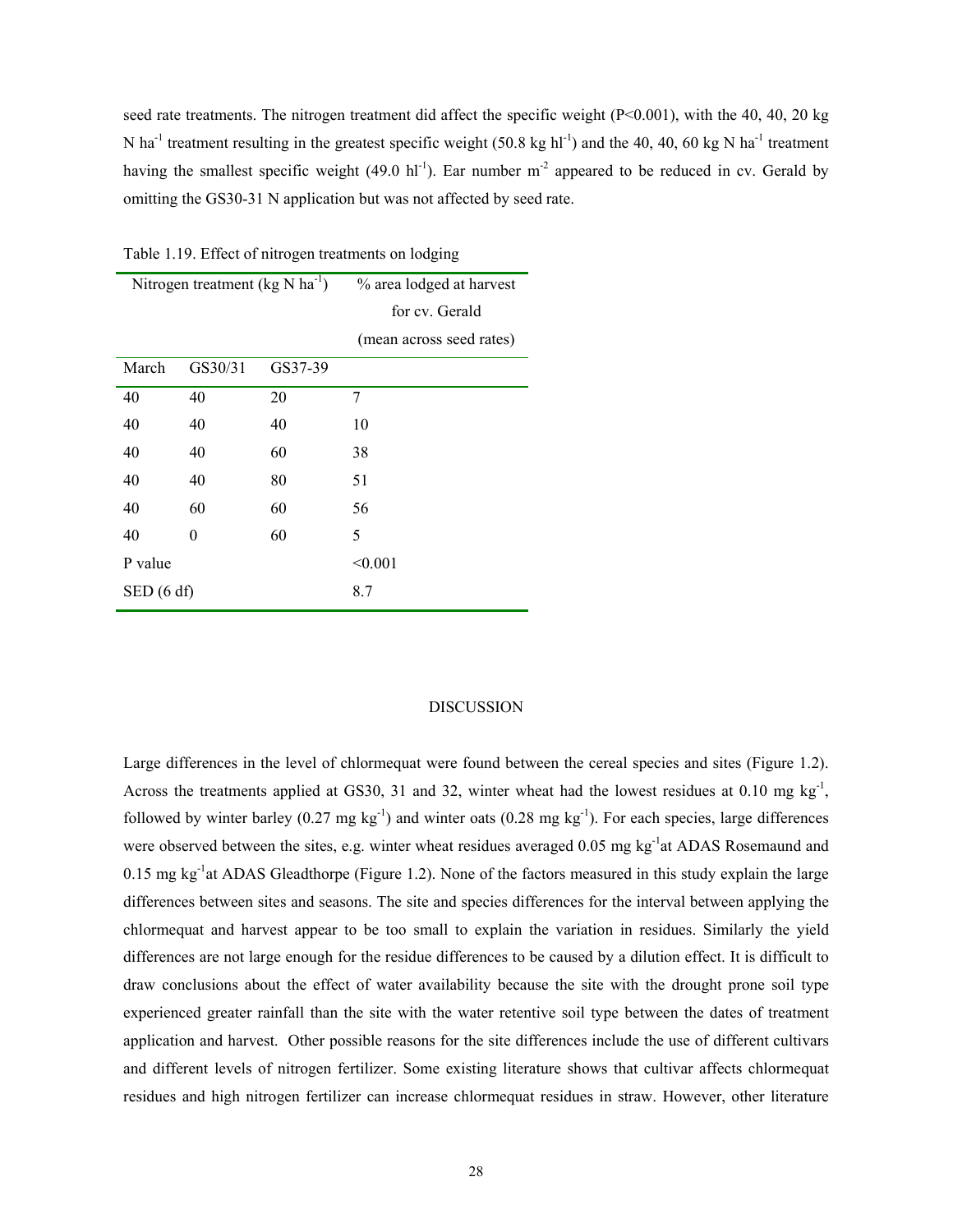contradicts these findings. A much more detailed study taking into account chlormequat uptake, climatic conditions at the time of treatment application, cultivar, fertilizer use and late season drought would be required to fully explain site differences in the absolute residues.



Figure 1.2. Mean chlormequat residues for the 2.5 l ha<sup>-1</sup> of New 5C Cycocel treatments at GS30, GS31 and GS32 combined. ADAS Rosemaund (closed columns), ADAS Gleadthorpe (hatched) and Belfast (open).  $S.E.D. = 0.050, 11 df$ .

In agreement with previous literature, this project shows that applications of chlormequat invariably result in chlormequat residues in the grain which are significantly less than the MRL. The primary objective of this project has been to investigate whether dose rate and timing of chlormequat can be optimised for reducing lodging risk and minimising chlormequat residues in the grain. The findings for wheat, oats then barley are considered in the following sections.

# Wheat

The chlormequat residues in wheat grain were reduced by smaller rates and earlier applications of chlormequat. These findings are in agreement with published literature (Jung, 1964; El-Fouly and Fawzi, 1972; Gans *et al*., 2000; Zmrhal and Machackova, 1981; Teittinen, 1975). Chlormequat was shown to reduce lodging risk by increasing natural frequency and reducing height. These effects can be summarised in terms of the effect on shoot leverage, which has been calculated using equation 1.3 with a fixed ear area and wind speed. The results show that  $2.5 \text{ l}$  ha<sup>-1</sup> 5C Cycocel significantly reduced shoot leverage when applied during tillering, GS30, GS31 and GS37, with the largest reduction at GS31 (Figure 1.3). Applying a  $\frac{3}{4}$  rate at GS31 also significantly reduced shoot leverage (Figure 1.4). These results indicate that chlormequat residues can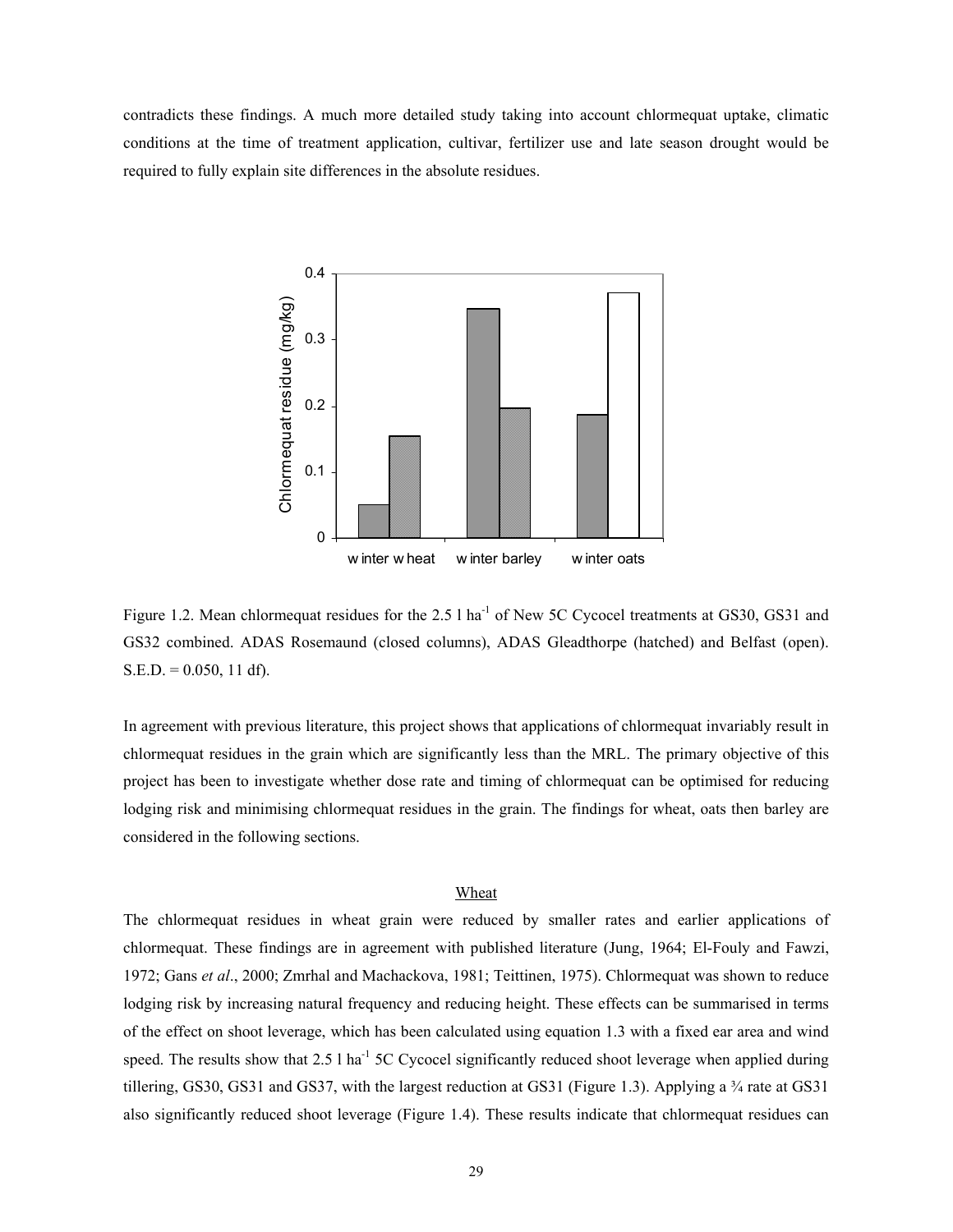be reduced, whilst maintaining efficacy of lodging control, by applying chlormequat earlier in the plant's lifecycle. Previous work has also shown that chlormequat applications before GS31 can effectively reduce lodging (Bragg *et al*., 1984). The effectiveness of reducing the dose rate appears to be limited because lodging control is greatly reduced when dose rates below  $\frac{3}{4}$  are used.

# Oats

In oats, a model of wheat lodging was used to estimate the effects of chlormequat on shoot leverage at ADAS Rosemaund. This data shows that applying chlormequat at GS32 reduced leverage the most, from 741 Nmm to 578 Nmm (Appendix 3.1), with applications at GS30 and GS31 causing smaller reductions and the application at GS33 no reduction. However, none of the treatment differences were significant due to the large variability in height at centre of gravity and natural frequency of the shoots. The calculations for shoot leverage must be interpreted with care because this study assumed that the wheat lodging model of Berry *et al*. (2003) could be used to estimate the lodging risk of oats. This may not be true due to the different crop structure of oats compared with wheat. Therefore the estimates of how chlormequat affects the lodging risk of oats must be checked with a suitably developed and calibrated model of oat lodging. Changes in crop height have also been used to estimate the effect of chlormequat on lodging risk. Statistically significant effects were observed across both sites and these showed that applications at GS33 reduced height the most, followed by GS32 (Figure 1.5). These height observations, together with the calculations of leverage, indicate that chlormequat effects the greatest reduction in lodging when applied at or soon after GS32. This is in agreement with recommendations for applying chlormequat to oats (Anon., 2003). These results indicate that there is limited scope for minimising chlormequat residues in oats by applying chlormequat at earlier growth stages (Figure 1.5).

Of high importance to the grower were the yield reductions of about  $0.5$  t ha<sup>-1</sup> that resulted from chlormequat applications at GS30, 31 and 32. Yield reductions in oats have also been observed in response to chlormequat by Leitch and Hayes (1989) and in modern short varieties. A recent publication (Anon., 1999) by a commercial breeding company, Semundo Ltd., found that PGRs did not give a positive response on short oat varieties. Further studies must investigate the effect of chlormequat on the yield and lodging risk of modern short oat varieties. This may show that lodging risk in oats can be controlled more profitably through other husbandry methods, such as careful management of nitrogen applications (Table 1.19).

# Barley

In the case of barley the first question to answer must be why chlormequat is applied to this crop species? This study showed that chlormequat neither reduced plant height, nor reduced brackling. These results are supported by previous studies (Green *et al*., 1985; Koranteng and Matthews, 1982). The small effect of chlormequat on lodging and height of barley appears to be caused by less efficient translocation of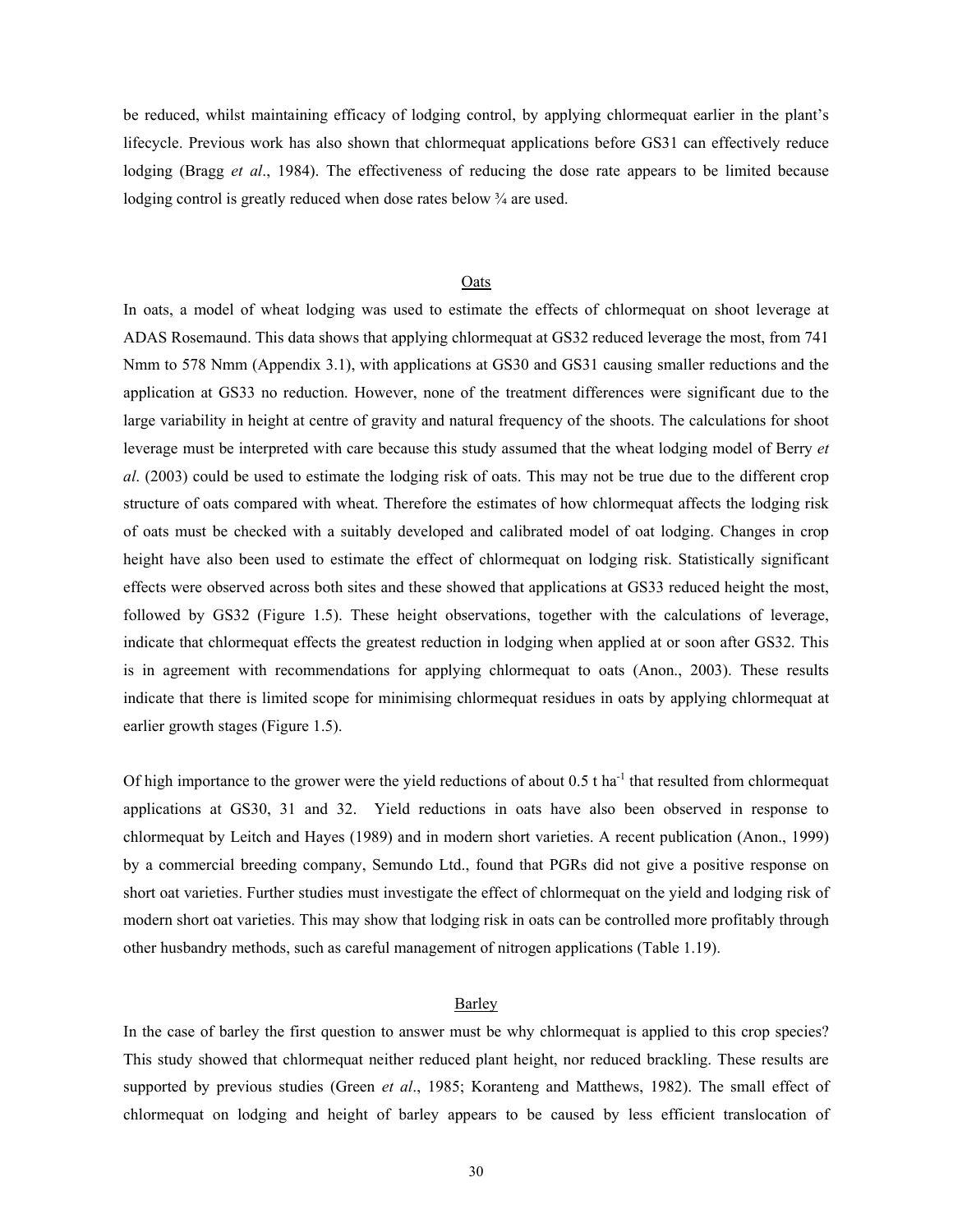chlormequat to its biochemical target(s), and possibly less uptake into the leaves compared with other cereal species. Alcock and Morgan (1968) and Lord and Wheeler (1981) reported that about half as much chlormequat was translocated from barley leaves compared with wheat leaves after similar uptake of chlormequat into leaves for both species. Hunt and Baker (1982) also found that less chlormequat was able to enter the cuticle and leaf tissue of barley compared with wheat.

There is some evidence that chlormequat can increase barley yield in the absence of lodging and can increase tillering in barley. This project observed a non-significant yield increase of 4% in response to chlormequat at the site that experienced no lodging. Several studies have shown a yield improvement of 10-26% (Boothroyd and Nicholson, 1984; Matthews and Thompson, 1983; Matthews *et al*., 1982). Some of these studies also observed an increase in ear number. This does not necessarily mean that chlormequat improves tillering since Matthews *et al*. (1983) observed that chlormequat increased ear number by reducing the proportion of tillers that died. However, many studies also report no yield improvement in response to chlormequat (e.g. Green *et al*., 1985; Bragg *et al*., 1984; Koranteng and Matthews, 1982) and some negative effects have been reported, such as a reduction in grain size (Green *et al*., 1985). It therefore appears that small yield improvements in response to chlormequat are possible in the absence of lodging, but the response is very inconsistent.

Chlormequat is recommended for barley prior to GS31 (Anon., 2003). If we assume that applications during tillering or GS30 are equally likely to produce positive effects in the absence of lodging then there appears to be some scope for minimising residues in barley by applying before GS30. This project showed that applications during late tillering resulted in residues that were 33% less than from applications at GS30-32. There seems to be limited scope for minimising residues by reducing the dose rate since the dose had to be reduced to a quarter to reduce residues by only 36%, and it seems unlikely that the treatment will be as effective at such low rates. Applying chlormequat after GS30 did not increase residues in the grain and even decreased them when applied as late as GS37. This is in contrast to the observations for wheat and oats, which may indicate that in barley the efficiency of chlormequat uptake decreases as the plant matures. Previous studies have not investigated the effect of chlormequat timing on residues in barley, so it is impossible to compare these observations with others.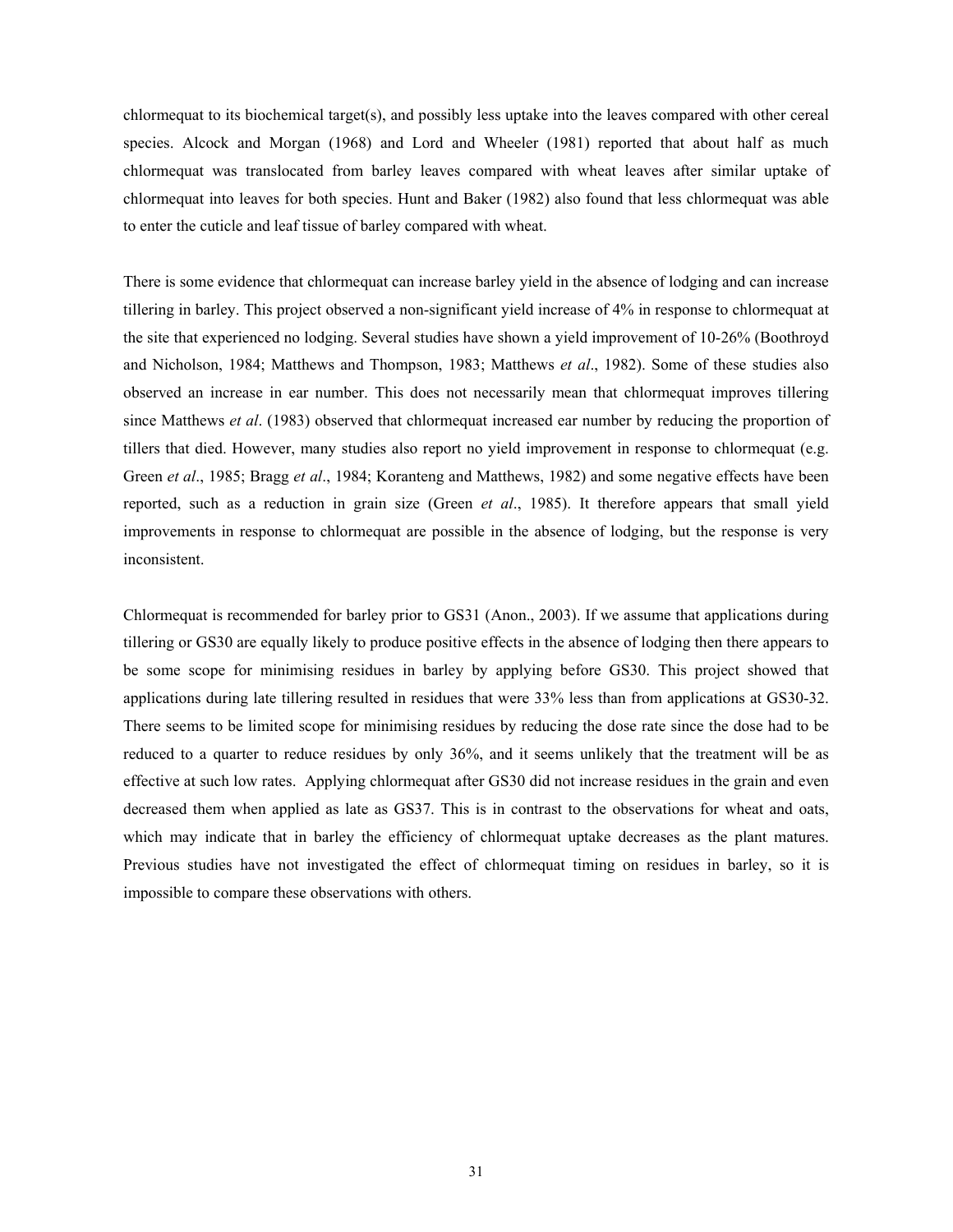

Figure 1.3. Winter wheat. Effect of application timing of New 5C Cycocel (@2.5 l ha<sup>-1</sup>) on shoot leverage (columns) (s.e.d = 5.77, 32 df) and chlormequat grain residues  $(\_\_\_\_\_)$  (s.e.d. = 0.034, 32 df).

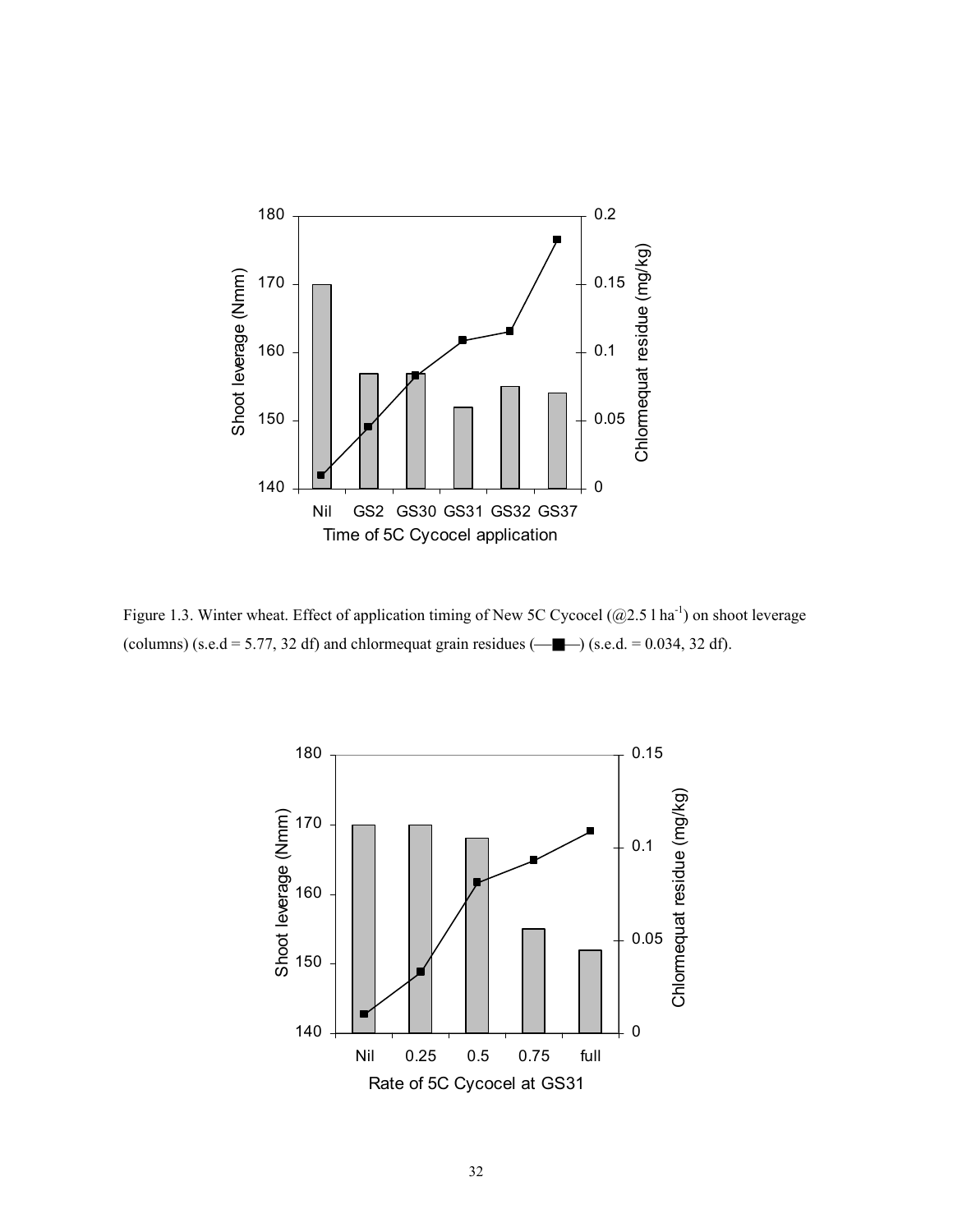Figure 1.4. Winter wheat. Effect of New 5C Cycocel rate  $(Q$  GS31) on shoot leverage (columns) (s.e.d. = 5.77, 32 df) and chlormequat grain residues  $(-\blacksquare)$  (s.e.d. = 0.034, 32 df).



Figure 1.5. Winter oats. Effect of application timing of New 5C Cycocel ( $\omega$ 2.5 l ha<sup>-1</sup>) on crop height (columns) (s.e.d. = 23.4, 19 df) and chlormequat grain residues  $(\overline{\phantom{a}})$  (s.e.d. = 0.057, 19 df).

# REFERENCES

- Alcock, M.B. and Morgan, E.W. (1968). The translocation and persistence of CCC (chlormequat) in varieties of wheat and barley. *Proc.* 9<sup>th</sup> Brit. Weed Control Conf. 1, 238-243.
- Anon. (1999). *Oats in a New Era.* Semundo, Cambridge, UK.

Anon. (2003). *BASF Product Manual 2003*. BASF plc, Cheadle Hulme, Cheshire, UK.

- Baker, C. J., Berry, P. M., Spink, J. H., Sylvester-Bradley, R., Clare R. W., Scott, R. K., and Griffin, J. M. (1998). A method for the assessment of the risk of wheat lodging. *J. Theor. Biol.* **194,** 587-603.
- Berry, P. M., Spink, J. H, Griffin, J. M., Sylvester-Bradley, R., Baker, C. J., Scott, R. K., and Clare, R. W. (1998). "Research to understand, predict and control factors affecting lodging in wheat." HGCA Project Report No. 169*.* Home-Grown Cereals Authority, London.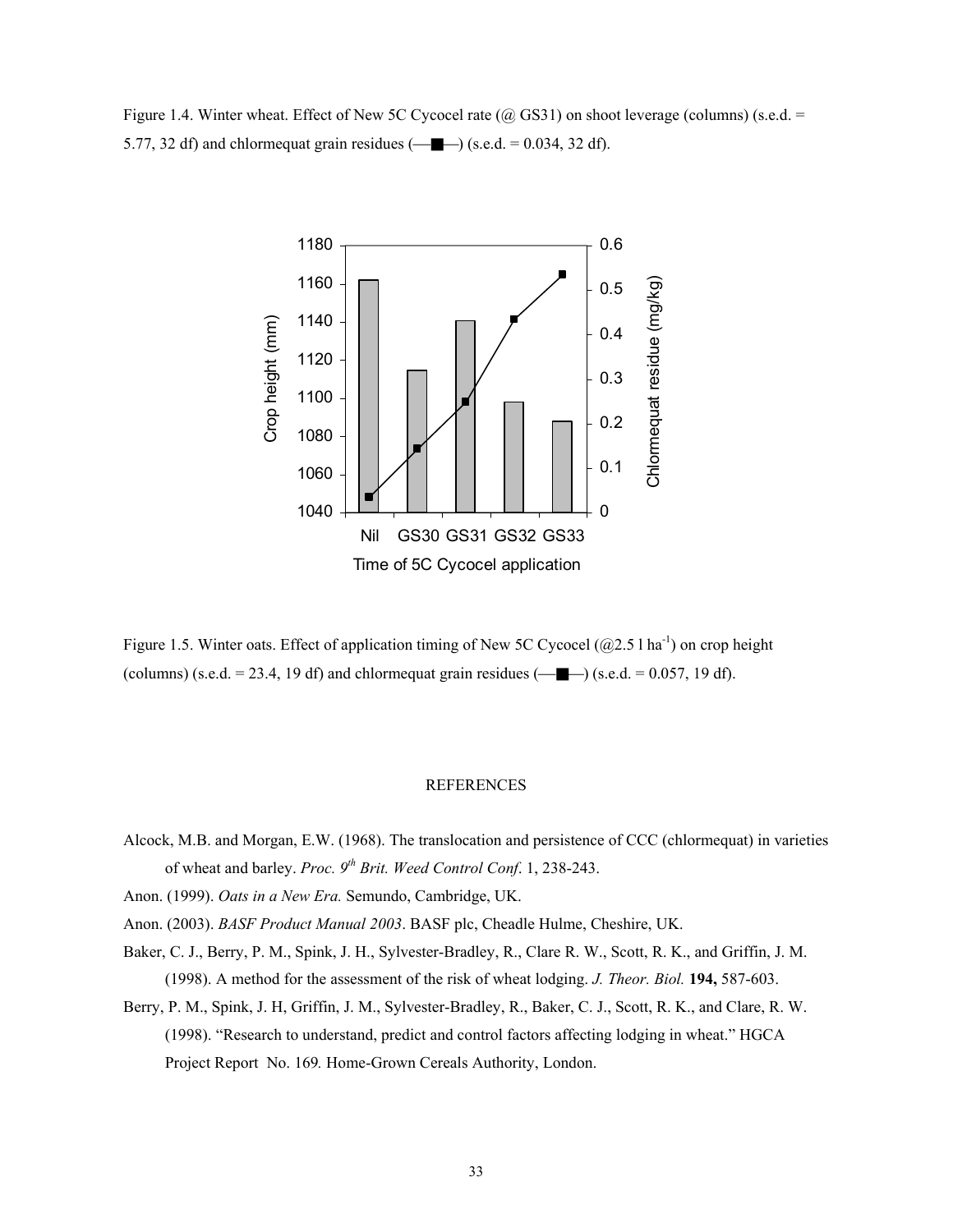- Berry, P. M., Griffin, J. M., Sylvester-Bradley, R., Scott, R. K., Spink, J. H, Baker, C. J., and Clare, R.W. (2000). Controlling plant form through husbandry to minimise lodging in wheat. *Field Crops Res.* **67**, 59-81.
- Berry, P. M., Spink, J. H., Sylvester-Bradley, R., Pickett, A. Sterling, M., Baker, C. J., and Cameron, N. (2002). Lodging control through variety choice and management. *In* "Proceedings of the 8th HGCA R & D Conference on Cereals and Oilseeds," pp. 7.1-7.12. Home-Grown Cereals Authority, London.
- Berry, P. M., Sterling, M., Baker, C. J., Spink, J. H., and Sparkes, D. L. (2003). A calibrated model of wheat lodging compared with field measurements. *Agric. Forest. Meteorol.* **119**, 167-180.
- Berry, P. M., Sterling, M., Spink, J. H., Baker, C. J., Sylvester-Bradley, R., Mooney, S.J., Tams, A.R. and Ennos, A.R. (2004). Understanding and reducing lodging in cereals. *Advances in Agronomy in press*.
- Blinn, R.C. (1967). Plant growth regulant Biochemical behaviour of chlormequat in rats*. J Agric and Food Chem*. **15**, 984-988.
- Bohring, J. (1982). Die persistenz von chlorcholinchlorid in weizenpflanzen wahrend der generativen wachstumsphase und in lagernden weizenkornern. *Z. Pflanzenernahr. Bodenkd*. **145**, 278-287.
- Boothroyd, D. and Nicholson, S. (1984). Recent development in the use of regulators in winter barley. *Annual Review of Rosemaund Experimental Husbandry farm*, 15-20.
- Bragg, P. L., Rubino, P., Henderson, F. K. G., Fielding, W. J., and Cannell, R. Q. (1984). A comparison of the root and shoot growth of winter barley and winter wheat, and the effect of an early application of chlormequat. *J. Agric. Sci. Cambridge* **103,** 257-264.
- Bruggemann, J. and Ocker, H.D. (1986). Zur quantitativen dunnschichtchromatographischen bestimmug des wachstms-regulators chlorcholinchlorid (CCC) in getreide und getreideerzeugnissen. *Chem. Mikrobiol. Technol. Lebensm* **10**, 113-119.
- Crook, M. J., and Ennos, A. R. (1995). The effect of nitrogen and growth regulators on stem and root characteristics associated with lodging in two cultivars of winter wheat. *J. Exp. Bot.* **46,** 931-938.
- Dekhuijzen, H.M. and Vonk, C.R. (1974). The distribution and degradation of chlormequat in wheat plants. *Pest. Biochem. and Physiol***. 4**, 346-355.
- Easson, D. L., Pickles, S. J., and White, E. M. (1995). A study of the tensile strength required to pull wheat roots from soil. *Ann. Appl. Biol.* **127,** 363-373.
- El-Fouly, M. and Fawzi, A.A. (1972). Chlormequat effects on wheat yields. *World Crops* **24**, 214.
- Faust, H. and Bier, H. (1967). Aufnahme und transport von <sup>15</sup>N-markierem chlorcholinchlorid (CCC) bei jungen *Weizenplanzen Naturwissenscheften* **54**, 175.
- Gans, W., Beschow, H. and Merbach, W. (2000). Growth regulators for cereal and oil crops on the basis of 2,3-dichloroisobutyric acid and chlormequat chloride and residue analyses of both agents in the grain of oat. *J. Plant Nutr. Soil Sci.* **163**, 405-410.
- Garthwaite, D. G., and Thomas, M. R. (2000). "Pesticide Usage Survey." DEFRA Report No. 171. Department for the Environment Food and Rural Affairs, London.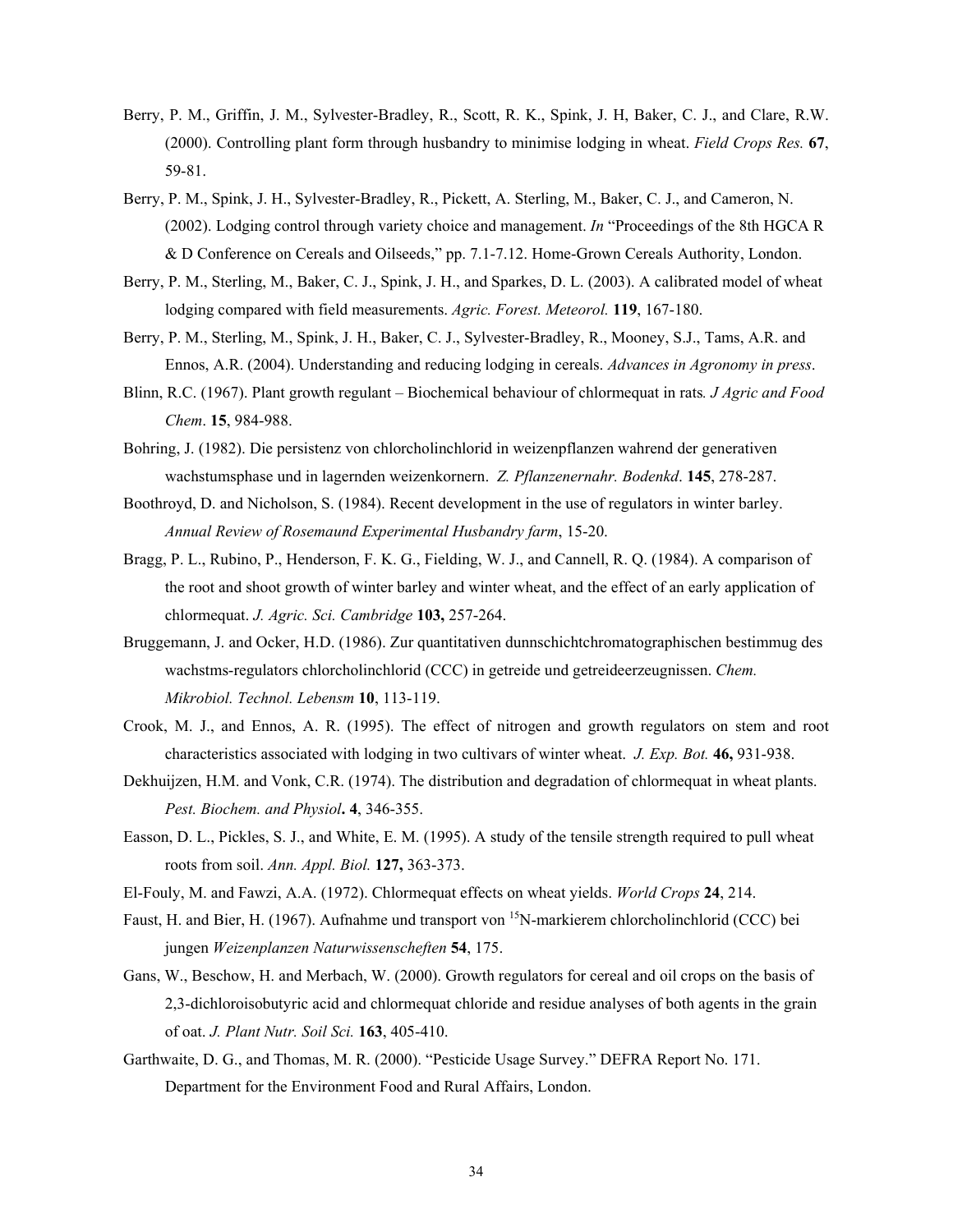- Gendy, A., and Hofner, W. (1989). Stalk shortening of oat (*Avena Sativa* L.) by combined application of CCC, DciB and ethephon. *Angew Bot.* **63,** 103-110.
- Gill, W. D., Lang, R. W., and Rodger, J. B. A. (1974). The effect of chlormequat and nitrogen on straw length, lodging and grain yield of wheat. *Expl. Husb.* **27,** 50-56.
- Granby, K. and Vahl, M. (2001). Investigation of the herbicide glyphosate and the plant growth regulators chlormequat and mepiquat in cereals produced by Denmark. *Food Additives and Contaminants* **18**, 898-905.
- Green, C. F., Dawkins, T. C. K., and McDonald, H. G. (1985). Influence of chorocholine on grain growth of winter barley (*Hordeum distichon* L. cv. Igri) in the field. J*. Exp. Bot.* **36**, 1126-1133.
- Grifiths, T. and Mason, D. (2002). Analysis of chlormequat and glyphosate residue levels in wheat grain. HGCA Research Project No. **299***.* Home-Grown Cereals Authority, London.
- Humphries, E. C. (1968). CCC and cereals. *Field Crop Abstr.* **21**, 91-99.
- Hunt, G.M. and Baker, E.A. (1982). Penetration of chlormequat chloride into cereal leaves. Long Ashton Report 1982, 80-81.
- Juhler, R. K., and Vahl, M. (1999). Residues of chlormequat and mepiquat chloride in grain results from the Danish national pesticide survey. *JAOAC* **82**, 331-336.
- Jung, J. (1964). Analytical research on wheat samples of CCC trials. *Landw. Forschg*. **17**, 267.
- Jung, J. (1965). Behaviour of CCC in plants and soil. CCC-Symposium of the BASF, Limburgerhoff.
- Jung, J. (1968). Residue trials with CCC-treated oat. Internal BASF-Information No. 581, Limburgerhoff.
- Jung, J. (1969). Results of the residue examination of CCC treated oat from the vegetation period 1968. Internal BASF-Information No. 617, Limburgerhoff.
- Jung, J. and El-Fouly, M. (1969). On the decomposition of chlorine choline chloride (CCC) in the plant. *Zeitschr. F. Pflanzenernahrg., Dungg. U. Bodenkde* **114**, 128.
- Keller, E. (1990). Radioactive residues and studies on the metabolism of  ${}^{14}C$  chlormequat chloride (CCC, BAS 062 W) in spring wheat. BASF Report No. 2891, Reg. Doc. BASF 90/0299.
- Koranteng, G. O., and Matthews, S. (1982). Modifications of the development of spring barley by early applications of CCC and GA3 and the subsequent effects on yield components and yield. *In* "Chemical Manipulation of Crop Growth and Development," (J. S. McLaren, ed.), pp. 343-357. Butterworth Scientific, London.
- Kuhbauch, Von W. and Amberger, A. (1971). CCC-residues in wheat kernels during the ripening process*. Z. Pflanzenernahrg*, 297-302.
- Kust, C.A. (1986). Plant growth regulators in agriculture. FFTC Book Series No 34, 176-186.
- Leitch, M. H., and Hayes, J. D. (1989). Effects of chlormequat applications on stem characteristics, yield and panicle conformation of winter oats. *J. Agric. Sci. Cambridge* **113,** 17-26.
- Leitch, M. H., and Hayes, J. D. (1990). Effects of single or repeated applications of chlormequat on early crop development, lodging resistance and yield of winter oats. *J. Agric. Sci. Cambridge* **115,** 11-14.
- Lord, K.A. and Wheeler, A.W. (1981). Uptake and movement of <sup>14</sup>Chlormequat chloride applied to leaves of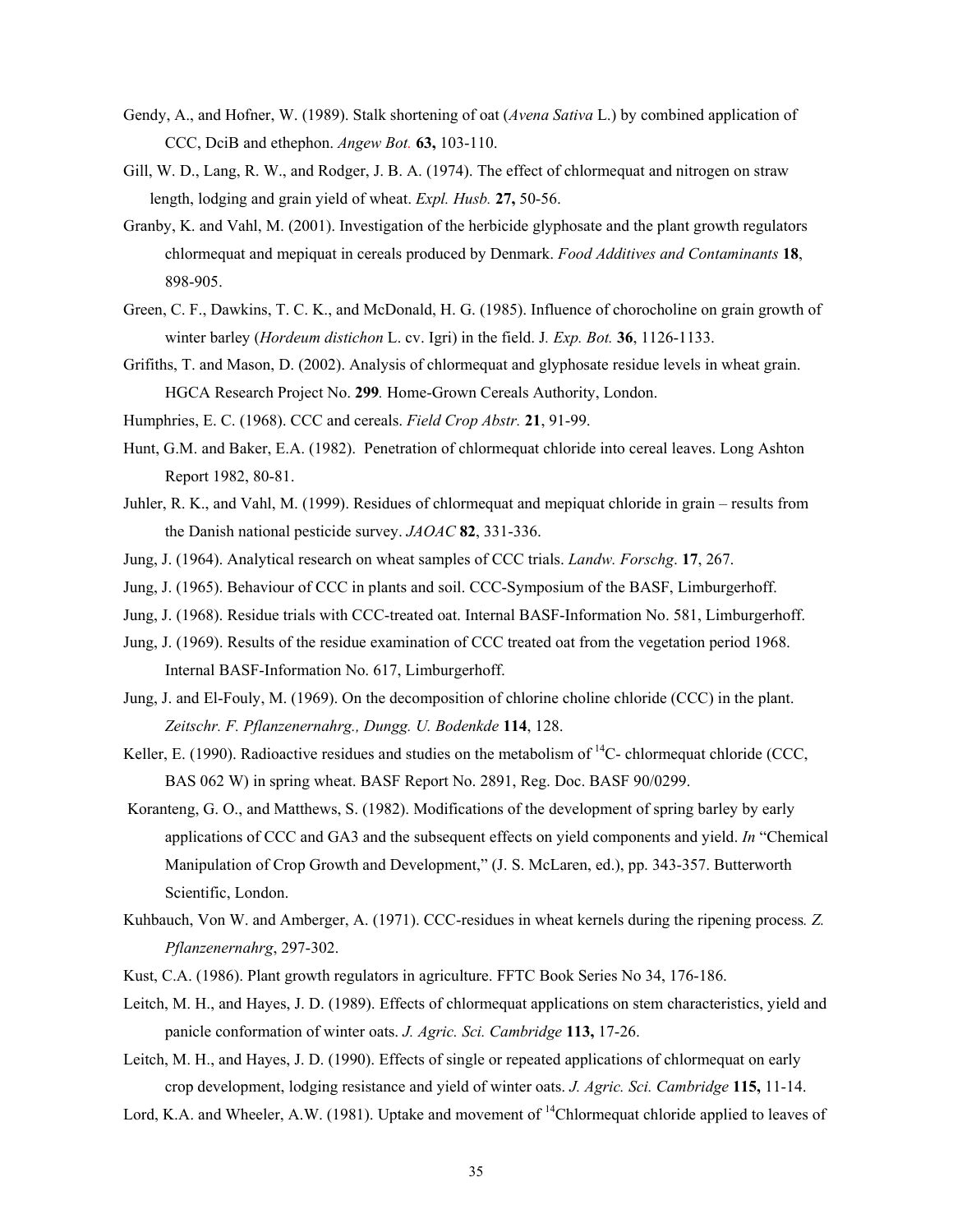barley and wheat. *J. Exp. Bot.* **32**, 599-603.

- Macht-Hansmann, M. and Rexilius, L. (1991). Occurrence of chlormequat residues in winter wheat grains after application of registered plant growth regulators. *Strategies for Food Quality Control and Analytical Methods in Europe* **20**, 866-872.
- Matthews, P. R., and Caldicott, J. J. (1981). The effect of chlormequat chloride formulated with choline chloride on the height and yield of winter wheat. *Ann. Appl. Biol.* **97**, 227-236.
- Matthews, S., Koranteng, G. O., and Thompson, W. J. (1982). Tillering and ear production: opportunities for chemical regulation. In: Opportunities for Manipulation of Cereal Productivity, *Monograph, British Plant Growth Regulator Group* **7**, 88-96.
- Matthews, S., and Thompson, W. J. (1983). New roles for growth regulators in cereal production. *In* "The Yield of Cereals," (D. W. Wright, ed.), pp. 25-31. Royal Agricultural Society of England, London.
- Muller, H. and Schuphan, W. (1975). Ein beitrag zum einsatz des wachstumsregulators chlorcholinchlorid (CCC) im gemusebau. 2. Mitt.: Biochemische untersuchungen zum metabolismus des CCC bei Kohlrabi (*Brassica oleracea var. gongylodes*), Blumenkohl (*Brassica oleracea var. botrytis*) und Tomaten (*Lycopersicon esculentum*). *Qual. Plant.-Pl. Fds. Hum. Nutr*. **XXV 2**, 171.
- Page, R. A. (1973). The use of CCC (chlormequat) on winter wheat. *Expl. Husb.* **23**, 58-63.
- Rademacher, W. (2000). Growth retardents: effects on gibberellin biosynthesis and other metabolic pathways. *Annu. Rev. Plant Physiol. Plant Mol. Biol.* **51**, 501-531.
- Schilling, G. and Bergmann, H. (1971). Untersuchungen uber Aufnahme Abbau und Verlagerung sowie uber den verlagerungsmechanismus von 14C-CCC bei Weizen (Triticum aestivum L.) und gerste (Hordeum vulgare L.). *Arch. Acker. U. Pflanzenbau u. Bodenkde* **15**, 649-662.
- Startin, J.R., Simon, J.H., Sykes, M.D., Taylor, J.C. and Hill, A.R.C. (1999). Determination of residues of the plant growth regulator chlormequat in pears by ion-exchange high performance liquid chromatography-electrospray mass spectrometry. *Analyst* **124**, 1011-1015.
- Stephan, U and Schutte, H. (1970). Zum metabolismus von chlorcholinchlorid in hoheren pflanzen. *Biochem. Physiol. Pflazen* **161**, 499-510..
- Teittinen, P. (1975). Chlormequat (CCC) in growing spring wheat in Finland. *Annales Agriculturae Fenniae* **14**, 1-56.
- Tolbert, N.E. (1960). 2-chloroethyltrimethylammonium chloride and related compounds as plant growth substances. I. Chemical structure and bioassay. *Biol. Chem*. **235**, 475-479.
- Varran, G.T., Holen, B. and Otlo, A. (2000). Norwegian monitoring of pesticide residues in fruit, vegetables and cereals. The results of 1999. Norwegian Food Control Authority, 2000.
- White, E. M., McGarel, A. S. L., and Ruddle, O. (2003). The influence of variety, year, disease control and plant growth regulator application on crop damage, yield and quality of winter oats (*Avena Sativa*). *J. Agric. Sci. Cambridge* **140,** 31-42.
- Zmrhal, Z and Machackova, I. (1981). Uptake, persistence and residues of chlorocholine chloride in wheat and barley plants. *Vyzkumneho Ustavu Rostlinne Vyroby Praha-Ruzyne* **21**, 99-110.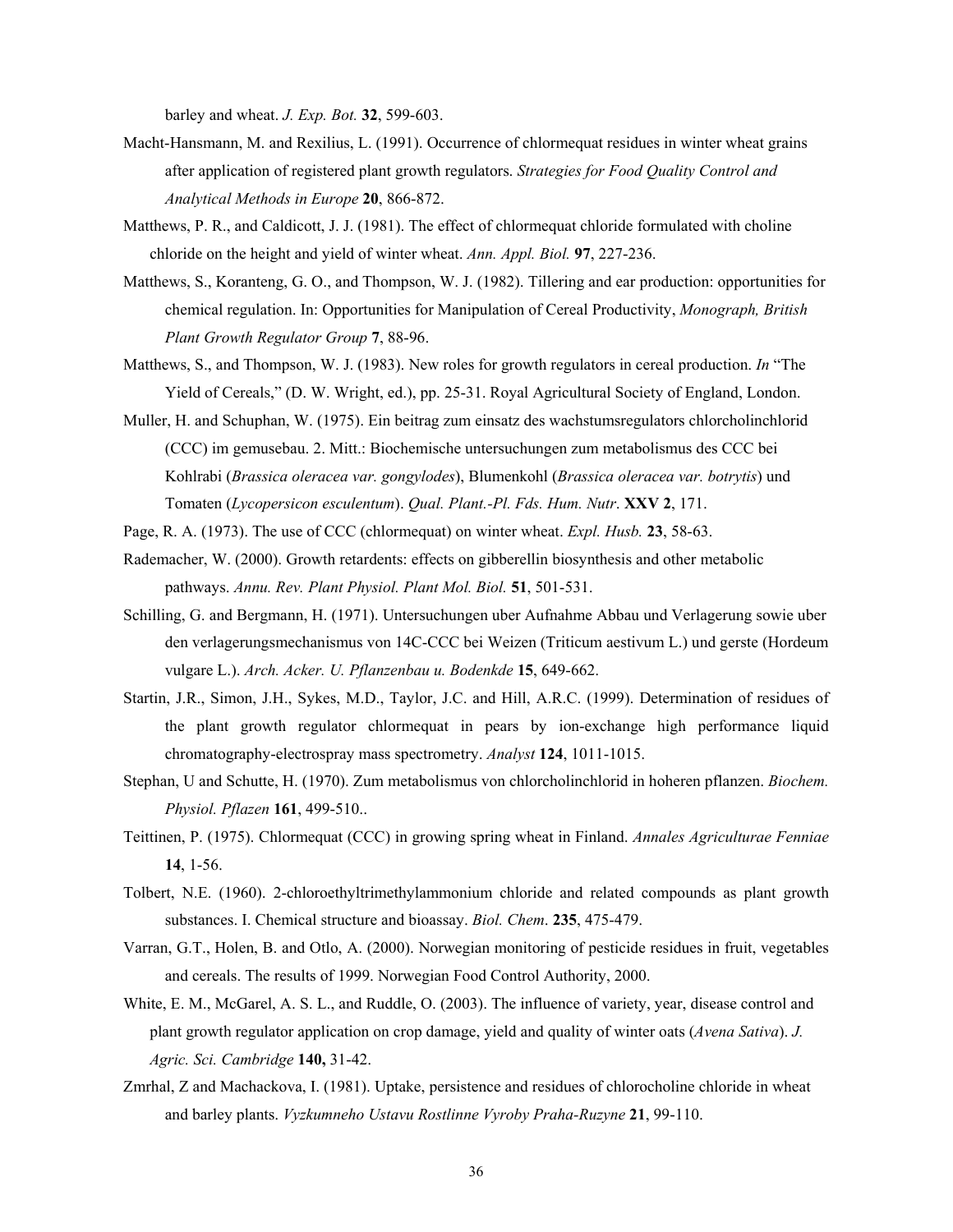# **APPENDIX 2. Lodging associated measurements on winter wheat**

| New 5C Cycocel           |                        | Shoot number<br>Ear area |      |           |                    | * Shoot leverage |       |            |      |
|--------------------------|------------------------|--------------------------|------|-----------|--------------------|------------------|-------|------------|------|
| application              | $\text{(cm}^2\text{)}$ |                          |      | per plant |                    |                  | (Nmm) |            |      |
|                          | <b>GT</b>              | RM                       | Mean | GT        | RM                 | mean             | GT    | <b>RM</b>  | Mean |
| Nil                      | 11.0                   | 12.8                     | 11.9 | 1.23      | 3.00               | 2.12             | 143   | 198        | 170  |
| 2.50l/ha @GS2            | 11.4                   | 12.0                     | 11.7 | 1.37      | 3.53               | 2.45             | 130   | 184        | 157  |
| 2.50l/ha @GS30           | 11.3                   | 13.0                     | 12.2 | 1.20      | 3.40               | 2.30             | 126   | 187        | 157  |
| 2.50l/ha @GS31           | 12.1                   | 13.3                     | 12.7 | 1.33      | 3.40               | 2.37             | 128   | 177        | 152  |
| 2.50l/ha @GS32           | 11.3                   | 12.4                     | 11.9 | 1.20      | 3.27               | 2.23             | 129   | 181        | 155  |
| 2.50l/ha @GS37           | 12.2                   | 13.5                     | 12.8 | 1.27      | 3.30               | 2.28             | 134   | 174        | 154  |
| $0.625$ l/ha $@G$ S31    | 11.9                   | 13.6                     | 12.7 | 1.50      | 3.17               | 2.33             | 141   | <b>200</b> | 170  |
| 1.251/ha @GS31           | 11.4                   | 12.7                     | 12.1 | 1.27      | 3.23               | 2.25             | 135   | 200        | 168  |
| 1.875l/ha @GS31          | 11.2                   | 13.1                     | 12.2 | 1.33      | 3.40               | 2.37             | 128   | 182        | 155  |
| Mean                     | 11.6                   | 12.9                     | 12.2 | 1.30      | 3.30               | 2.30             | 133   | 187        | 160  |
| Site P-value             |                        | 0.020                    |      |           | < 0.001            |                  |       | 0.006      |      |
| Site SED $(4 df)$        |                        | 0.37                     |      |           | 0.186              |                  | 10.4  |            |      |
| <b>Treatment P-Value</b> |                        | <b>NS</b>                |      |           | <b>NS</b><br>0.008 |                  |       |            |      |
| Treatment SED (32 df)    |                        | 0.40                     |      | 0.218     |                    |                  |       | 5.8        |      |
| Interaction P-value      |                        | <b>NS</b>                |      |           | <b>NS</b>          |                  |       | <b>NS</b>  |      |
| Interaction SED (32 df)  |                        | 0.65                     |      |           | 0.345              |                  |       | 13.0       |      |

Appendix 2.1. Effects on ear area, shoot number per plant and shoot leverage

\* Shoot leverage calculated using a mean ear area of 12.2 cm<sup>2</sup>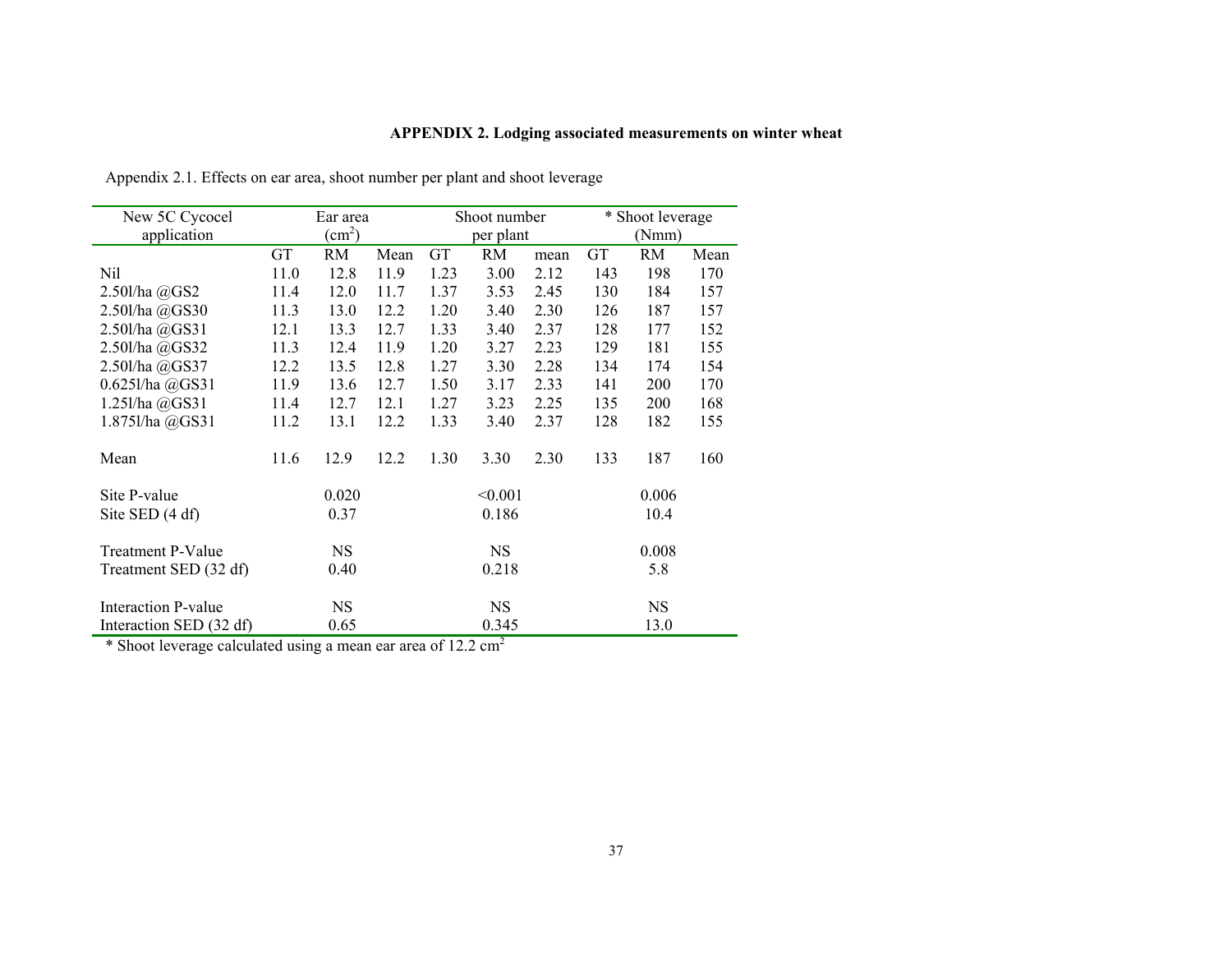| New 5C Cycocel           |      | Root number |      |           | Root plate spread |      |      | Root plate depth |      |     | Anchorage strength |      |
|--------------------------|------|-------------|------|-----------|-------------------|------|------|------------------|------|-----|--------------------|------|
| application              |      | per plant   |      |           | (mm)              |      |      | (mm)             |      |     | (Nmm)              |      |
|                          | GT   | <b>RM</b>   | Mean | <b>GT</b> | RM                | Mean | GT   | <b>RM</b>        | Mean | GT  | RM                 | Mean |
| Nil                      | 15.8 | 19.7        | 17.8 | 38.5      | 38.7              | 38.6 | 38.6 | 25.3             | 32.0 | 155 | 154                | 154  |
| 2.50l/ha $@GS24$         | 15.4 | 19.2        | 17.3 | 35.4      | 38.4              | 36.9 | 34.9 | 28.7             | 31.8 | 124 | 153                | 139  |
| 2.50l/ha @GS30           | 15.6 | 23.1        | 19.3 | 37.2      | 39.7              | 38.5 | 41.0 | 25.7             | 33.4 | 136 | 165                | 151  |
| 2.50l/ha @GS31           | 14.7 | 21.3        | 18.0 | 34.7      | 42.4              | 38.6 | 30.8 | 26.6             | 28.7 | 112 | 199                | 155  |
| 2.50l/ha @GS32           | 16.3 | 20.8        | 18.5 | 34.0      | 37.0              | 35.5 | 30.5 | 26.5             | 28.5 | 108 | 133                | 121  |
| 2.50l/ha @GS37           | 17.1 | 21.6        | 19.3 | 40.8      | 38.1              | 39.4 | 37.1 | 27.7             | 32.4 | 184 | 145                | 165  |
| $0.6251$ /ha $@GS31$     | 15.9 | 18.9        | 17.4 | 37.3      | 38.1              | 37.7 | 35.7 | 25.3             | 30.5 | 158 | 145                | 151  |
| 1.251/ha @GS31           | 14.3 | 17.9        | 16.1 | 36.1      | 40.9              | 38.5 | 30.9 | 27.2             | 29.0 | 124 | 182                | 153  |
| 1.875l/ha @GS31          | 15.2 | 19.2        | 17.2 | 35.8      | 45.6              | 40.7 | 34.8 | 31.1             | 32.9 | 121 | 250                | 186  |
| Mean                     | 15.6 | 20.2        | 17.9 | 36.6      | 39.9              | 38.3 | 34.9 | 27.1             | 31.0 | 136 | 170                | 153  |
| Site P-value             |      | 0.044       |      |           | <b>NS</b>         |      |      | <b>NS</b>        |      |     | <b>NS</b>          |      |
| Site SED (4 df)          |      | 1.58        |      |           | 1.29              |      |      | 2.86             |      |     | 14.6               |      |
| <b>Treatment P-Value</b> |      | <b>NS</b>   |      |           | <b>NS</b>         |      |      | <b>NS</b>        |      |     | <b>NS</b>          |      |
| Treatment SED (32 df)    |      | 1.56        |      |           | 2.07              |      |      | 2.06             |      |     | 25.2               |      |
| Interaction P-value      |      | <b>NS</b>   |      |           | <b>NS</b>         |      |      | 0.043            |      |     | <b>NS</b>          |      |
| Interaction SED (32 df)  |      | 2.61        |      |           | 3.05              |      |      | 3.96             |      |     | 36.7               |      |

Appendix 2.2. Effects on plant characters that determine anchorage strength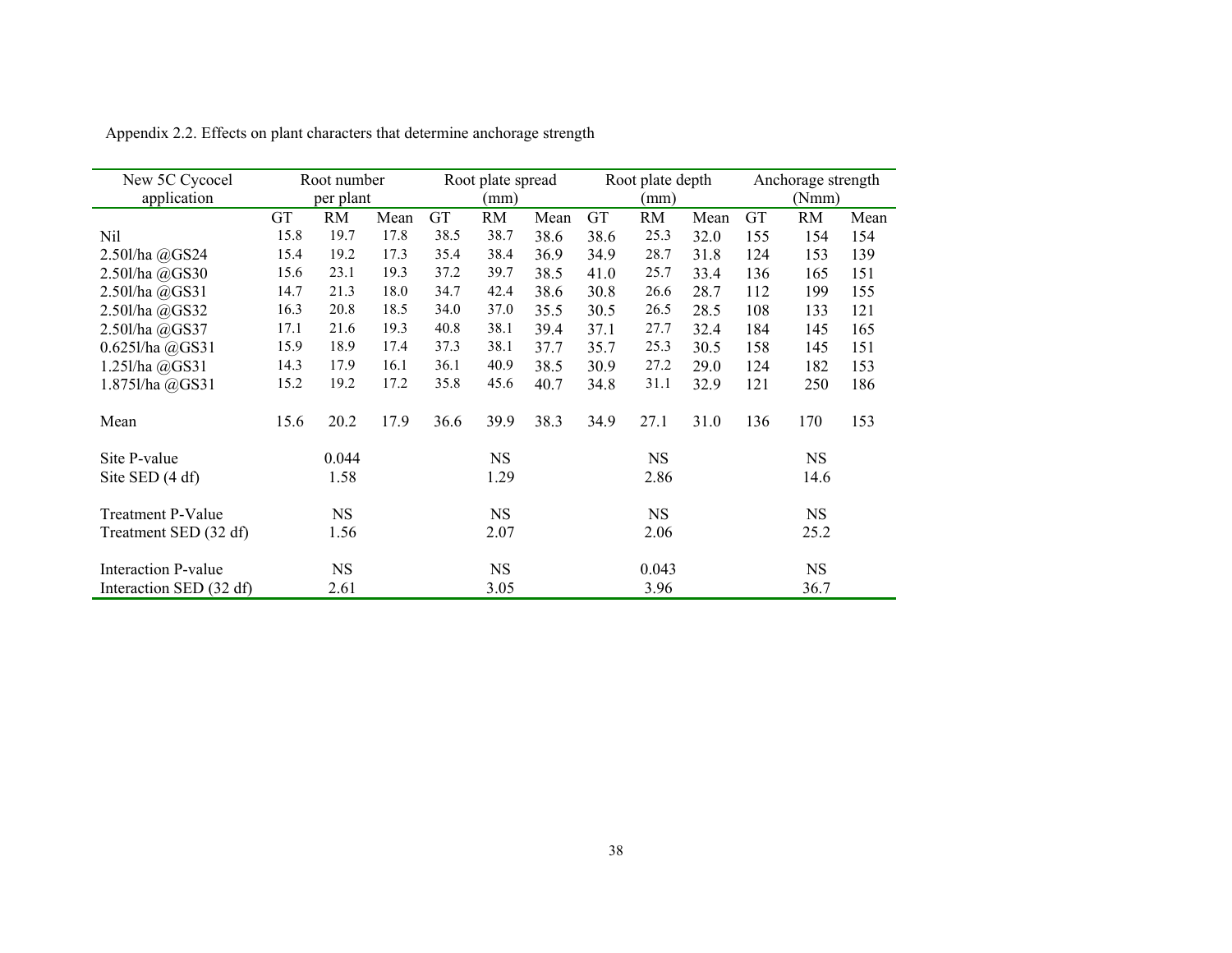| New 5C Cycocel<br>application |           | Length<br>(mm) |      |      | Diameter<br>(mm) |      |           | Wall width<br>(mm) |       |           | Failure yield stress<br>(Mpa) |      |     | Failure moment (Nmm) |      |
|-------------------------------|-----------|----------------|------|------|------------------|------|-----------|--------------------|-------|-----------|-------------------------------|------|-----|----------------------|------|
|                               | <b>GT</b> | <b>RM</b>      | Mean | GT   | RM               | mean | <b>GT</b> | RM                 | mean  | <b>GT</b> | RM                            | mean | GT  | <b>RM</b>            | Mean |
| Nil                           | 54.1      | 55.7           | 54.9 | 3.48 | 4.23             | 3.85 | 0.597     | 0.658              | 0.627 | 31.2      | 26.1                          | 28.6 | 104 | 151                  | 127  |
| 2.50l/ha @GS24                | 45.4      | 57.5           | 51.5 | 3.50 | 4.46             | 3.98 | 0.621     | 0.677              | 0.649 | 33.2      | 18.4                          | 25.8 | 113 | 123                  | 118  |
| 2.50l/ha @GS30                | 47.8      | 57.3           | 52.5 | 3.59 | 4.23             | 3.91 | 0.693     | 0.590              | 0.642 | 29.0      | 25.3                          | 27.1 | 113 | 1345                 | 124  |
| 2.50l/ha @GS31                | 43.7      | 60.6           | 52.2 | 3.46 | 4.28             | 3.87 | 0.639     | 0.619              | 0.629 | 40.2      | 21.8                          | 31.0 | 137 | 120                  | 129  |
| 2.50l/ha @GS32                | 46.9      | 57.5           | 52.2 | 3.48 | 4.17             | 3.83 | 0.591     | 0.620              | 0.606 | 33.6      | 20.9                          | 27.3 | 113 | 113                  | 113  |
| 2.50l/ha @GS37                | 51.1      | 55.2           | 53.2 | 3.51 | 4.45             | 3.98 | 0.653     | 0.685              | 0.669 | 36.4      | 18.7                          | 27.6 | 130 | 125                  | 128  |
| 0.625l/ha @GS31               | 41.6      | 56.1           | 48.9 | 3.42 | 4.26             | 3.84 | 0.684     | 0.628              | 0.656 | 36.8      | 21.7                          | 29.3 | 125 | 123                  | 124  |
| 1.251/ha @GS31                | 43.6      | 60.1           | 51.9 | 3.47 | 4.09             | 3.78 | 0.606     | 0.572              | 0.589 | 37.6      | 23.3                          | 30.5 | 129 | 114                  | 121  |
| 1.8751/ha @GS31               | 47.3      | 66.3           | 56.8 | 3.47 | 4.46             | 3.96 | 0.584     | 0.690              | 0.637 | 30.5      | 18.7                          | 24.6 | 101 | 125                  | 113  |
| Mean                          | 46.8      | 58.5           | 52.7 | 3.49 | 4.29             | 3.89 | 0.630     | 0.638              | 0.634 | 34.3      | 21.7                          | 28.0 | 118 | 126                  | 122  |
| Site P-value                  |           | 0.003          |      |      | < 0.001          |      |           | <b>NS</b>          |       |           | 0.006                         |      |     | <b>NS</b>            |      |
| Site SED (4 df)               |           | 1.81           |      |      | 0.046            |      |           | 0.0163             |       |           | 2.35                          |      |     | 8.1                  |      |
| <b>Treatment P-Value</b>      |           | <b>NS</b>      |      |      | <b>NS</b>        |      |           | <b>NS</b>          |       |           | <b>NS</b>                     |      |     | <b>NS</b>            |      |
| Treatment SED (32 df)         |           | 3.44           |      |      | 0.070            |      |           | 0.0327             |       |           | 3.03                          |      |     | 12.3                 |      |
| Interaction P-value           |           | <b>NS</b>      |      |      | <b>NS</b>        |      |           | <b>NS</b>          |       |           | <b>NS</b>                     |      |     | <b>NS</b>            |      |
| Interaction SED (32 df)       |           | 4.93           |      |      | 0.104            |      |           | 0.0466             |       |           | 4.68                          |      |     | 18.3                 |      |

Appendix 2.3. Effects on plant characters that determine the strength of internode 1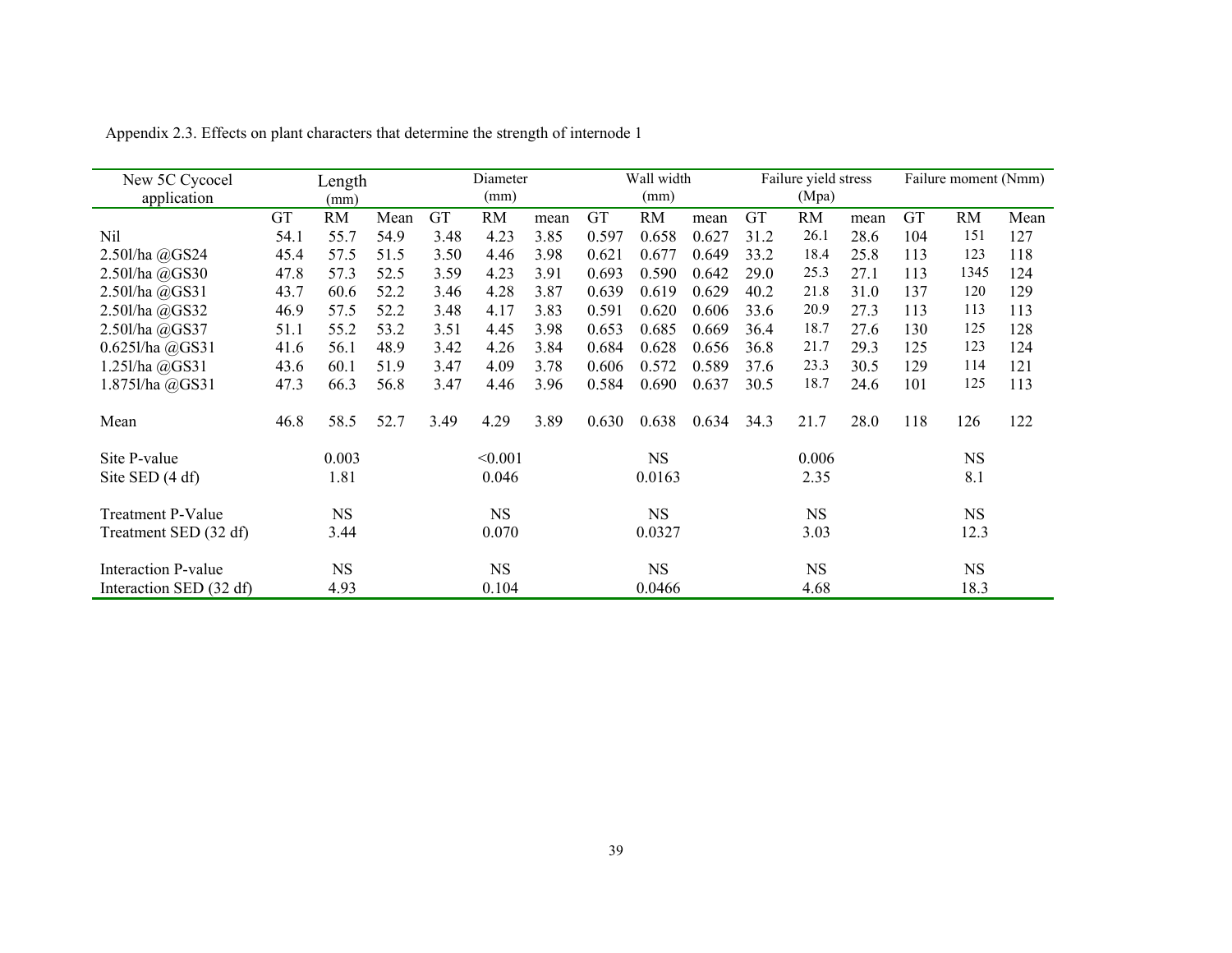| New 5C Cycocel           |      | Length    |      |      | Diameter  |      |           | Wall width |       |      | Failure yield stress |      |     | Failure moment (Nmm) |      |
|--------------------------|------|-----------|------|------|-----------|------|-----------|------------|-------|------|----------------------|------|-----|----------------------|------|
| application              |      | (mm)      |      |      | (mm)      |      |           | (mm)       |       |      | (Mpa)                |      |     |                      |      |
|                          | GT   | RM        | Mean | GT   | <b>RM</b> | mean | <b>GT</b> | <b>RM</b>  | mean  | GT   | RM                   | mean | GT  | <b>RM</b>            | Mean |
| Nil                      | 87.8 | 93.6      | 90.7 | 3.83 | 5.04      | 4.43 | 0.605     | 0.712      | 0.659 | 21.6 | 11.2                 | 16.4 | 91  | 104                  | 98   |
| 2.50l/ha @GS24           | 79.6 | 95.4      | 87.5 | 4.01 | 5.20      | 4.61 | 0.676     | 0.762      | 0.719 | 21.0 | 11.7                 | 16.4 | 107 | 122                  | 115  |
| 2.50l/ha @GS30           | 81.3 | 91.6      | 86.4 | 4.08 | 4.79      | 4.43 | 0.705     | 0.651      | 0.678 | 18.4 | 11.2                 | 14.8 | 100 | 87                   | 93   |
| 2.50l/ha @GS31           | 81.2 | 86.6      | 83.9 | 3.96 | 5.17      | 4.56 | 0.654     | 0.694      | 0.674 | 25.8 | 8.8                  | 17.3 | 125 | 85                   | 105  |
| 2.50l/ha @GS32           | 80.8 | 85.0      | 82.9 | 3.90 | 4.89      | 4.39 | 0.618     | 0.708      | 0.663 | 22.5 | 9.9                  | 16.2 | 100 | 86                   | 93   |
| 2.50l/ha @GS37           | 89.1 | 89.0      | 89.0 | 3.99 | 5.18      | 4.59 | 0.676     | 0.702      | 0.689 | 22.4 | 8.9                  | 15.7 | 112 | 87                   | 100  |
| $0.625$ l/ha $@GS31$     | 83.1 | 91.6      | 87.3 | 3.94 | 5.11      | 4.53 | 0.683     | 0.723      | 0.703 | 22.5 | 9.3                  | 15.9 | 109 | 89                   | 99   |
| 1.25l/ha @GS31           | 76.1 | 93.0      | 84.5 | 3.82 | 4.95      | 4.38 | 0.614     | 0.714      | 0.664 | 24.4 | 10.5                 | 17.4 | 106 | 93                   | 99   |
| 1.8751/ha @GS31          | 80.4 | 94.2      | 87.3 | 3.80 | 5.28      | 4.54 | 0.574     | 0.744      | 0.659 | 22.1 | 12.1                 | 17.1 | 89  | 127                  | 108  |
| Mean                     | 82.2 | 91.1      | 86.3 | 3.92 | 5.06      | 4.49 | 0.645     | 0.712      | 0.679 | 22.3 | 10.4                 | 16.4 | 104 | 98                   | 101  |
| Site P-value             |      | < 0.001   |      |      | < 0.001   |      |           | 0.033      |       |      | 0.003                |      |     | <b>NS</b>            |      |
| Site SED (4 df)          |      | 0.71      |      |      | 0.064     |      |           | 0.0211     |       |      | 1.85                 |      |     | 6.2                  |      |
| <b>Treatment P-Value</b> |      | <b>NS</b> |      |      | <b>NS</b> |      |           | <b>NS</b>  |       |      | <b>NS</b>            |      |     | <b>NS</b>            |      |
| Treatment SED (32 df)    |      | 3.11      |      |      | 0.087     |      |           | 0.0399     |       |      | 1.42                 |      |     | 9.9                  |      |
| Interaction P-value      |      | <b>NS</b> |      |      | 0.019     |      |           | <b>NS</b>  |       |      | <b>NS</b>            |      |     | 0.014                |      |
| Interaction SED (32 df)  |      | 4.21      |      |      | 0.133     |      |           | 0.0572     |       |      | 2.64                 |      |     | 14.5                 |      |

Appendix 2.4. Effects on plant characters that determine the strength of internode 2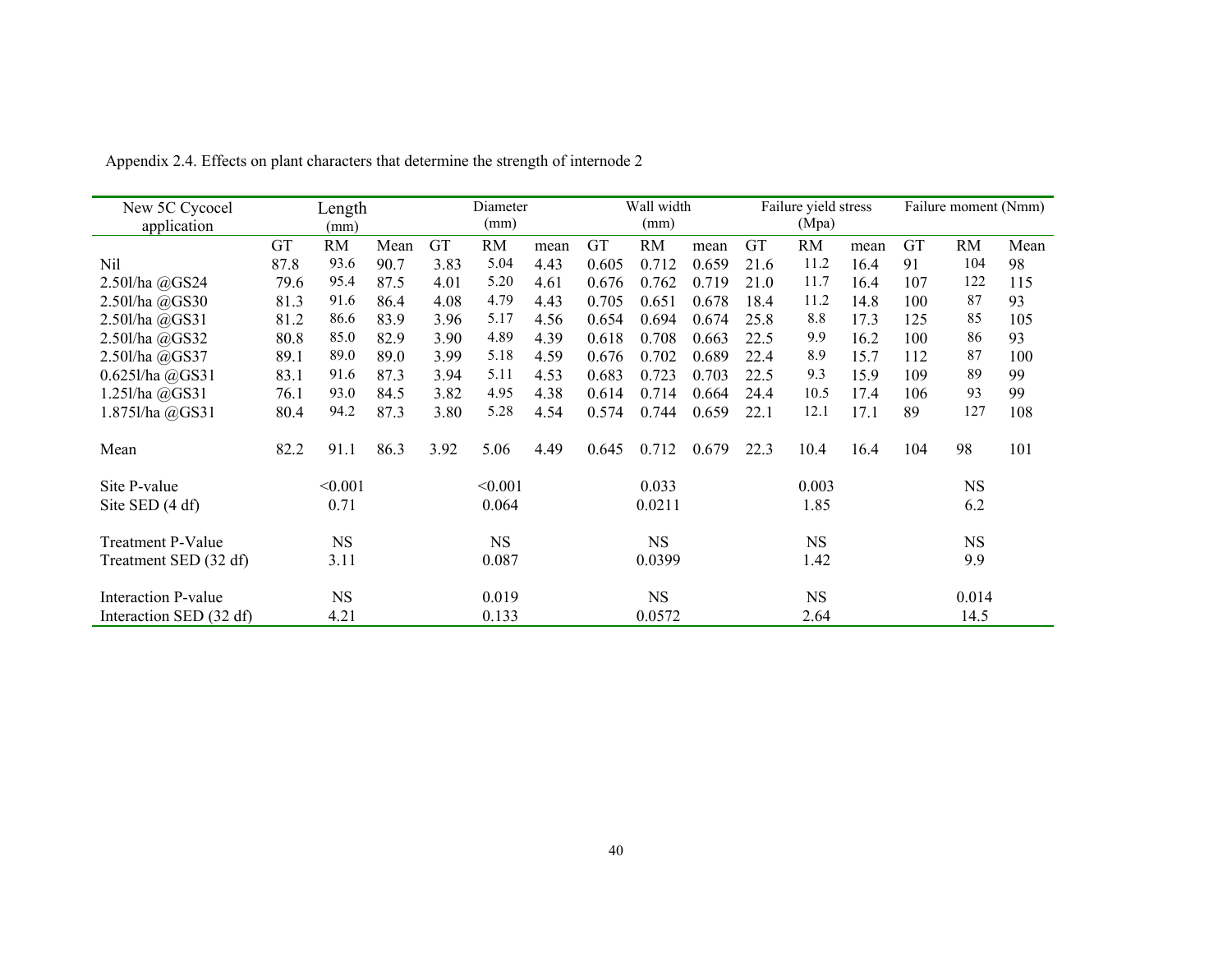| New 5C Cycocel          |           | Stem failure wind |      | Anchorage failure    |           |      |  |
|-------------------------|-----------|-------------------|------|----------------------|-----------|------|--|
| application             |           | speed $(m s-1)$   |      | wind speed $(m s-1)$ |           |      |  |
|                         | <b>GT</b> | RM.               | Mean | <b>GT</b>            | RM.       | Mean |  |
| Nil                     | 11.8      | 10.4              | 111  | 111                  | 6.65      | 8.88 |  |
| 2.50l/ha @GS24          | 12.4      | 10.8              | 11.6 | 11.7                 | 6.92      | 9.29 |  |
| 2.50l/ha @GS30          | 12.6      | 10.7              | 11.6 | 11.9                 | 6.85      | 9.35 |  |
| 2.50l/ha @GS31          | 12.5      | 11.0              | 11.8 | 11.8                 | 7.02      | 9.41 |  |
| 2.50l/ha @GS32          | 12.4      | 10.8              | 11.6 | 11.7                 | 6.93      | 9.31 |  |
| 2.50l/ha @GS37          | 12.2      | 11.1              | 11.7 | 11.5                 | 7.09      | 9.30 |  |
| 0.6251/ha @GSS1         | 11.9      | 10.4              | 11 1 | 11.2                 | 6.62      | 8.92 |  |
| 1.251/ha @GS31          | 12.2      | 10.3              | 11.3 | 11.5                 | 6.61      | 9.04 |  |
| 1.8751/ha @GS31         | 12.5      | 10.9              | 11.7 | 11.8                 | 6.97      | 9.37 |  |
|                         |           |                   |      |                      |           |      |  |
| Mean                    | 12.3      | 10.7              | 11.5 | 11.6                 | 6.85      | 9.21 |  |
| Site P-value            |           | 0.009             |      |                      | < 0.001   |      |  |
|                         |           |                   |      |                      |           |      |  |
| Site SED $(4 df)$       |           | 0.33              |      |                      | 0.236     |      |  |
| Treatment P-Value       |           | 0.008             |      |                      | 0.007     |      |  |
| Treatment SED (32 df)   |           | 0.20              |      |                      | 0.158     |      |  |
|                         |           |                   |      |                      |           |      |  |
| Interaction P-value     |           | <b>NS</b>         |      |                      | <b>NS</b> |      |  |
| Interaction SED (32 df) |           | 0.43              |      |                      | 0.316     |      |  |

Appendix 2.5. Effect of changes in shoot natural frequency and Height at centre of gravity on stem failure wind speed and anchorage failure wind speed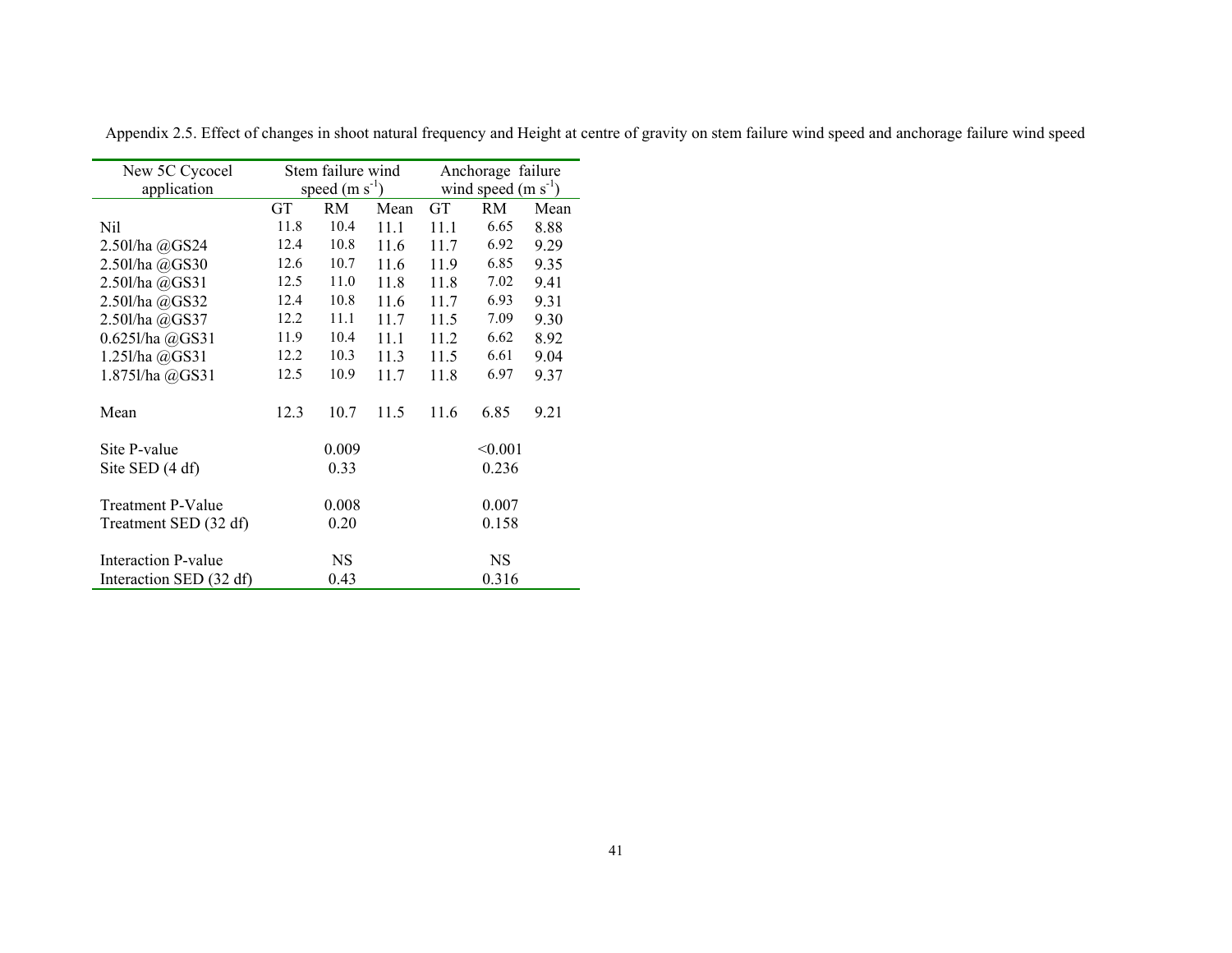# **APPENDIX 3. Measurements of lodging associated characters on winter oats grown at ADAS Rosemaund**

| New 5C Cycocel treatment          | Ear area        | Shoot number | * Shoot leverage |
|-----------------------------------|-----------------|--------------|------------------|
|                                   | $\text{cm}^2$ ) | per plant    | (Nmm)            |
| Nil                               | 26.0            | 3.87         | 741              |
| 2.5 $1 \text{ ha}^{-1}$ at GS30   | 29.2            | 3.20         | 618              |
| $2.51$ ha <sup>-1</sup> at GS31   | 30.7            | 3.97         | 614              |
| $2.5$ l ha <sup>-1</sup> at GS32  | 24.5            | 3.67         | 578              |
| 2.5 $1$ ha <sup>-1</sup> at GS33  | 30.8            | 3.67         | 789              |
| $1.25$ l ha <sup>-1</sup> at GS32 | 32.9            | 3.33         | 687              |
| Mean                              | 29.0            | 3.62         | 671              |
|                                   |                 |              |                  |
| <b>Treatment P-Value</b>          | NS.             | <b>NS</b>    | <b>NS</b>        |
| Treatment s.e.d. (10 df)          | 4.50            | 0.381        | 91.2             |

Appendix 3.1. Effects on ear area, shoot number per plant and shoot leverage

\* Shoot leverage calculated using mean panicle area.

| New 5C Cycocel treatment         | Root number | Root plate spread | Root plate depth | Anchorage strength |
|----------------------------------|-------------|-------------------|------------------|--------------------|
|                                  | per plant   | (mm)              | (mm)             | (Nmm)              |
| Nil                              | 19.8        | 35.1              | 25.2             | 114                |
| $2.51$ ha <sup>-1</sup> at GS30  | 17.3        | 30.4              | 24.7             | 74                 |
| $2.51$ ha <sup>-1</sup> at GS31  | 22.3        | 31.0              | 25.8             | 79                 |
| $2.5$ l ha <sup>-1</sup> at GS32 | 17.6        | 32.7              | 23.4             | 93                 |
| $2.51$ ha <sup>-1</sup> at GS33  | 22.5        | 32.1              | 24.7             | 88                 |
| 1.25 $1 \text{ ha}^{-1}$ at GS32 | 19.1        | 30.7              | 24.8             | 77                 |
| Mean                             | 19.8        | 32.0              | 24.8             | 88                 |
| <b>Treatment P-Value</b>         | <b>NS</b>   | <b>NS</b>         | NS               | <b>NS</b>          |
| Treatment s.e.d. (10 df)         | 2.99        | 1.94              | 1.02             | 17.2               |

| Appendix 3.2. Effects on plant characters that determine anchorage strength |  |  |
|-----------------------------------------------------------------------------|--|--|
|-----------------------------------------------------------------------------|--|--|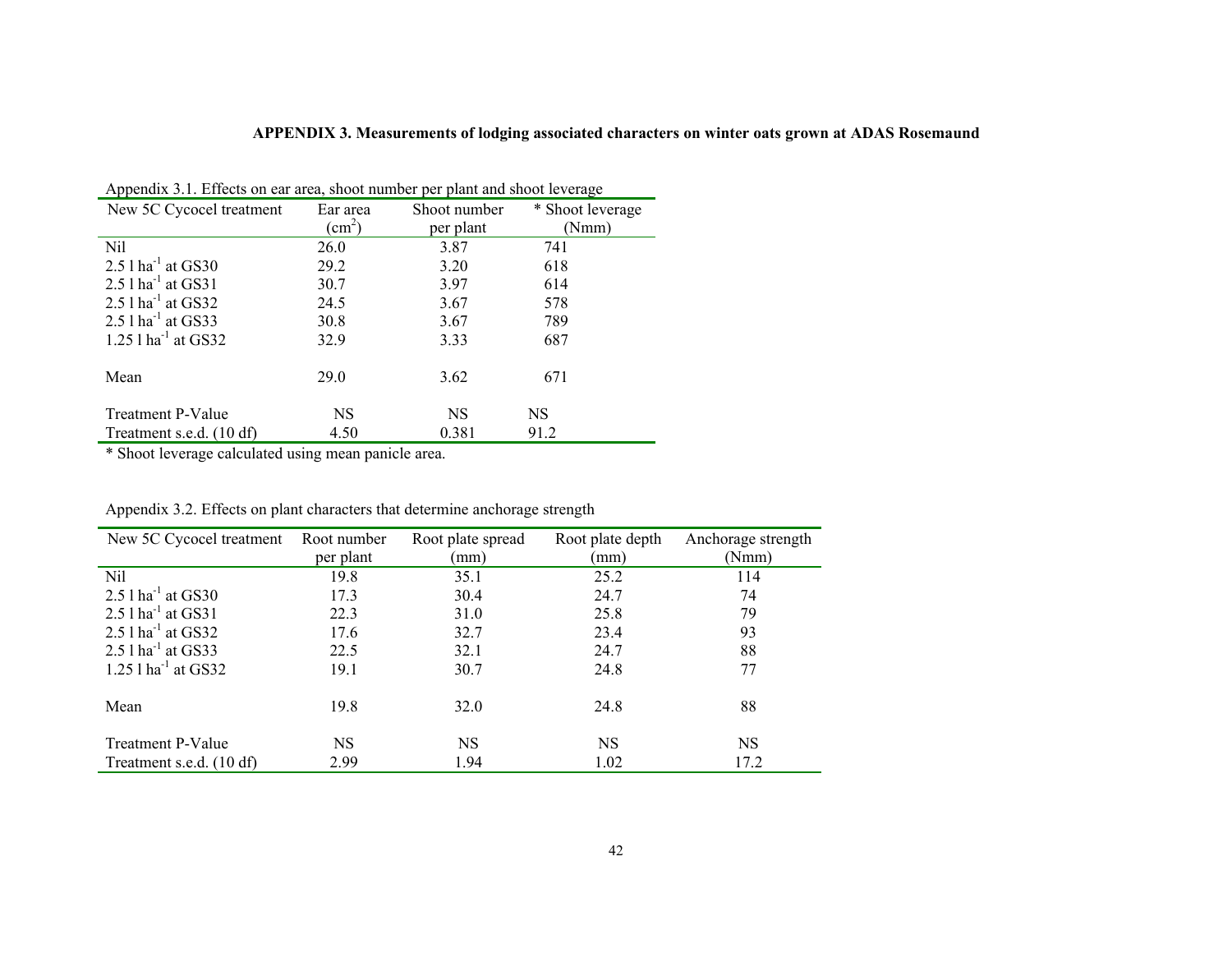| New 5C Cycocel treatment          | Length<br>(mm) | Diameter<br>(mm) | Wall width<br>(mm) | Failure yield stress<br>(Mpa) | Failure moment<br>(Nmm) |
|-----------------------------------|----------------|------------------|--------------------|-------------------------------|-------------------------|
| Nil                               | 76             | 5.07             | 0.770              | 19.4                          | 188                     |
| 2.5 $1 \text{ ha}^{-1}$ at GS30   | 60             | 4.99             | 0.761              | 21.6                          | 203                     |
| 2.5 $1$ ha <sup>-1</sup> at GS31  | 70             | 4.96             | 0.792              | 19.5                          | 184                     |
| $2.5$ l ha <sup>-1</sup> at GS32  | 68             | 4.58             | 0.742              | 25.5                          | 188                     |
| 2.5 $1$ ha <sup>-1</sup> at GS33  | 86             | 5.26             | 0.817              | 19.2                          | 220                     |
| $1.25$ l ha <sup>-1</sup> at GS32 | 71             | 5.26             | 0.810              | 19.1                          | 208                     |
| Mean                              | 72             | 5.02             | 0.782              | 20.7                          | 199                     |
| Treatment P-Value                 | NS             | <b>NS</b>        | <b>NS</b>          | <b>NS</b>                     | <b>NS</b>               |
| Treatment s.e.d. (10 df)          | 10.7           | 0.231            | 0.0422             | 5.25                          | 55.5                    |

Appendix 3.3. Effects on plant characters that determine the strength of internode 1

Appendix 3.4. Effects on plant characters that determine the strength of internode 2

| New 5C Cycocel treatment          | Length<br>(mm) | Diameter<br>(mm) | Wall width<br>(mm) | Failure yield stress<br>(Mpa) | Failure moment<br>(Nmm) |
|-----------------------------------|----------------|------------------|--------------------|-------------------------------|-------------------------|
| Nil                               | 160            | 5.57             | 0.630              | 12.1                          | 132                     |
| $2.5$ l ha <sup>-1</sup> at GS30  | 134            | 5.48             | 0.624              | 13.7                          | 138                     |
| $2.5$ 1 ha <sup>-1</sup> at GS31  | 144            | 5.44             | 0.674              | 10.4                          | 113                     |
| $2.5$ l ha <sup>-1</sup> at GS32  | 138            | 5.05             | 0.618              | 14.3                          | 119                     |
| 2.5 $1$ ha <sup>-1</sup> at GS33  | 159            | 5.69             | 0.661              | 10.1                          | 120                     |
| $1.25$ l ha <sup>-1</sup> at GS32 | 142            | 5.66             | 0.671              | 10.8                          | 127                     |
| Mean                              | 146            | 5.48             | 0.646              | 11.9                          | 125                     |
| Treatment P-Value                 | NS             | <b>NS</b>        | <b>NS</b>          | <b>NS</b>                     | <b>NS</b>               |
| Treatment s.e.d. (10 df)          | 15.4           | 0.209            | 0.0599             | 2.86                          | 27.7                    |